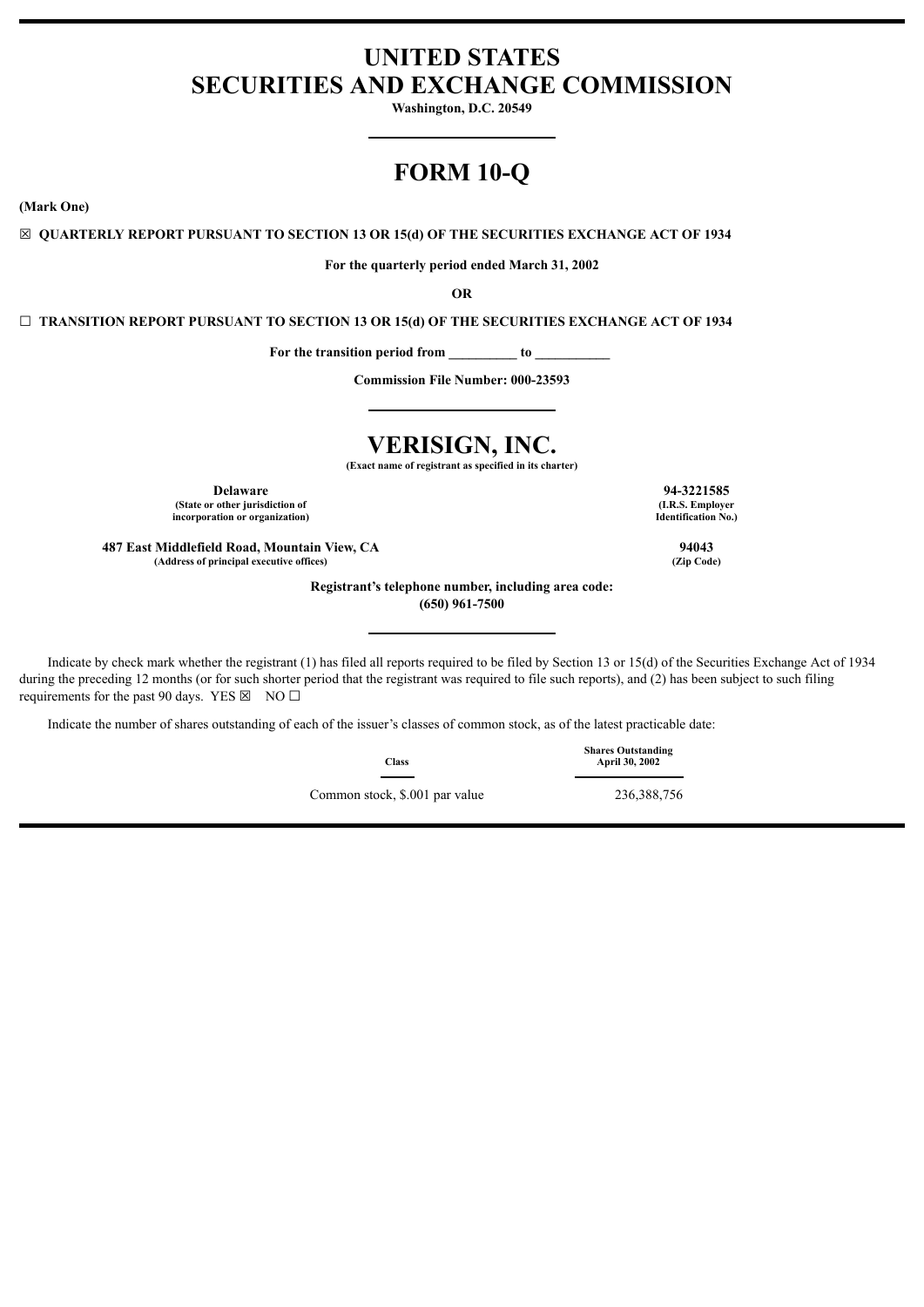# **TABLE OF CONTENTS**

**Page**

|                   | PART I-FINANCIAL INFORMATION                                                          |    |
|-------------------|---------------------------------------------------------------------------------------|----|
| Item 1.           | <b>Condensed Consolidated Financial Statements (Unaudited)</b>                        | 3  |
| Item 2.           | Management's Discussion and Analysis of Financial Condition and Results of Operations | 16 |
| Item 3.           | Quantitative and Qualitative Disclosures About Market Risk                            | 43 |
|                   | <b>PART II-OTHER INFORMATION</b>                                                      |    |
| Item 1.           | <b>Legal Proceedings</b>                                                              | 45 |
| Item 6.           | <b>Exhibits and Reports on Form 8-K</b>                                               | 46 |
| <b>Signatures</b> |                                                                                       | 47 |
|                   |                                                                                       |    |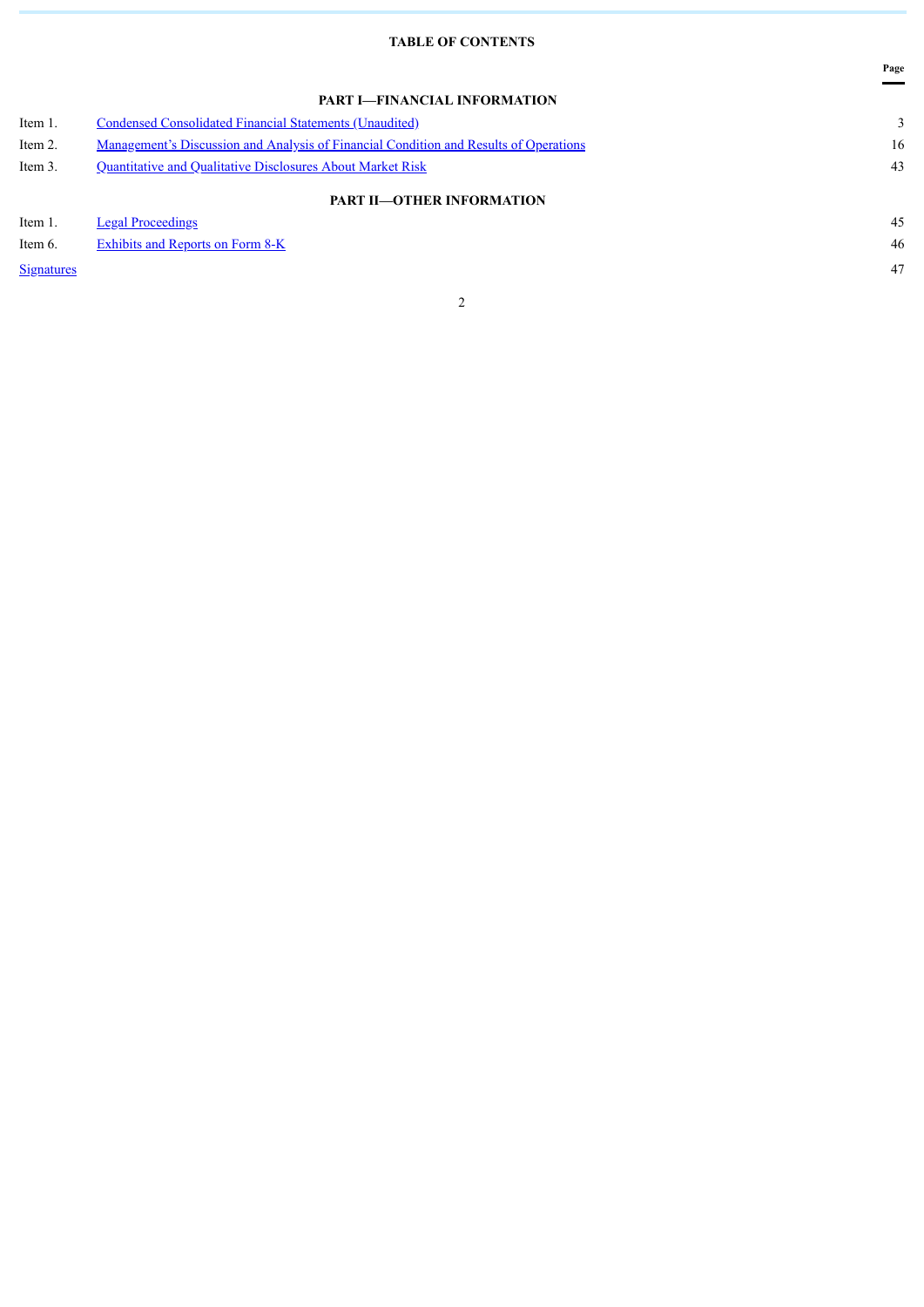# **PART I—FINANCIAL INFORMATION**

# <span id="page-2-0"></span>**ITEM 1. CONDENSED CONSOLIDATED FINANCIAL STATEMENTS (Unaudited)**

As required under Item 1—Condensed Consolidated Financial Statements (Unaudited) included in this section are as follows:

|           | <b>Financial Statement Description</b>                                                             |       |
|-----------|----------------------------------------------------------------------------------------------------|-------|
|           | Condensed Consolidated Balance Sheets As of March 31, 2002 and December 31, 2001                   | _____ |
| $\bullet$ | Condensed Consolidated Statements of Operations For the Three Months Ended March 31, 2002 and 2001 |       |
| $\bullet$ | Condensed Consolidated Statements of Cash Flows For the Three Months Ended March 31, 2002 and 2001 | 6     |
|           | Notes to Condensed Consolidated Financial Statements                                               |       |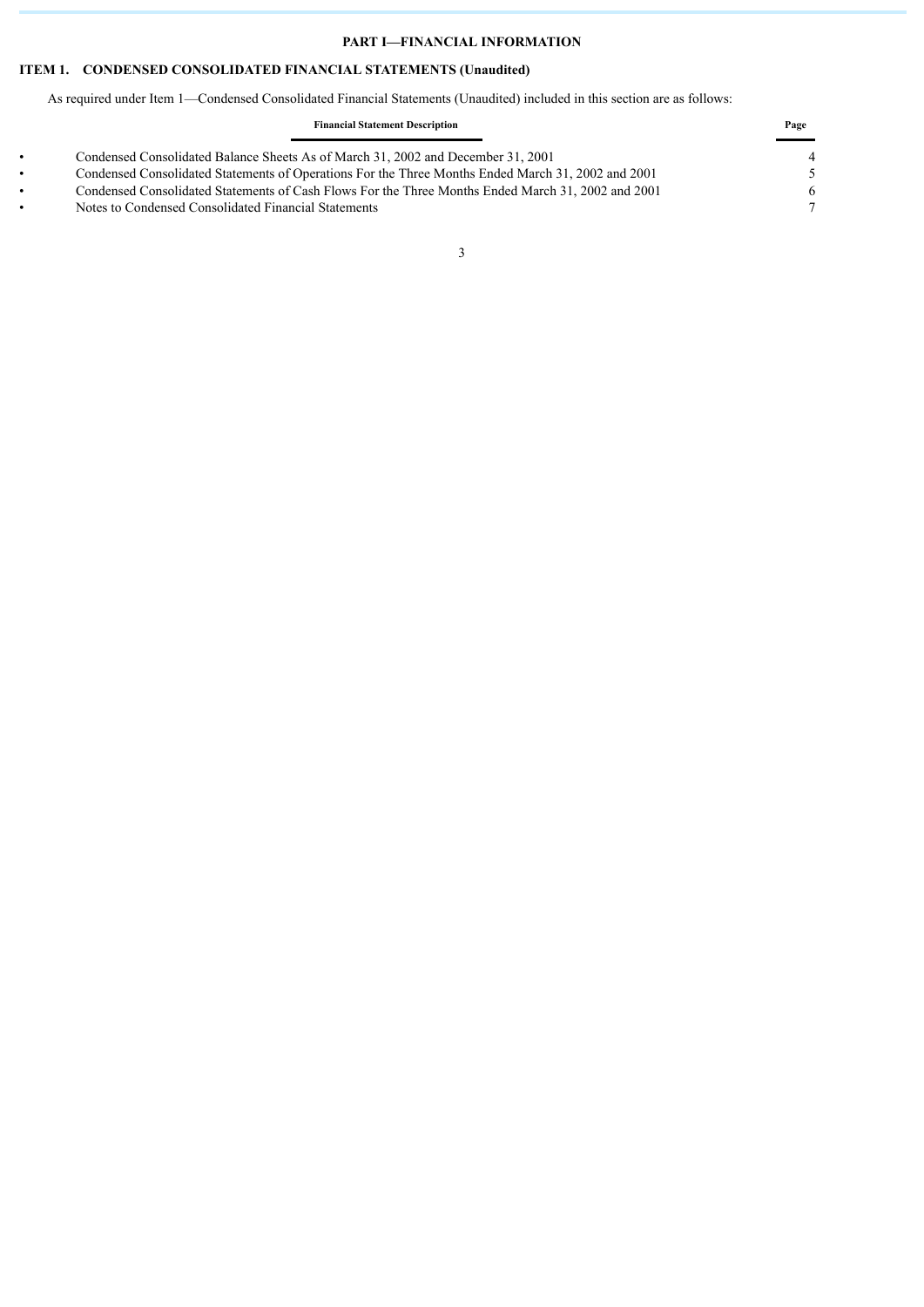# **CONDENSED CONSOLIDATED BALANCE SHEETS**

#### **(In thousands, except share data) (Unaudited)**

|                                                                                                               |                           | March 31,<br>2002 |              | December 31,<br>2001 |  |
|---------------------------------------------------------------------------------------------------------------|---------------------------|-------------------|--------------|----------------------|--|
| <b>ASSETS</b>                                                                                                 |                           |                   |              |                      |  |
| Current assets:                                                                                               |                           |                   |              |                      |  |
| Cash and cash equivalents                                                                                     | $\mathcal{S}$             | 186,117           | $\mathbb{S}$ | 306,054              |  |
| Short-term investments                                                                                        |                           | 119,638           |              | 420,643              |  |
| Accounts receivable, net                                                                                      |                           | 282,702           |              | 314,923              |  |
| Prepaid expenses and other current assets                                                                     |                           | 86,093            |              | 48,939               |  |
| Total current assets                                                                                          |                           | 674,550           |              | 1,090,559            |  |
| Property and equipment, net                                                                                   |                           | 612,745           |              | 532,546              |  |
| Goodwill                                                                                                      |                           | 5,149,145         |              | 4,944,707            |  |
| Other intangible assets, net                                                                                  |                           | 880,658           |              | 746,462              |  |
| Long-term investments                                                                                         |                           | 198,353           |              | 201,781              |  |
| Other assets, net                                                                                             |                           | 13,384            |              | 21,453               |  |
|                                                                                                               | \$                        | 7,528,835         | \$           | 7,537,508            |  |
|                                                                                                               |                           |                   |              |                      |  |
| <b>LIABILITIES AND STOCKHOLDERS' EQUITY</b>                                                                   |                           |                   |              |                      |  |
| Current liabilities:                                                                                          |                           |                   |              |                      |  |
| Accounts payable and accrued liabilities                                                                      | $\mathsf{\$}$             | 302,152           | $\mathbb{S}$ | 313,447              |  |
| Accrued merger costs                                                                                          |                           | 46,341            |              | 49,069               |  |
| Deferred revenue                                                                                              |                           | 446,896           |              | 471,329              |  |
|                                                                                                               |                           |                   |              |                      |  |
| Total current liabilities                                                                                     |                           | 795,389           |              | 833,845              |  |
| Long-term deferred revenue                                                                                    |                           | 141,040           |              | 150,727              |  |
| Deferred taxes                                                                                                |                           | 84,993            |              | 26,553               |  |
| Other long-term liabilities                                                                                   |                           | 26,120            |              | 20,309               |  |
| Total long-term liabilities                                                                                   |                           | 252,153           |              | 197,589              |  |
|                                                                                                               |                           |                   |              |                      |  |
| Commitments and contingencies                                                                                 |                           |                   |              |                      |  |
| Stockholders' equity:                                                                                         |                           |                   |              |                      |  |
| Preferred stock—par value \$.001 per share                                                                    |                           |                   |              |                      |  |
| Authorized shares: 5,000,000                                                                                  |                           |                   |              |                      |  |
| Issued and outstanding shares: none                                                                           |                           |                   |              |                      |  |
| Common stock—par value \$.001 per share                                                                       |                           |                   |              |                      |  |
| Authorized shares: 1,000,000,000                                                                              |                           |                   |              |                      |  |
| Issued and outstanding shares: 236,080,218 and 234,358,114<br>(excluding 1,690,000 shares held in treasury at |                           |                   |              |                      |  |
| March 31, 2002 and December 31, 2001)                                                                         |                           | 236               |              | 234                  |  |
| Additional paid-in capital                                                                                    |                           | 23,064,597        |              | 23,051,546           |  |
| Notes receivable from stockholders                                                                            |                           | (252)             |              | (252)                |  |
| Unearned compensation                                                                                         |                           | (23,311)          |              | (27, 042)            |  |
| Accumulated deficit                                                                                           |                           | (16, 558, 588)    |              | (16,518,878)         |  |
| Accumulated other comprehensive income (loss)                                                                 |                           | (1,389)           |              | 466                  |  |
|                                                                                                               |                           |                   |              |                      |  |
| Total stockholders' equity                                                                                    |                           | 6,481,293         |              | 6,506,074            |  |
|                                                                                                               | $\boldsymbol{\mathsf{S}}$ | 7,528,835         | $\mathbb{S}$ | 7,537,508            |  |

See accompanying notes to condensed consolidated financial statements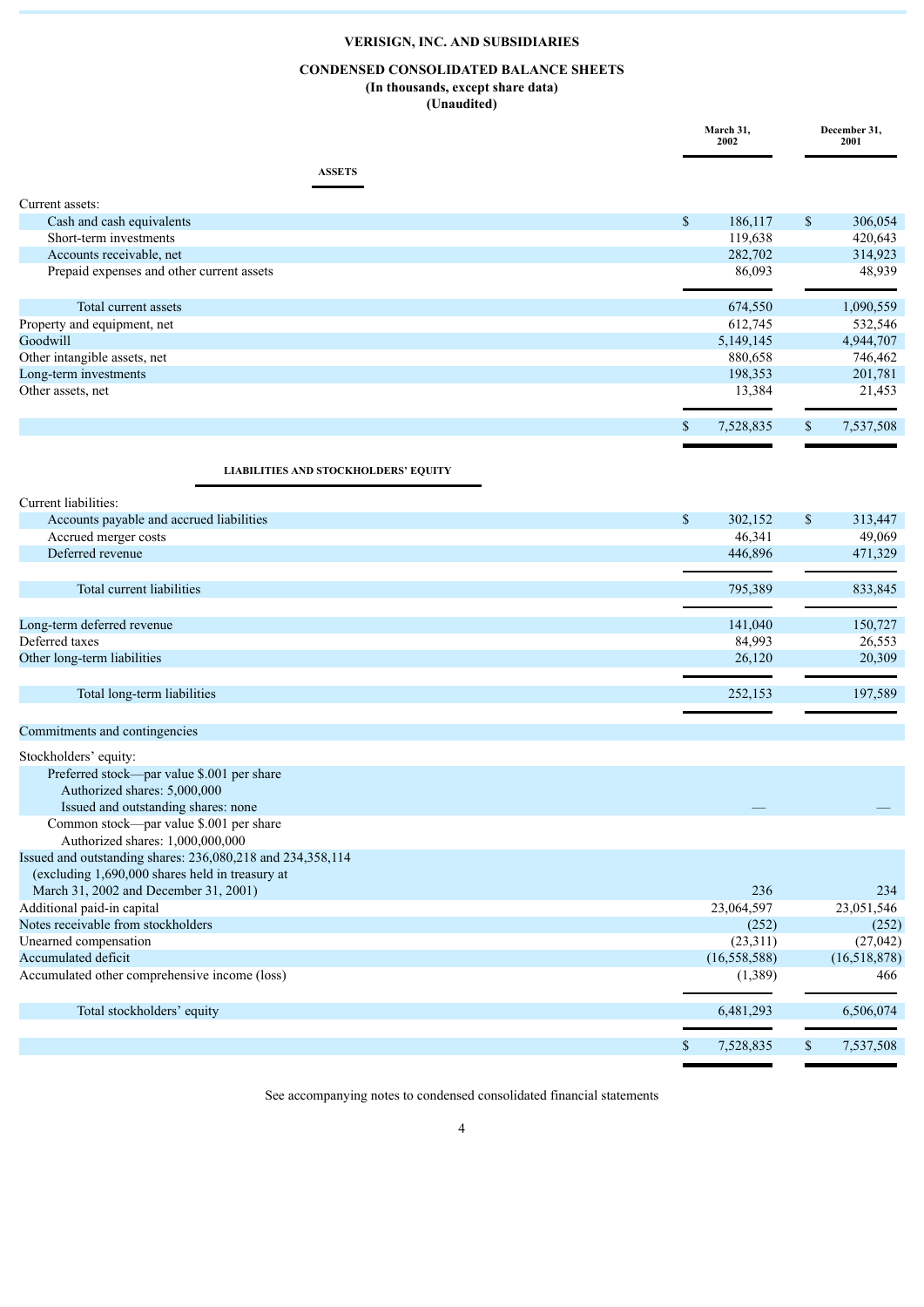# **CONDENSED CONSOLIDATED STATEMENTS OF OPERATIONS**

#### **(In thousands, except per share data) (Unaudited)**

|                                                      |                          | Three Months Ended March 31, |
|------------------------------------------------------|--------------------------|------------------------------|
|                                                      | 2002                     | 2001                         |
| Revenues                                             | 327,816<br>$\mathbb{S}$  | 213,413<br>\$                |
|                                                      |                          |                              |
| Costs and expenses:                                  |                          |                              |
| Cost of revenues                                     | 149,702                  | 74,340                       |
| Sales and marketing                                  | 67,319                   | 64,451                       |
| Research and development                             | 14,780                   | 19,887                       |
| General and administrative                           | 38,467                   | 31,166                       |
| Amortization of goodwill and other intangible assets | 84,923                   | 1,374,769                    |
| Total costs and expenses                             | 355,191                  | 1,564,613                    |
| Operating loss                                       | (27, 375)                | (1,351,200)                  |
| Other income (expense):                              |                          |                              |
| Interest and investment loss                         | (11, 332)                | (53,200)                     |
| Other income (expense), net                          | (838)                    | 37                           |
| Total other loss                                     | (12,170)                 | (53, 163)                    |
|                                                      |                          |                              |
| Loss before income taxes and minority interest       | (39, 545)                | (1,404,363)                  |
| Income tax benefit                                   |                          | 27,196                       |
| Loss before minority interest                        | (39, 545)                | (1,377,167)                  |
| Minority interest in net income of subsidiary        | (165)                    | (210)                        |
| Net loss                                             | (39,710)<br>$\mathbb{S}$ | (1,377,377)<br>\$            |
| Net loss per share:                                  |                          |                              |
| Basic and diluted                                    | S<br>(0.17)              | (6.90)<br>\$                 |
|                                                      |                          |                              |
| Shares used in per share computation:                |                          |                              |
| Basic and diluted                                    | 235,438                  | 199,520                      |

See accompanying notes to condensed consolidated financial statements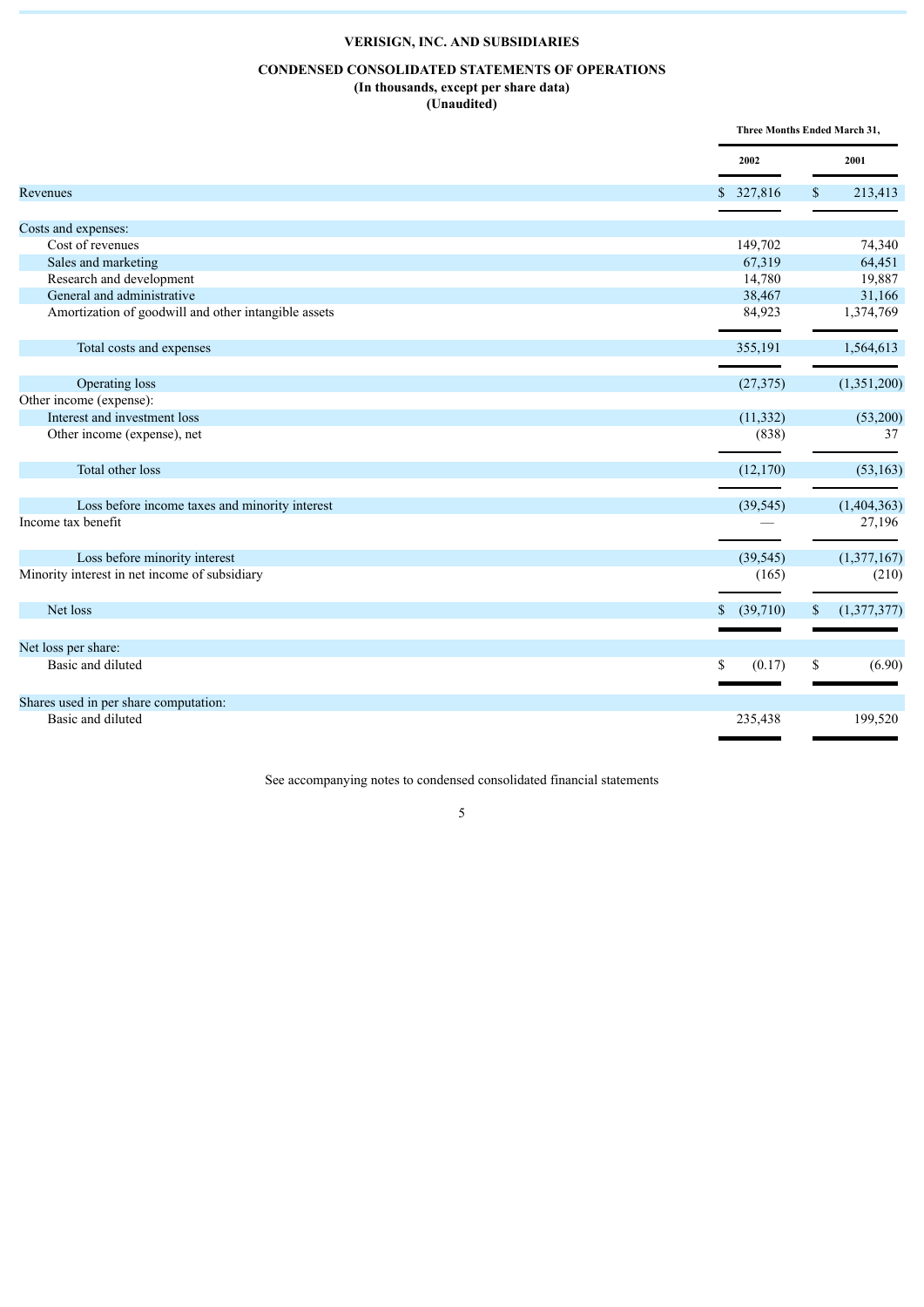# **CONDENSED CONSOLIDATED STATEMENTS OF CASH FLOWS**

# **(In thousands) (Unaudited)**

|                                                                                 |                | <b>Three Months Ended</b><br>March 31, |
|---------------------------------------------------------------------------------|----------------|----------------------------------------|
|                                                                                 | 2002           | 2001                                   |
| Cash flows from operating activities:                                           |                |                                        |
| Net loss                                                                        | (39,710)<br>S. | (1,377,377)<br>\$                      |
| Adjustments to reconcile net loss to net cash provided by operating activities: |                |                                        |
| Depreciation and amortization of property and equipment                         | 26,041         | 11,821                                 |
| Amortization of goodwill and other intangible assets, net                       | 84,923         | 1,374,769                              |
| Write-down of investments                                                       | 18,773         | 74,690                                 |
| Reciprocal transactions for purchases of property and equipment                 | (6,375)        |                                        |
| Minority interest in net income of subsidiary                                   | 165            | 210                                    |
| Deferred income taxes                                                           | $\equiv$       | (27, 196)                              |
| Amortization of unearned compensation                                           | 3,731          | 3,765                                  |
| Loss on disposal of property and equipment                                      | 30             |                                        |
| Changes in operating assets and liabilities:                                    |                |                                        |
| Accounts receivable                                                             | 51,542         | (32,087)                               |
| Prepaid expenses and other current assets                                       | (37, 637)      | 3,317                                  |
| Accounts payable and accrued liabilities                                        | (41, 954)      | 8,034                                  |
| Deferred revenue                                                                | (35,359)       | 26,097                                 |
| Net cash provided by operating activities                                       | 24,170         | 66,043                                 |
| Cash flows from investing activities:                                           |                |                                        |
| Purchases of investments                                                        | (41, 935)      | (589, 476)                             |
| Proceeds from maturities and sales of investments                               | 323,852        | 423,747                                |
| Purchases of property and equipment                                             | (73, 604)      | (20, 308)                              |
| Net cash paid in business combinations                                          | (341, 823)     |                                        |
| <b>Transaction</b> costs                                                        | (25,602)       | (6,715)                                |
| Other assets                                                                    | 996            | 5,579                                  |
| Net cash used in investing activities                                           | (158, 116)     | (187, 173)                             |
| Cash flows from financing activities:                                           |                |                                        |
| Collections on notes receivable from stockholders                               |                | (3)                                    |
| Net proceeds from issuance of common stock                                      | 13.321         | 26,030                                 |
| Net cash provided by financing activities                                       | 13,321         | 26,027                                 |
| Effect of exchange rate changes                                                 | 688            | (1,610)                                |
| Net decrease in cash and cash equivalents                                       | (119, 937)     | (96, 713)                              |
| Cash and cash equivalents at beginning of period                                | 306,054        | 460,362                                |
| Cash and cash equivalents at end of period                                      | 186,117        | 363,649<br>\$                          |
| Supplemental cash flow disclosures:                                             |                |                                        |
| Noncash investing and financing activities:                                     |                |                                        |
| Unrealized gain (loss) on investments, net of tax                               | \$<br>(2, 543) | \$<br>4,861                            |

See accompanying notes to condensed consolidated financial statements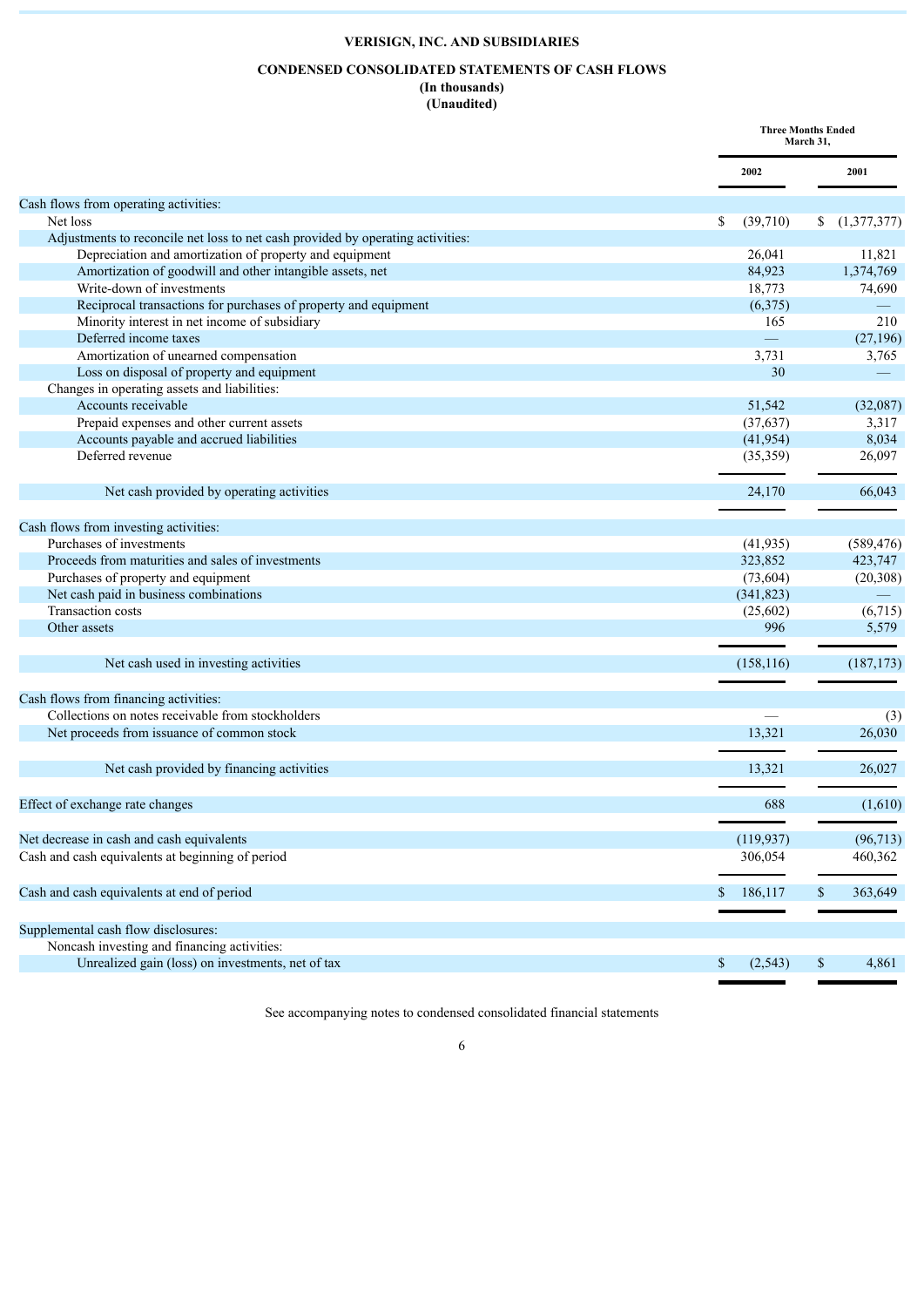# **NOTES TO CONDENSED CONSOLIDATED FINANCIAL STATEMENTS**

#### **Note 1. Basis of Presentation**

The accompanying interim unaudited condensed consolidated balance sheets, statements of operations and cash flows reflect all adjustments, consisting of normal recurring adjustments and other adjustments, that are, in the opinion of management, necessary for a fair presentation of the financial position of VeriSign, Inc. and its subsidiaries ("VeriSign" or "the Company"), at March 31, 2002, and the results of operations and cash flows for the interim periods ended March 31, 2002 and 2001.

The accompanying unaudited condensed consolidated financial statements have been prepared by VeriSign in accordance with the instructions for Form 10- Q pursuant to the rules and regulations of the Securities and Exchange Commission ("SEC") and, therefore, do not include all information and notes normally provided in audited financial statements and should be read in conjunction with VeriSign's financial statements for the year ended December 31, 2001 included in the annual report previously filed on Form 10-K.

The results of operations for any interim period are not necessarily indicative, nor comparable to the results of operations for any other interim period or for a full fiscal year.

The carrying amount of cash and cash equivalents, investments, accounts receivable, and accounts payable approximate their respective fair values.

### **Note 2. Business Combination**

During February 2002, VeriSign completed its acquisition of H.O. Systems, Inc., a provider of billing and customer care solutions to wireless carriers. H.O. Systems' billing platform will be combined with the signaling, intelligent network and clearinghouse services of Illuminet Holdings, Inc., a wholly owned subsidiary of VeriSign, to enable VeriSign to offer wireless carriers a package of essential services. VeriSign paid approximately \$350 million in cash for all of the outstanding stock of LiveWire Corp., H.O. Systems' parent company, for the purchase of H.O. Systems. As part of the purchase price, VeriSign recorded an accrual for merger-related costs of approximately \$17 million. The total purchase price has been preliminarily allocated to the tangible and intangible assets acquired and the liabilities assumed based on their respective fair values on the acquisition date. VeriSign recorded goodwill of approximately \$213 million and other intangible assets of approximately \$210 million as a result of this acquisition. The intangible assets will be amortized over a six year period. Goodwill will not be amortized but will be tested for impairment at least annually. H.O. Systems' results of operations have been included in the consolidated financial statements from its date of acquisition. Pro forma results of operations reflecting the acquisition of H.O. Systems have not been presented because H.O. Systems' results of operations are not material to VeriSign's results of operations.

#### **Note 3. Reciprocal Transactions**

Reciprocal transactions entered into during the quarter ended March 31, 2002, generated approximately \$6.9 million of revenues of which \$4.4 million was non-monetary. An additional \$2.6 million of revenues was recognized during the quarter ended March 31, 2002, which related to reciprocal transactions entered into in prior periods. Revenues recognized under reciprocal arrangements were approximately \$1.7 million in the three months ended March 31, 2001, of which all involved nonmonetary transactions.

## **Note 4. Goodwill and Other Intangible Assets**

VeriSign adopted Statement of Financial Accounting Standards ("SFAS") No. 142 effective January 1, 2002. Under the provisions of SFAS No. 142, goodwill is no longer amortized, but is subject to testing for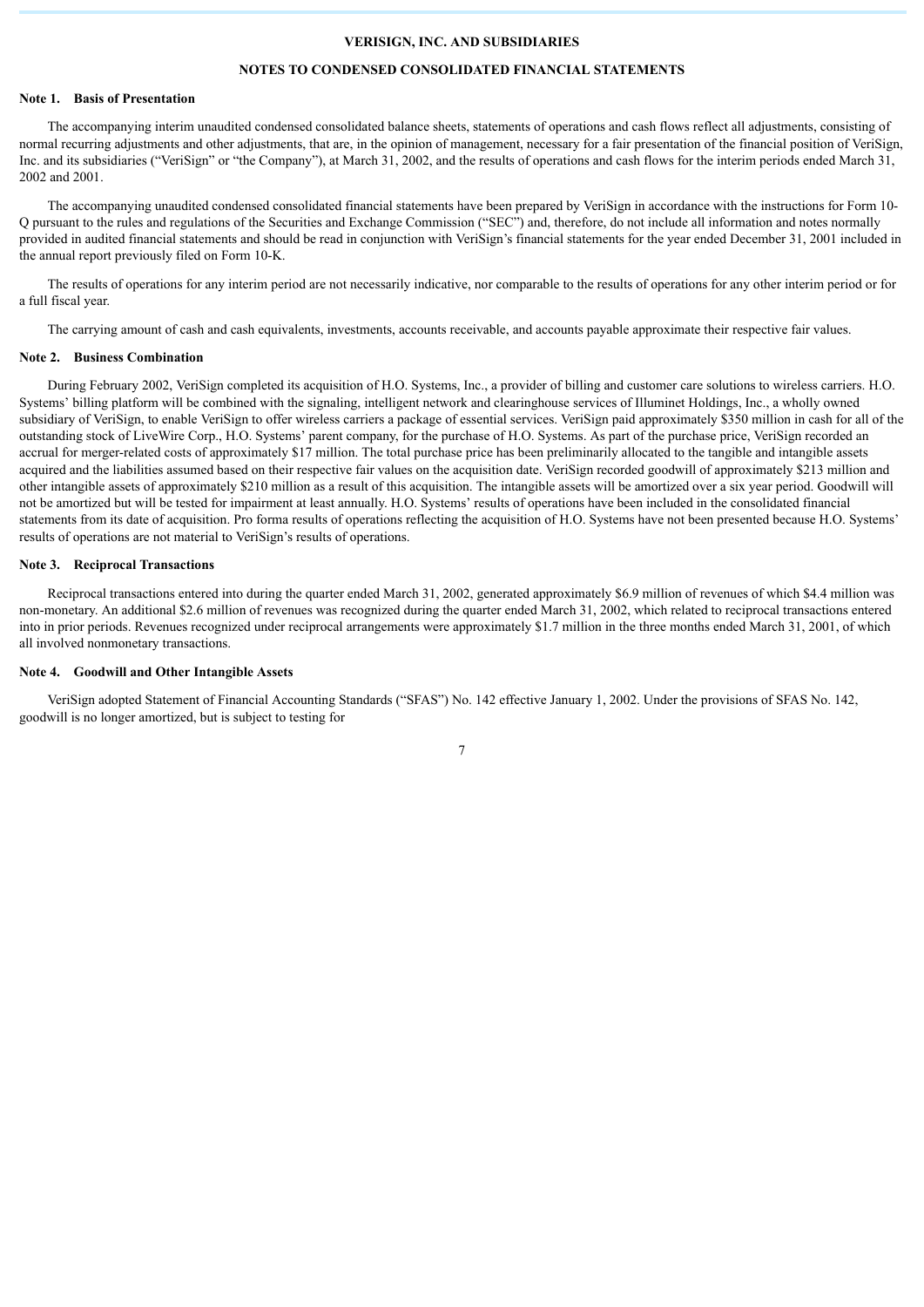# **NOTES TO CONDENSED CONSOLIDATED FINANCIAL STATEMENTS—(Continued)**

impairment beginning January 1, 2002 and on an annual basis thereafter. The net book value of goodwill on January 1, 2002 was approximately \$4.9 billion. In addition, approximately \$10.9 million of intangible assets previously allocated to workforce in place was subsumed into goodwill as of January 1, 2002. VeriSign is evaluating the remaining useful lives of its other intangible assets to determine if any adjustments to the useful lives were necessary or if any of these assets had indefinite lives and were therefore not subject to amortization. VeriSign determined that no adjustments to the useful lives of its other intangible assets were necessary.

The provisions of SFAS No. 142 require that a two-step test be performed to assess goodwill for impairment. First, the fair value of each reporting unit is compared to its carrying value. If the fair value exceeds the carrying value, goodwill is not impaired and no further testing is performed. If the carrying value exceeds the fair value, then the implied fair value of the reporting unit's goodwill must be determined and compared to the carrying value of the goodwill. If the carrying value of a reporting unit's goodwill exceeds its implied fair value, then an impairment loss equal to the difference will be recorded. With regard to its goodwill balance at January 1, 2002, VeriSign must perform the first step of this evaluation by June 30, 2002. If the results of this evaluation indicate that goodwill may be impaired, the second step will be completed as soon as possible thereafter. As of March 31, 2002, VeriSign has established reporting units based on its current reporting structure however, the process of allocating goodwill to each reporting unit is still in process and will be completed by June 30, 2002.

VeriSign's other intangible assets comprise:

|                                         |    | As of March 31, 2002 |    |                                 |               |            |  |
|-----------------------------------------|----|----------------------|----|---------------------------------|---------------|------------|--|
|                                         |    | Gross                |    | <b>Accumulated Amortization</b> |               | <b>Net</b> |  |
|                                         |    |                      |    | (In thousands)                  |               |            |  |
| ISP hosting relationships               | \$ | 11,388               | \$ | (9,640)                         | S             | 1,748      |  |
| Customer relationships                  |    | 260,597              |    | (27, 023)                       |               | 233,574    |  |
| Technology in place                     |    | 148,993              |    | (27, 433)                       |               | 121,560    |  |
| Non-compete agreement                   |    | 1,019                |    | (734)                           |               | 285        |  |
| Trade name                              |    | 76,314               |    | (72,710)                        |               | 3,604      |  |
| Contracts with ICANN and customer lists |    | 953,589              |    | (433,702)                       |               | 519,887    |  |
|                                         | S. | 1,451,900            | \$ | (571, 242)                      | <sup>\$</sup> | 880,658    |  |
|                                         |    |                      |    |                                 |               |            |  |

|                                         |               | As of December 31, 2001 |    |                                 |               |            |  |
|-----------------------------------------|---------------|-------------------------|----|---------------------------------|---------------|------------|--|
|                                         |               | Gross                   |    | <b>Accumulated Amortization</b> |               | <b>Net</b> |  |
|                                         |               |                         |    | (In thousands)                  |               |            |  |
| ISP hosting relationships               | <sup>\$</sup> | 11,388                  | \$ | (9,116)                         | <sup>\$</sup> | 2,272      |  |
| Customer relationships                  |               | 260,597                 |    | (15, 408)                       |               | 245,189    |  |
| Technology in place                     |               | 49,163                  |    | (20, 943)                       |               | 28,220     |  |
| Non-compete agreement                   |               | 1,019                   |    | (649)                           |               | 370        |  |
| Trade name                              |               | 74,464                  |    | (72, 514)                       |               | 1,950      |  |
| Contracts with ICANN and customer lists |               | 826,390                 |    | (368, 870)                      |               | 457,520    |  |
| Workforce in place                      |               | 18,595                  |    | (7,654)                         |               | 10,941     |  |
|                                         |               |                         |    |                                 |               |            |  |
|                                         | <sup>\$</sup> | 1,241,616               | \$ | (495, 154)                      | <sup>S</sup>  | 746,462    |  |

Amortization expense related to intangible assets was \$84.9 million and \$70.8 million for the quarters ended March 31, 2002, and March 31, 2001, respectively.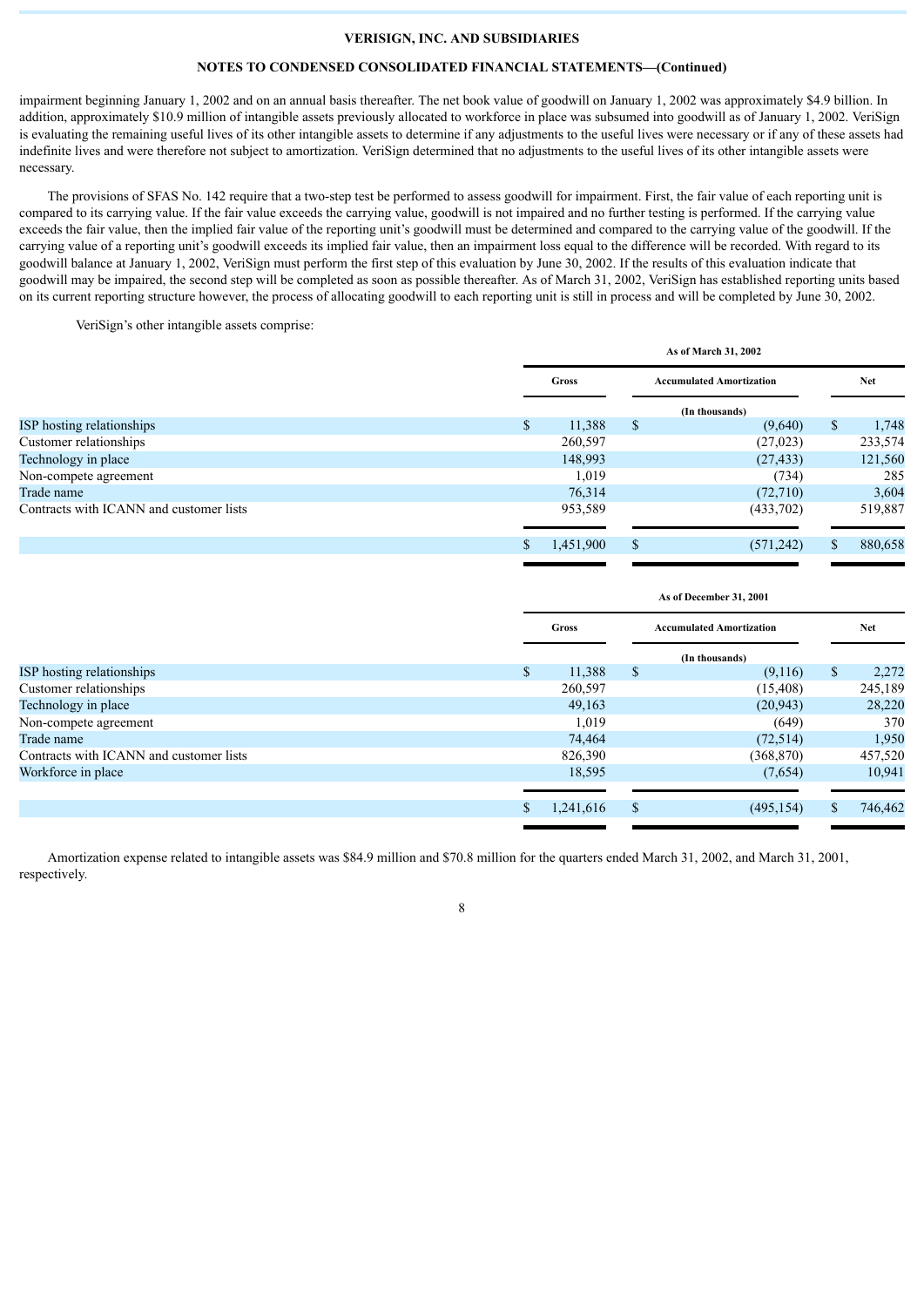### **NOTES TO CONDENSED CONSOLIDATED FINANCIAL STATEMENTS—(Continued)**

Estimated future amortization expense related to other intangible assets at March 31, 2002 is as follows:

|                 | (In thousands) |
|-----------------|----------------|
| 2002 (9 months) | 259,190        |
| 2003            | 292,883        |
| 2004            | 93,238         |
| 2005            | 86,373         |
| 2006            | 81,835         |
| Thereafter      | 67,139         |
|                 | 880,658        |

Had the provisions of SFAS No. 142 been in effect for all periods presented, VeriSign's net loss would have been as follows:

|                                                          |    | Three Months Ended March 31, |    |             |  |
|----------------------------------------------------------|----|------------------------------|----|-------------|--|
|                                                          |    | 2002                         |    | 2001        |  |
| Net loss:                                                |    |                              |    |             |  |
| Net loss as reported                                     | \$ | (39,710)                     | S  | (1,377,377) |  |
| Add back amortization of goodwill and workforce in place |    |                              |    | 1,303,870   |  |
|                                                          |    |                              |    |             |  |
| Net loss as adjusted                                     | S  | (39,710)                     | S  | (73, 507)   |  |
|                                                          |    |                              |    |             |  |
| Net loss per share:                                      |    |                              |    |             |  |
| Basic and diluted as reported                            | \$ | (0.17)                       | \$ | (6.90)      |  |
| Add back amortization of goodwill and workforce in place |    |                              |    | 6.53        |  |
|                                                          |    |                              |    |             |  |
| Basic and diluted as adjusted                            | \$ | (0.17)                       |    | (0.37)      |  |
|                                                          |    |                              |    |             |  |

### **Note 5. Investments**

VeriSign invests in debt and equity securities of technology companies for business and strategic purposes. Investments in public companies are classified as "available-for-sale" and are included in short-term investments in the condensed consolidated financial statements. These investments are carried at fair value based on quoted market prices. VeriSign reviews its marketable equity holdings in publicly-traded companies on a regular basis to determine if any security has experienced an other-than-temporary decline in fair value. VeriSign considers the investee company's cash position, earnings and revenue outlook, stock price performance over the past six months, liquidity and management, among other factors, in its review. If it is determined that an other-than-temporary decline exists in a marketable equity security, VeriSign writes down the investment to its market value and records the related write-down as an investment loss in its consolidated statements of operations.

Investments in non-public companies are included in long-term investments in the condensed consolidated balance sheets and are accounted for under the cost method. For these non-quoted investments, VeriSign regularly reviews the assumptions underlying the operating performance and cash flow forecasts based on information requested from these privately held companies. Generally, this information may be more limited, may not be as timely and may be less accurate than information available from publicly traded companies. Assessing each investment's carrying value requires significant judgment by management. If it is determined that an other-than-temporary decline exists in a non-public equity security, VeriSign writes down the investment to its fair value and records the related write-down as an investment loss in its consolidated statements of operations. Generally, if cash balances are insufficient to sustain the investee's operations for a six-month period and there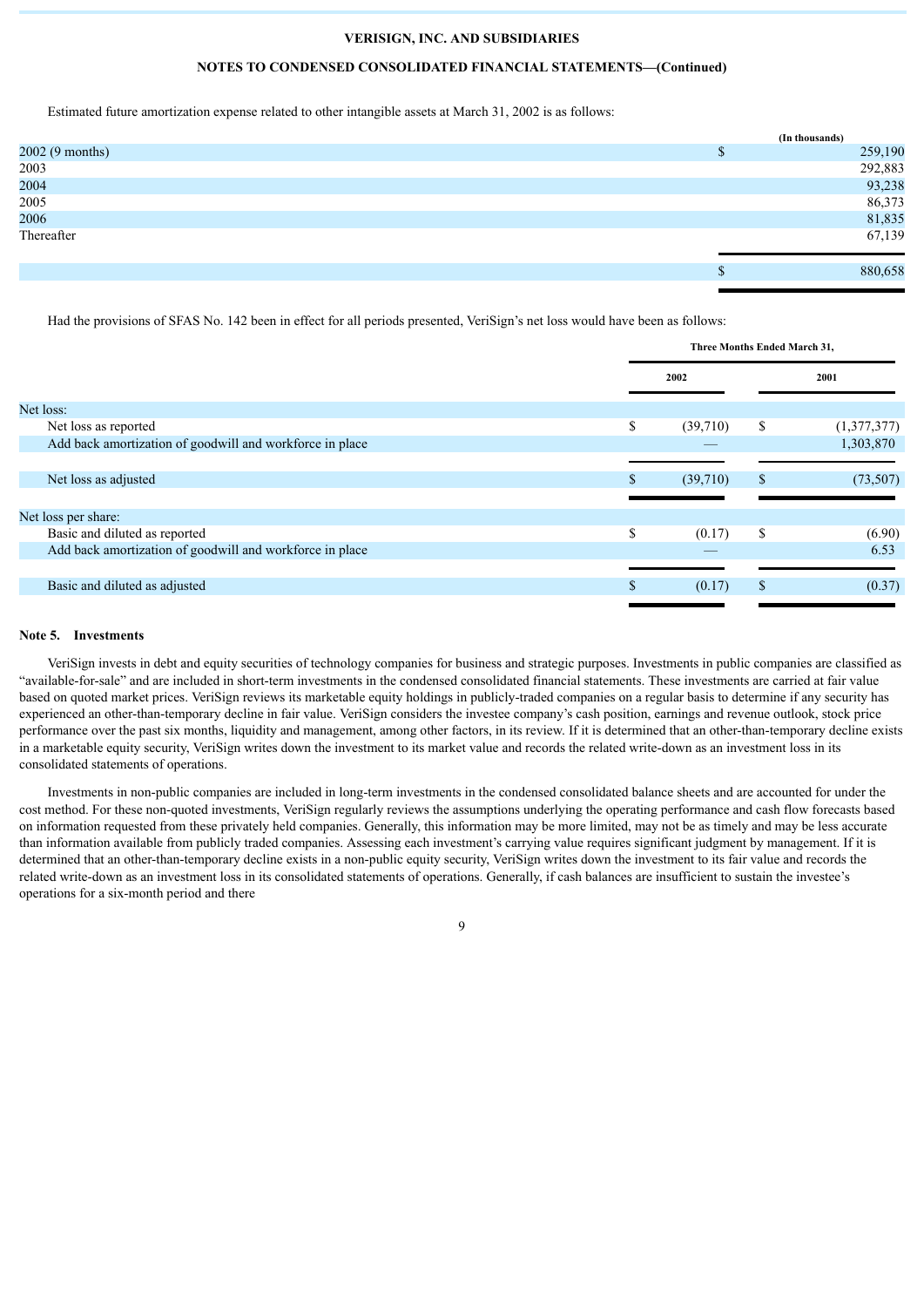#### **NOTES TO CONDENSED CONSOLIDATED FINANCIAL STATEMENTS—(Continued)**

are no current prospects of future funding for the investee, VeriSign considers the decline in fair value to be other than temporary.

From time to time, VeriSign may recognize revenues from companies in which it also has made an investment. In addition to its normal revenue recognition policies, VeriSign also considers the amount of other third-party investments in the company, its earnings and revenue outlook, and its operational performance in determining the propriety and amount of revenues to recognize. If the investment is made in the same quarter that revenues are recognized, VeriSign looks to the investments of other third parties made at that time to establish the fair value of VeriSign's investment in the company as well as to support the amount of revenues recognized. VeriSign typically makes its investments with others where its investment is less than 50% of the total financing round. VeriSign's policy is not to recognize revenue in excess of other investors' financing of the company. VeriSign recognized revenues totaling \$11.1 million in the three months ended March 31, 2002 and \$4.1 million in the three months ended March 31, 2001, from customers, including VeriSign Affiliates, with whom it had previously participated in a private equity round of financing.

During the first quarters of 2002 and 2001, VeriSign determined that the decline in value of certain of its public and non-public equity investments was other than temporary and recorded write-downs of these investments totaling \$18.8 million and \$74.7 million, respectively. VeriSign reviews all of its public and nonpublic investments on a quarterly basis.

# **Note 6. Comprehensive Loss**

Comprehensive loss consists of net loss plus unrealized gains and losses on marketable securities classified as available-for-sale and foreign currency translation adjustments.

|                                                             | Three Months Ended March 31, |                |             |  |
|-------------------------------------------------------------|------------------------------|----------------|-------------|--|
|                                                             | 2002<br>2001                 |                |             |  |
|                                                             |                              | (In thousands) |             |  |
| Net loss                                                    | \$<br>(39,710)               | \$             | (1,377,377) |  |
| Change in unrealized gain (loss) on investments, net of tax | (2, 543)                     |                | 4,861       |  |
| Translation adjustments                                     | 688                          |                | (1,610)     |  |
|                                                             |                              |                |             |  |
| Comprehensive loss                                          | \$<br>(41, 565)              | <sup>S</sup>   | (1,374,126) |  |
|                                                             |                              |                |             |  |

# **Note 7. Calculation of Net Loss per Share**

Basic net loss per share is computed by dividing net loss (numerator) by the weighted average number of shares of common stock outstanding (denominator) during the period. Diluted net loss per share gives effect to stock options considered to be potential common shares, if dilutive, computed using the treasury stock method.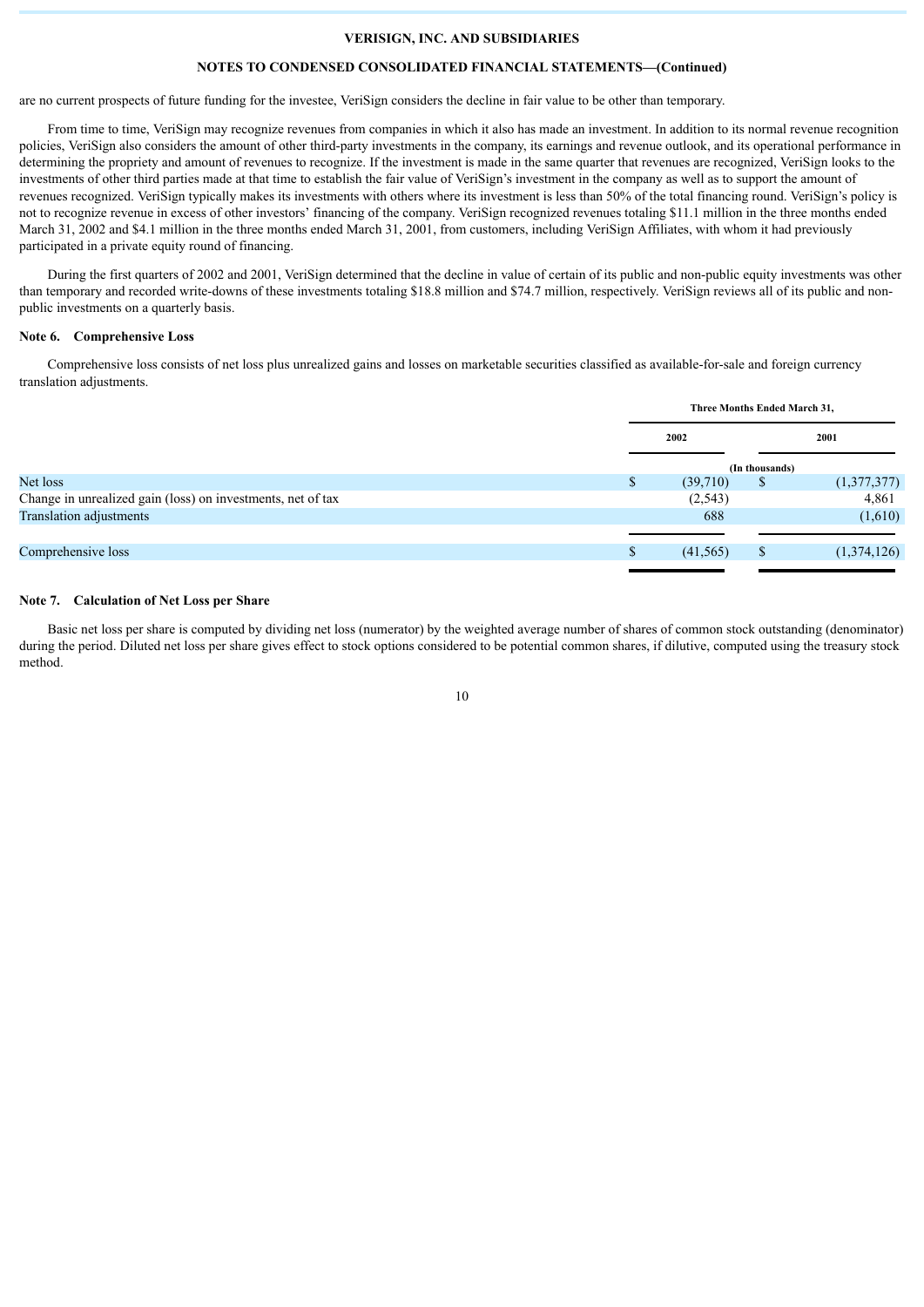#### **NOTES TO CONDENSED CONSOLIDATED FINANCIAL STATEMENTS—(Continued)**

The following table represents the computation of basic and diluted net loss per share.

|                                                     |     | Three Months Ended March 31,          |    |             |  |
|-----------------------------------------------------|-----|---------------------------------------|----|-------------|--|
|                                                     |     | 2002                                  |    | 2001        |  |
|                                                     |     | (In thousands, except per share data) |    |             |  |
| Basic and diluted net loss per share:               |     |                                       |    |             |  |
| Net loss                                            | \$  | (39,710)                              | \$ | (1,377,377) |  |
|                                                     |     |                                       |    |             |  |
| Determination of basic and diluted shares:          |     |                                       |    |             |  |
| Weighted average shares outstanding                 |     | 235,438                               |    | 199,520     |  |
| Potential common shares—dilutive stock options      |     |                                       |    |             |  |
|                                                     |     |                                       |    |             |  |
| Basic and diluted average common shares outstanding |     | 235,438                               |    | 199,520     |  |
|                                                     |     |                                       |    |             |  |
| Basic and diluted net loss per share                | \$. | (0.17)                                | \$ | (6.90)      |  |
|                                                     |     |                                       |    |             |  |

VeriSign has excluded potential common shares subject to outstanding stock options from the calculation of diluted net loss per share for both periods presented because their effect would have been anti-dilutive. At March 31, 2002, options to purchase 47,326,367 shares were outstanding and at March 31, 2001, options to purchase 26,182,318 shares were outstanding.

#### **Note 8. Commitments and Contingencies**

#### *Legal Proceedings*

VeriSign is engaged in complaints, lawsuits and investigations arising in the ordinary course of business. VeriSign believes that it has adequate legal defenses and that the ultimate outcome of these actions will not have a material effect on VeriSign's consolidated financial position and results of operations.

#### **Note 9. Segment Information**

#### *Description of segments*

VeriSign's business is organized into two reportable operating segments, the Enterprise and Service Provider Division and the Mass Markets Division. The segments were determined based primarily on how the chief operating decision maker ("CODM") views and evaluates VeriSign's operations. VeriSign's Chief Executive Officer has been identified as the CODM as defined by SFAS No. 131, "Disclosures About Segments of an Enterprise and Related Information." Other factors, including customer base, homogeneity of products, technology and delivery channels, were also considered in determining the reportable segments. The performance of each segment is measured based on several metrics, including gross margin.

The Mass Markets Division provides domain name registration, digital certificate and payment services and other value-added services to small and medium sized companies as well as to individual consumers. The Enterprise and Service Provider Division provides products and services to organizations that want to establish and deliver Internet-based and telecommunications-based services for their customers in both business-to-consumer and business-to-business environments.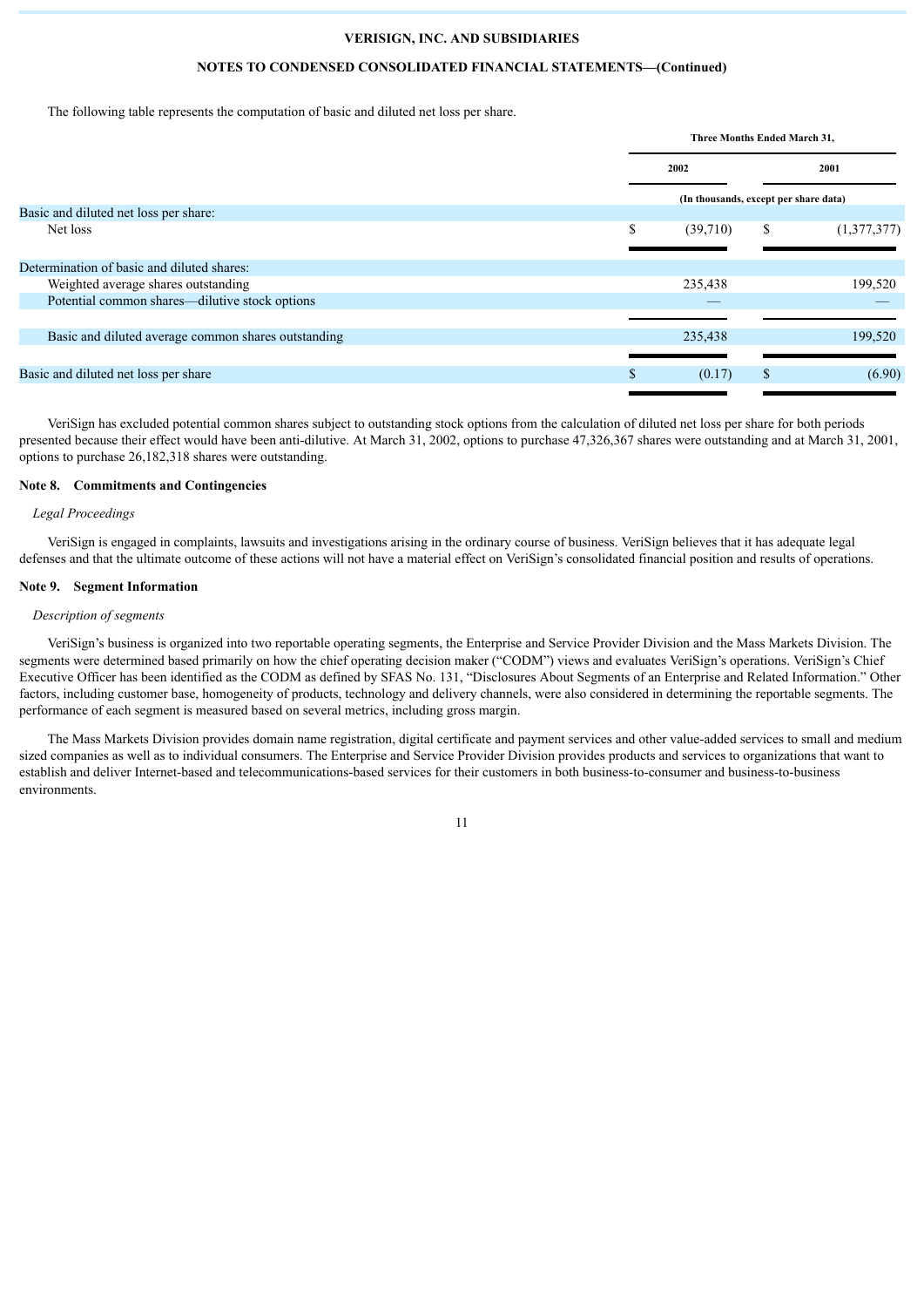# **NOTES TO CONDENSED CONSOLIDATED FINANCIAL STATEMENTS—(Continued)**

The following table reflects the results of VeriSign's reportable segments under VeriSign's management system. The "Other" segment consists primarily of unallocated corporate expenses. These results are used, in part, by the CODM and by management, in evaluating the performance of, and in allocating resources to, each of the segments. Internal revenues and segment gross margin include transactions between segments that are intended to reflect an arm's length transfer at the best price available for comparable external transactions.

|                                                      |              | <b>Mass Markets</b><br><b>Division</b> |               | <b>Enterprise and Service Provider</b><br><b>Division</b> |                                 | Total<br><b>Segments</b> |  |
|------------------------------------------------------|--------------|----------------------------------------|---------------|-----------------------------------------------------------|---------------------------------|--------------------------|--|
|                                                      |              |                                        |               | (In thousands)                                            |                                 |                          |  |
| Three months ended March 31, 2002:                   |              |                                        |               |                                                           |                                 |                          |  |
| Total revenues                                       | \$           | 112,892                                | \$            | 241,576                                                   | \$                              | \$354,468                |  |
| Internal revenues                                    |              |                                        |               | (26, 652)                                                 |                                 | (26, 652)                |  |
| Total external revenues                              | $\mathbb{S}$ | 112,892                                | \$            | 214,924                                                   | $\mathbb{S}$<br>$\sim$ $-$      | \$327,816                |  |
| Cost of revenues                                     | $\mathbb{S}$ | 57,368                                 | $\mathbb{S}$  | 112,679                                                   | \$6,307                         | \$176,354                |  |
| Internal cost of revenues                            |              | (26, 652)                              |               |                                                           |                                 | (26, 652)                |  |
| Total cost of revenues                               | \$           | 30,716                                 | $\mathbb{S}$  | 112,679                                                   | \$6,307                         | \$149,702                |  |
| Segment gross margin after eliminations              | \$.          | 82,176                                 | <sup>\$</sup> | 102,245                                                   | \$(6,307)                       | \$178,114                |  |
|                                                      |              |                                        |               |                                                           |                                 |                          |  |
| Three months ended March 31, 2001:<br>Total revenues | \$           | 136,677                                | \$            | 109,324                                                   | \$                              | \$246,001                |  |
| Internal revenues                                    |              |                                        |               | (32, 588)                                                 |                                 | (32, 588)                |  |
|                                                      |              |                                        |               |                                                           |                                 |                          |  |
| Total external revenues                              | $\mathbb{S}$ | 136,677                                | <sup>\$</sup> | 76,736                                                    | \$.<br>$\overline{\phantom{a}}$ | \$213,413                |  |
| Cost of revenues                                     | $\$$         | 73,266                                 | $\mathbb S$   | 29,555                                                    | \$4,107                         | \$106,928                |  |
| Internal cost of revenues                            |              | (32, 588)                              |               |                                                           |                                 | (32, 588)                |  |
| Total cost of revenues                               | $\mathbb{S}$ | 40,678                                 | $\mathbb{S}$  | 29,555                                                    | \$4,107                         | \$74,340                 |  |
| Segment gross margin after eliminations              | $\mathbb{S}$ | 95,999                                 | $\mathbb{S}$  | 47,181                                                    | \$(4,107)                       | \$139,073                |  |
|                                                      |              |                                        |               |                                                           |                                 |                          |  |

Assets are not tracked by segment and the chief operating decision maker does not evaluate segment performance based on asset utilization.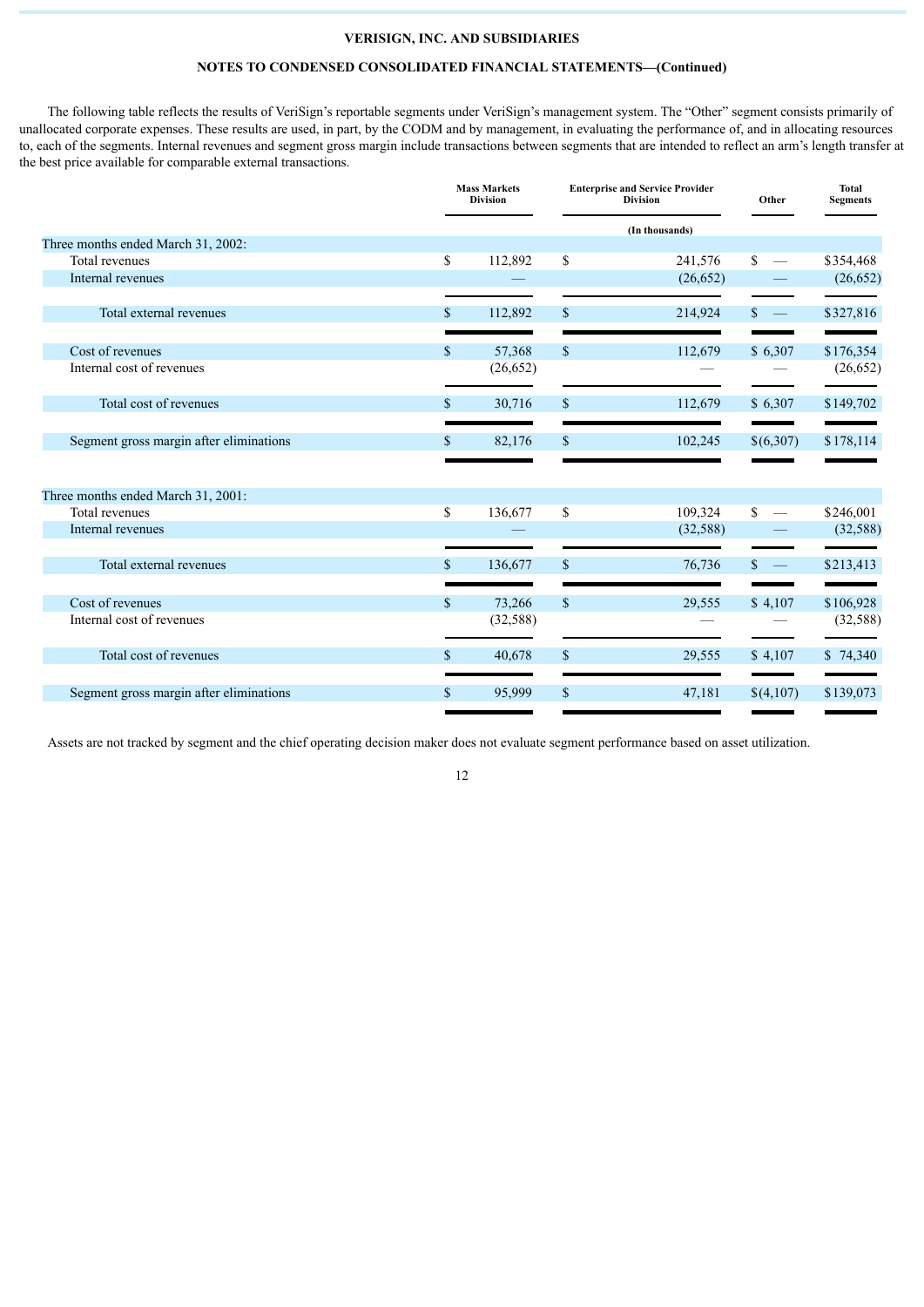# **NOTES TO CONDENSED CONSOLIDATED FINANCIAL STATEMENTS—(Continued)**

*Reconciliation to VeriSign, as reported*

|                                                 | Three Months Ended March 31, |           |                |             |
|-------------------------------------------------|------------------------------|-----------|----------------|-------------|
|                                                 |                              | 2002      |                | 2001        |
|                                                 |                              |           | (In thousands) |             |
| Revenues:                                       |                              |           |                |             |
| Total segments                                  | \$                           | 354,468   | \$             | 246,001     |
| Elimination of internal revenues                |                              | (26, 652) |                | (32, 588)   |
|                                                 |                              |           |                |             |
| Revenues, as reported                           | \$                           | 327,816   | \$             | 213,413     |
|                                                 |                              |           |                |             |
| Net loss:                                       |                              |           |                |             |
| Segment gross margin                            | \$                           | 178,114   | \$             | 139,073     |
| Operating expenses                              |                              | 205,489   |                | 1,490,273   |
|                                                 |                              |           |                |             |
| Operating loss                                  |                              | (27, 375) |                | (1,351,200) |
| Other loss                                      |                              | (12,170)  |                | (53, 163)   |
| Income tax benefit                              |                              |           |                | 27,196      |
| Minority interest in net (income) of subsidiary |                              | (165)     |                | (210)       |
|                                                 |                              |           |                |             |
| Net loss, as reported                           | \$                           | (39,710)  | \$             | (1,377,377) |
|                                                 |                              |           |                |             |

*Geographic information*

|                      | Three Months Ended March 31, |                |         |  |
|----------------------|------------------------------|----------------|---------|--|
|                      | 2002                         |                | 2001    |  |
|                      |                              | (In thousands) |         |  |
| Revenues:            |                              |                |         |  |
| <b>United States</b> | 298,259                      | S.             | 191,519 |  |
| All other countries  | 29,557                       |                | 21,894  |  |
|                      |                              |                |         |  |
| Total                | 327,816                      | <sup>\$</sup>  | 213,413 |  |
|                      |                              |                |         |  |

VeriSign operates in the United States, Europe, South Africa, Asia and Canada. In general, revenues are attributed to the country in which the contract originated. However, revenues from all digital certificates issued from the Mountain View, California facility and domain names issued from the Herndon, Virginia facility are attributed to the United States because it is impracticable to determine the country of origin.

|                      |               | As of March 31, |                |            |  |  |
|----------------------|---------------|-----------------|----------------|------------|--|--|
|                      |               | 2002            |                | 2001       |  |  |
|                      |               |                 | (In thousands) |            |  |  |
| Long-lived assets:   |               |                 |                |            |  |  |
| <b>United States</b> | \$            | 6,614,015       | - \$           | 16,349,008 |  |  |
| All other countries  |               | 240,270         |                | 414,479    |  |  |
|                      |               |                 |                |            |  |  |
| Total                | <sup>\$</sup> | 6,854,285       | <sup>\$</sup>  | 16,763,487 |  |  |
|                      |               |                 |                |            |  |  |

Long-lived assets consist primarily of goodwill and other intangible assets, property and equipment, long-term investments, and other long-term assets.

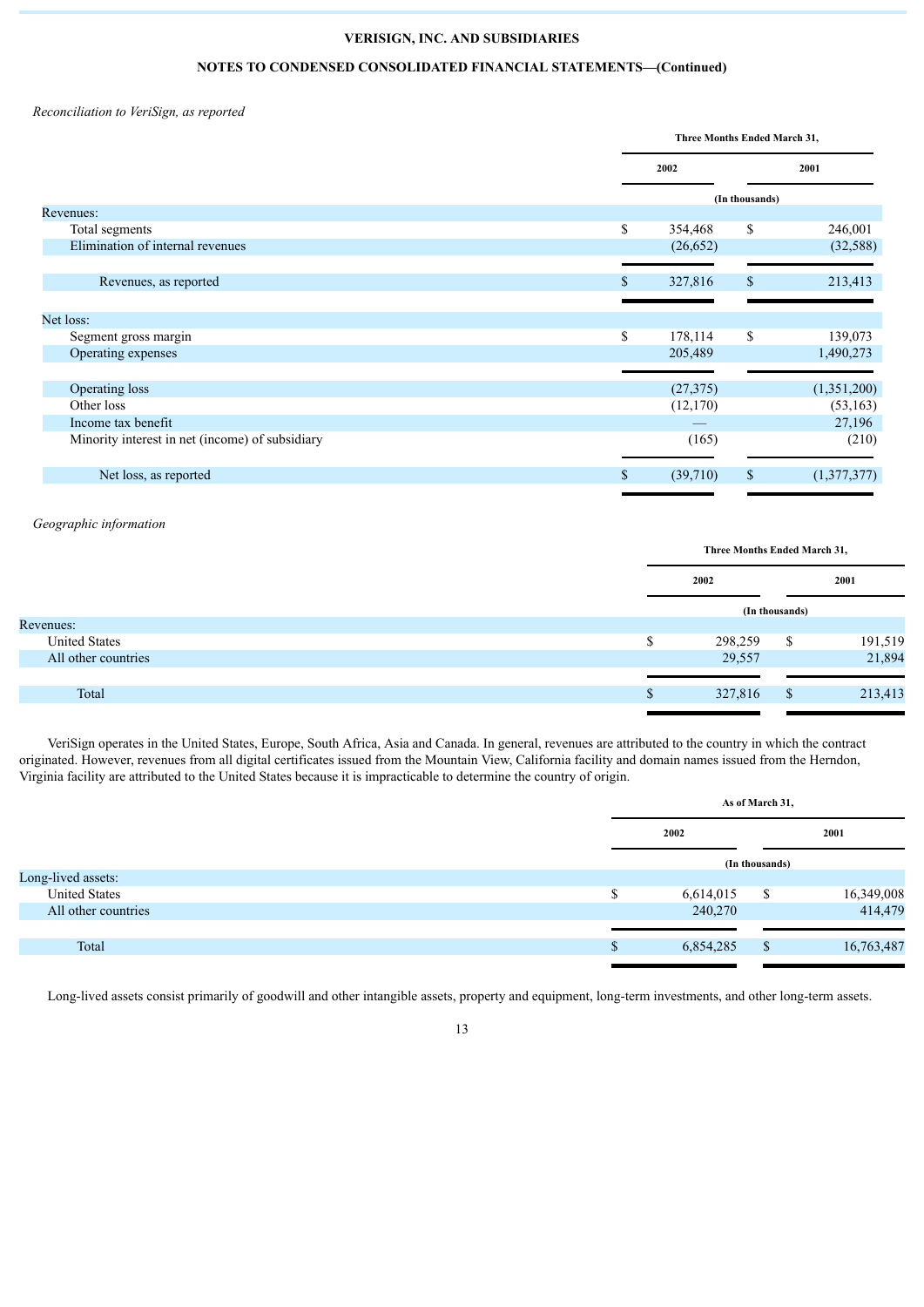#### **NOTES TO CONDENSED CONSOLIDATED FINANCIAL STATEMENTS—(Continued)**

#### **Note 10. Income Taxes**

For the three months ended March 31, 2002, VeriSign recorded no tax benefit. This is due to the uncertainty of the realization of current net operating losses and certain deferred tax assets.

VeriSign's accounting for deferred taxes under SFAS No. 109, "Accounting for Income Taxes," involves the evaluation of a number of factors concerning the realizability of its deferred tax assets. In concluding that a valuation allowance was required to be applied to certain deferred tax assets, management considered such factors as VeriSign's history of operating losses, its uncertainty as to the projected long-term operating results, and the nature of its deferred tax assets. Although VeriSign's operating plans assume taxable and operating income in future periods, management's evaluation of all of the available evidence in assessing the realizability of the deferred tax assets indicated that such plans were not considered sufficient to overcome the available negative evidence. The possible future reversal of the valuation allowance will result in future income statement benefit to the extent the valuation allowance was applied to deferred tax assets generated through ongoing operations. To the extent the valuation allowance relates to deferred tax assets generated through stock compensation deductions, the possible future reversal of such valuation allowance will result in a benefit to additional paid in capital and will not result in future income statement benefit.

#### **Note 11. Recent Accounting Pronouncements**

In June 2001, the Financial Accounting Standards Board ("FASB") issued SFAS No. 141, "Business Combinations." SFAS No. 141 requires that all business combinations be accounted for under the purchase method for business combinations initiated after June 30, 2001. Use of the pooling-of-interests method is no longer permitted. VeriSign adopted the provisions of SFAS No. 141 commencing July 1, 2001. VeriSign has accounted for all of its business combinations in 2002 and 2001 as purchases and the adoption of SFAS No. 141 is not expected to have a significant impact on its financial position or results of operations.

In August 2001, the FASB issued SFAS No. 143, "Accounting for Asset Retirement Obligations." SFAS No. 143 requires that the fair value of an asset retirement obligation be recorded as a liability in the period in which the obligation is incurred. SFAS No. 143 is effective for fiscal years beginning after June 15, 2002. VeriSign will adopt SFAS No. 143 effective January 1, 2003. The effect of adopting SFAS No. 143 is not expected to have a material effect on VeriSign's consolidated financial position or results of operations.

In October 2001, the FASB issued SFAS No. 144, "Accounting for the Impairment or Disposal of Long-Lived Assets." SFAS No. 144 addresses financial accounting and reporting for the impairment or disposal of long-lived assets and supercedes SFAS No. 121 and the accounting and reporting provisions of APB Opinion No. 30 as it relates to the disposal of a segment of a business. SFAS No. 144 is effective for fiscal years beginning after December 15, 2001. VeriSign has adopted SFAS No. 144 effective January 1, 2002. The effect of adopting this Statement is not expected to have a material effect on VeriSign's consolidated financial position or results of operations.

#### **Note 12. Subsequent Events**

On April 25, 2002, VeriSign announced plans to restructure its operations to fully rationalize, integrate and align the resources of the company, including recently acquired Illuminet Holdings and H.O. Systems. The realignment and integration measures are currently taking place and have resulted in a reduction of our workforce by approximately 350 employees, or 10 percent. As a result of the restructuring we expect to incur charges of approximately \$70 to \$80 million. These charges will include employee severance, lease and contract terminations and write-downs of certain property and equipment, including leasehold improvements as well as other related costs.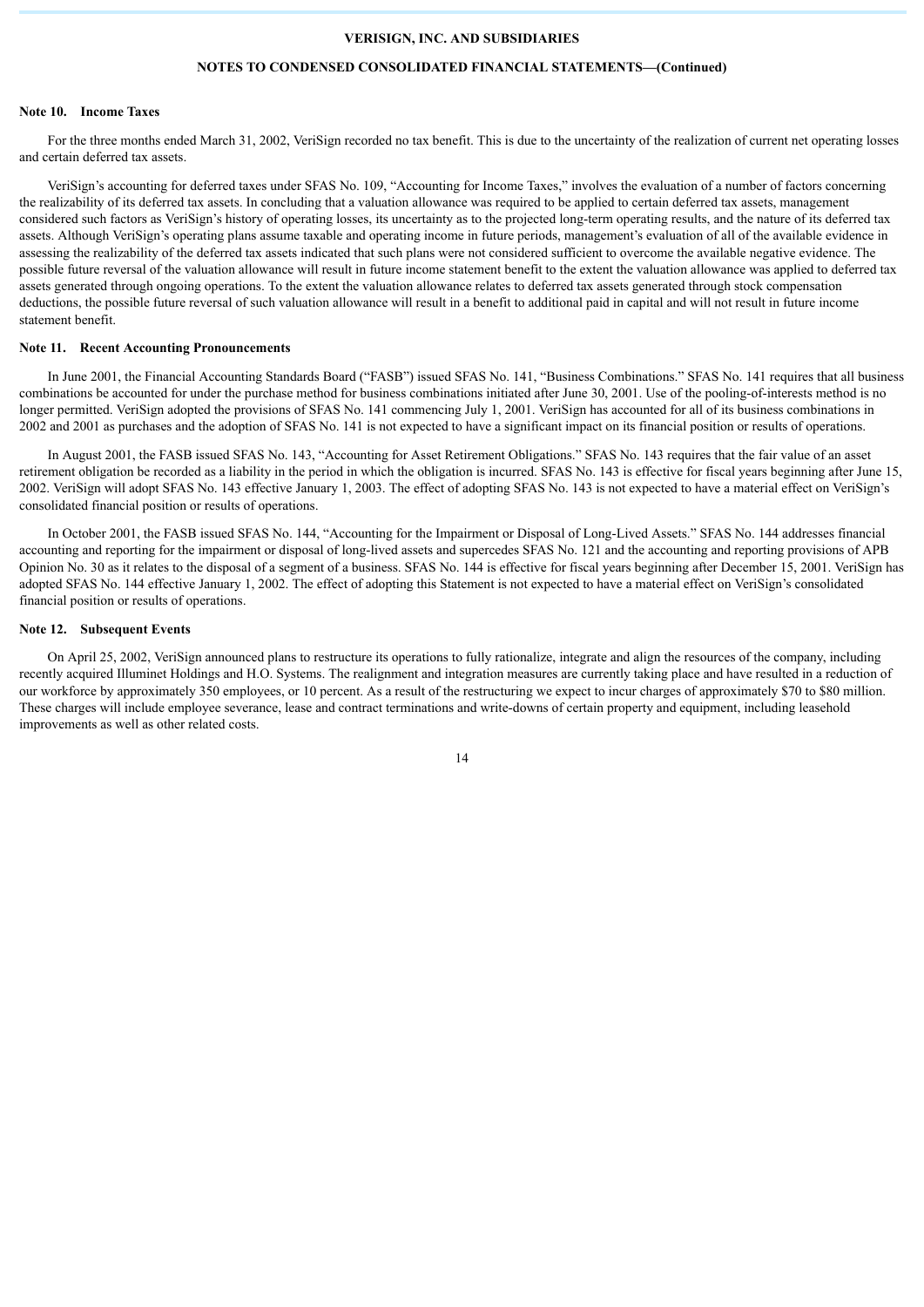# **NOTES TO CONDENSED CONSOLIDATED FINANCIAL STATEMENTS—(Continued)**

Based on press releases issued May 9-11, 2002, a securities class action lawsuit has been filed in the United States District Court for the Northern District of California against VeriSign and certain of its executive officers alleging violation of the federal securities laws. In addition, a shareholder derivative complaint has been filed in the Superior Court of the State of California, Santa Clara County, against our board of directors and certain executive officers alleging violation of the California Corporations Code, breach of fiduciary duty and other violations of law. As of May 13, 2002, neither VeriSign nor any of its directors or officers have been served with either of these lawsuits. We intend to vigorously defend ourselves against these claims.

At March 31, 2002, VeriSign owned preferred and common shares of RealNames Corporation. In May 2002, RealNames announced that Microsoft had chosen not to renew a distribution agreement with RealNames and as a result RealNames would cease normal business operations. As a result of this development, we have evaluated our investment in RealNames and we have determined that there is an other than temporary impairment of the investment. At March 31, 2002, but subsequent to our first quarter earnings announcement, VeriSign has recorded an investment write-off of \$18.8 million based upon the carrying value of our investment in RealNames.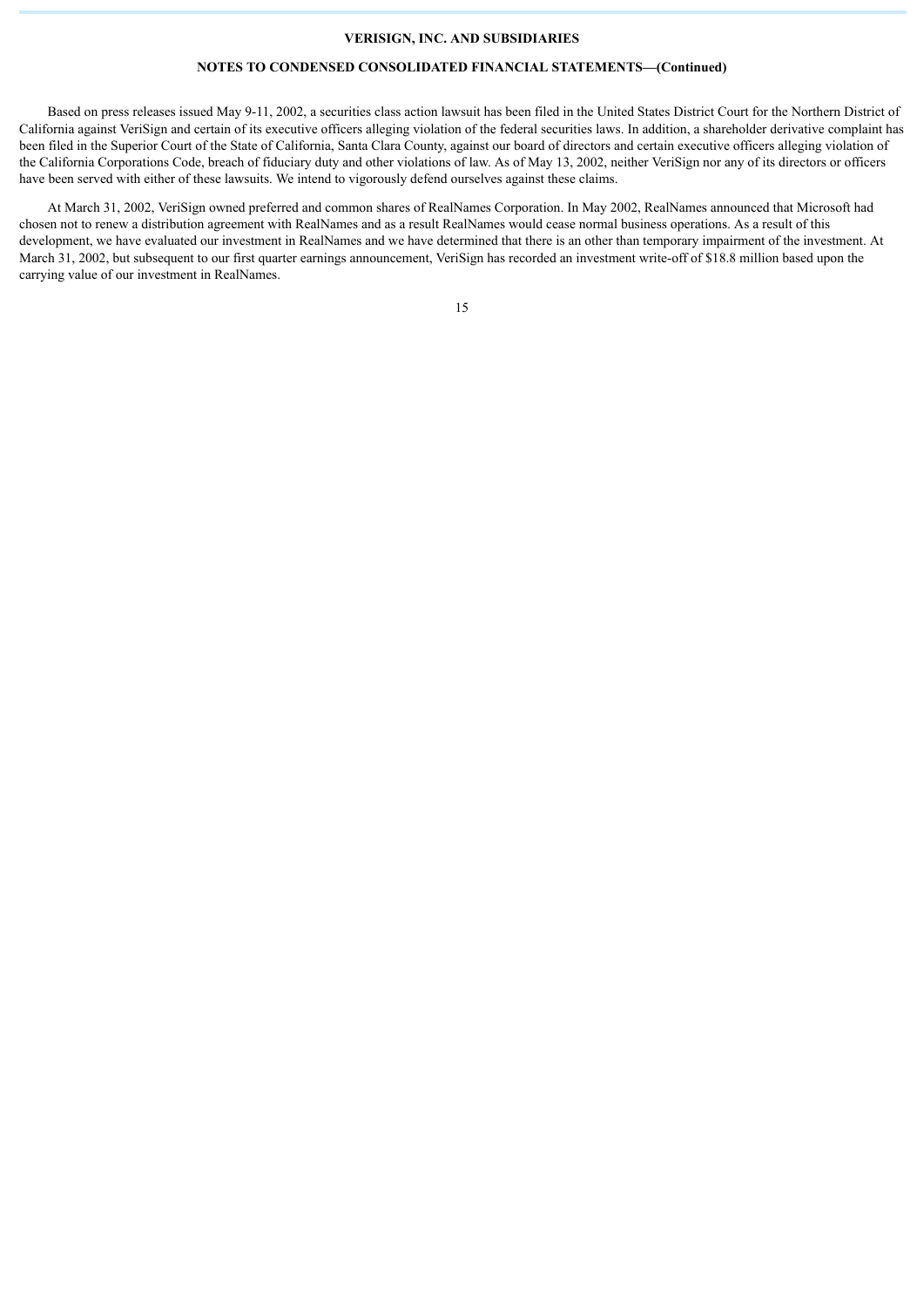# <span id="page-15-0"></span>**ITEM 2. MANAGEMENT'S DISCUSSION AND ANALYSIS OF FINANCIAL CONDITION AND RESULTS OF OPERATIONS**

#### **Forward-Looking Statements**

*You should read the following discussion in conjunction with the interim unaudited condensed consolidated financial statements and related notes.*

*Except for historical information, this Report contains forward-looking statements within the meaning of Section 27A of the Securities Act of 1933 and Section 21E of the Securities Exchange Act of 1934. These forward-looking statements involve risks and uncertainties, including, among other things, statements regarding our anticipated costs and expenses and revenue mix. Forward-looking statements include, among others, those statements including the words "expects," "anticipates," "intends," "believes" and similar language. Our actual results may differ significantly from those projected in the forward-looking statements. Factors that may affect future results of operations and cause or contribute to such differences include, but are not limited to, those discussed in the section "Factors That May Affect Future Results of Operations." You should carefully review the risks described in other documents we file from time to time with the Securities and Exchange Commission, including the Quarterly Reports on Form 10-Q that we have filed or will file in 2002 and our Annual Report on Form 10-K for the period ending December 31, 2001, which was filed on March 19, 2002. You are cautioned not to place undue reliance on the forward-looking statements, which speak only as of the date of this Quarterly Report on Form 10-Q. We undertake no obligation to publicly release any revisions to the forwardlooking statements or reflect events or circumstances after the date of this document.*

#### **Overview**

VeriSign is a leading provider of digital trust services that enable Web site owners, enterprises, communications service providers, electronic commerce service providers and individuals to engage in secure digital commerce and communications. Our digital trust services include three core offerings: managed security and network services, registry and telecommunications services, and Web presence and trust services. We market our services through our direct sales force, telesales operations, member organizations in our global affiliate network, value added resellers, service providers and our Web sites.

We are organized into two customer-focused lines of business: the Enterprise and Service Provider Division and the Mass Markets Division. The Enterprise and Service Provider Division delivers products and services to organizations that want to establish and deliver Internet-based and telecommunications-based services to customers in the business-to-consumer and business-to-business environments. The Mass Markets Division delivers products and services to small and medium size enterprises, as well as to consumers who wish to establish an online presence.

### *Enterprise and Service Provider Division*

The Enterprise and Service Provider Division provides the following types of services: managed security and network services, registry services and telecommunications services.

Managed security and network services include our traditional public key infrastructure, or PKI, services for enterprises or members of our VeriSign Affiliate program, enterprise consulting and management services, digital brand management services and managed domain name services.

As a registry, we are the exclusive registry of domain names within the .*com*, .*net* and .*org* global top-level domains under agreements with the Internet Corporation for Assigned Names and Numbers, or ICANN, and the Department of Commerce, or DOC. We maintain the master directory of all second-level domain names in these top-level domains. We own and maintain the shared registration system that allows all registrars to enter new second-level domain names into the master directory and to submit modifications, transfers, re-registrations and deletions for existing second-level domain names.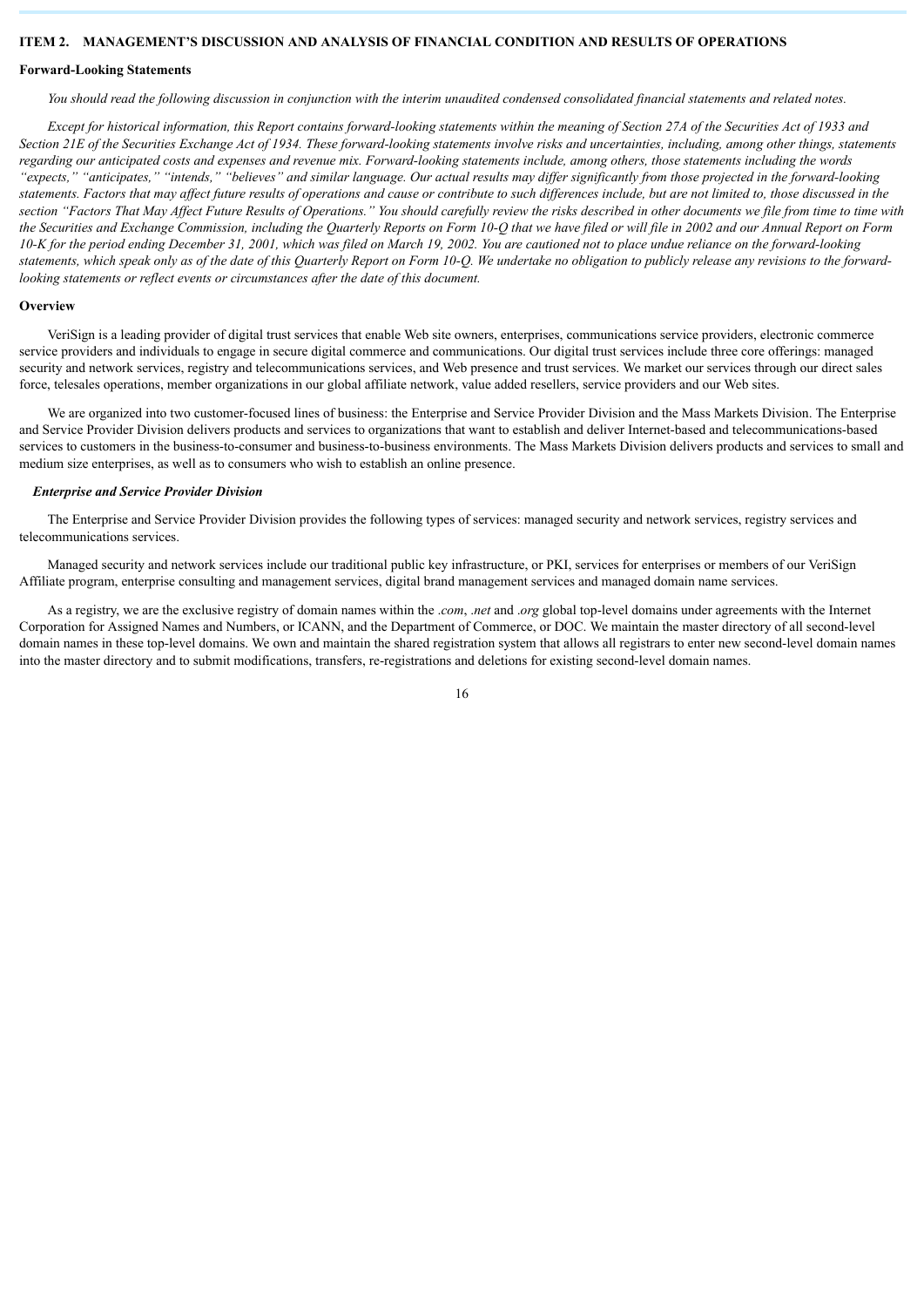We provide specialized services to telecommunications carriers through our Illuminet and H.O. Systems subsidiaries. Illuminet's service offerings include the Signaling System 7, or SS7, network, as either part of the connectivity, switching and transport function of the SS7 network or as intelligent network services delivered over the SS7 network. SS7 is an industry-standard system of protocols and procedures that is used to control telephone communications and provide routing information in association with vertical calling features, such as calling card validation, advanced intelligent network services, local number portability, wireless services, toll-free number database access and caller identification. H.O. Systems offers advanced billing and customer care services to wireless carriers.

#### *Mass Markets Division*

The Mass Markets Division provides the following types of Web-related services: Web presence services, Web trust services and payment services.

Through our Web presence services, we provide digital identity through domain name registration services and value added services, such as email, Web site creation tools and other e-commerce enabling offerings. We register second-level domain names in the *.com*, .*net*, .*org*, .*biz* and .*info* global top-level domains, as well as selected country code top-level domains, such as *.us, .de* and *.tv*, around the world, enabling individuals, companies and organizations to establish a unique identity on the Internet. Our secondary market domain name service offering, GreatDomains.com, is a marketplace where customers can transfer and appraise domain names.

Web trust services include our Web server digital certificate services, which enable merchants to implement and operate secure Web sites that utilize the Secure Sockets Layer, or SSL, or Wireless Transport Layer Security, or WTLS, protocols. These services provide merchants with the means to identify themselves to consumers and to encrypt communications between consumers and their Web site.

Payment services provide Internet merchants with the ability to securely and digitally authorize, capture and settle a variety of payment types using our Internet payment gateway.

#### *Acquisitions*

In February 2002, we completed our acquisition of H.O. Systems, Inc., a provider of billing and customer care solutions to wireless carriers. H.O. Systems' billing platform will be combined with the signaling, intelligent network and clearinghouse services of Illuminet Holdings, Inc., a wholly owned subsidiary of VeriSign, to enable us to offer wireless carriers a package of essential services. We paid approximately \$350 million in cash for all of the outstanding stock of LiveWire Corp., H.O. Systems' parent company, for the purchase of H.O. Systems. As part of the purchase price, we recorded an accrual for merger-related costs of \$17 million. The total purchase price has been preliminarily allocated to the tangible and intangible assets acquired and the liabilities assumed based on their respective fair values on the acquisition date. We recorded goodwill of approximately \$213 million and other intangible assets of approximately \$210 million as a result of this acquisition. The intangible assets will be amortized over a six year period. Goodwill will not be amortized but will be tested for impairment at least annually. H.O. Systems' results of operations have been included in the consolidated financial statements from its date of acquisition.

We completed our acquisition of Illuminet in December 2001. In addition, during 2001, we completed acquisitions of or acquired certain assets of eleven other privately held companies, which were not significant, either individually or in the aggregate. Each of these transactions has been accounted for as a purchase and, accordingly, the results of the acquired companies' operations are included in our consolidated financial statements from their respective dates of acquisition.

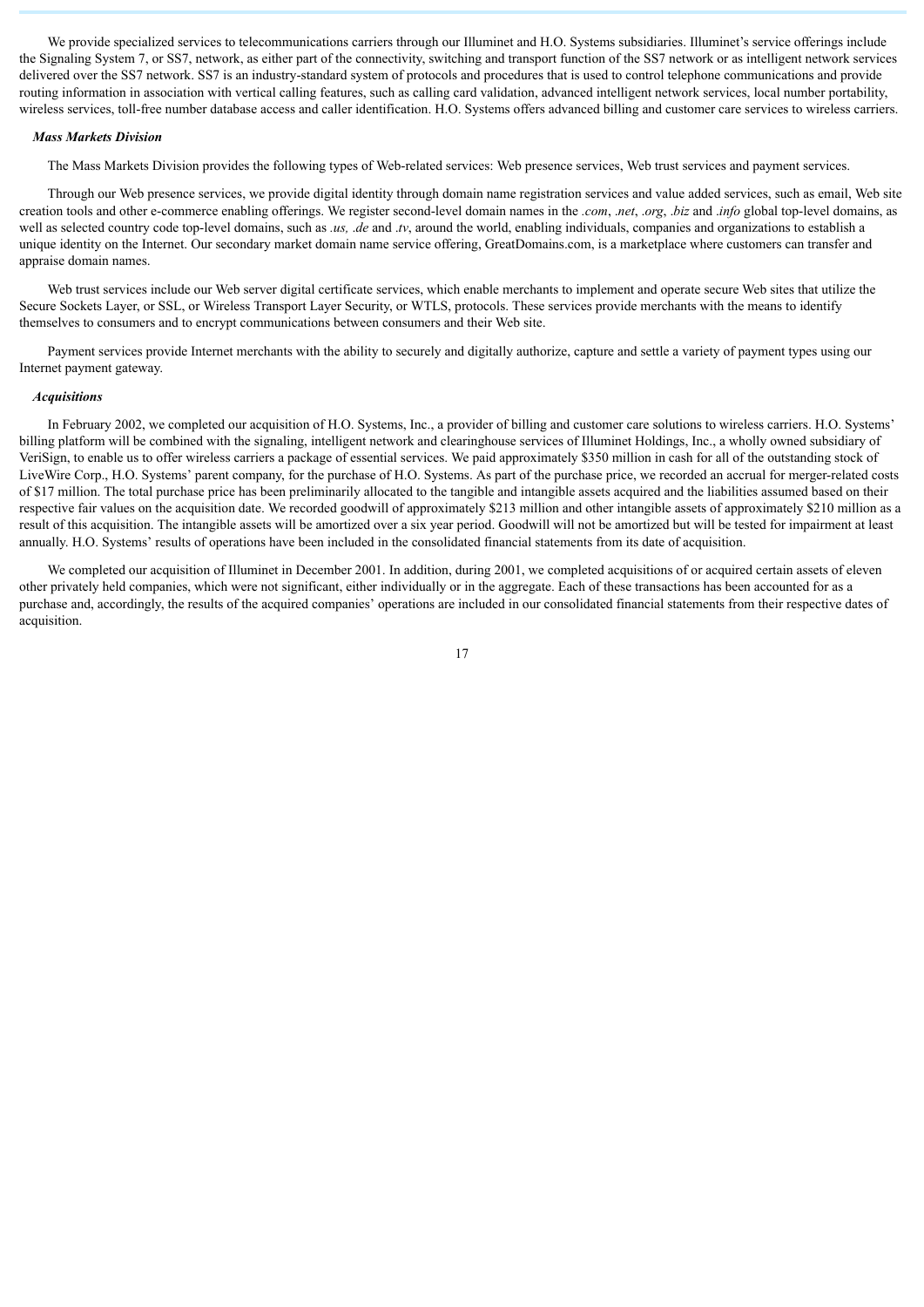#### *Subsequent Events*

Based on press releases issued May 9-11, 2002, a securities class action lawsuit has been filed in the United States District Court for the Northern District of California against VeriSign and certain of its executive officers alleging violation of the federal securities laws. In addition, a shareholder derivative complaint has been filed in the Superior Court of the State of California, Santa Clara County, against our board of directors and certain executive officers alleging violation of the California Corporations Code, breach of fiduciary duty and other violations of law. As of May 13, 2002, neither VeriSign nor any of its directors or officers have been served with either of these lawsuits. We intend to vigorously defend ourselves against these claims.

At March 31, 2002, VeriSign owned preferred and common shares of RealNames Corporation. In May 2002, RealNames announced that Microsoft had chosen not to renew a distribution agreement with RealNames and as a result RealNames would cease normal business operations. As a result of this development, we have evaluated our investment in RealNames and we have determined that there is an other than temporary impairment of the investment. At March 31, 2002, but subsequent to our first quarter earnings announcement, VeriSign has recorded an investment write-off of \$18.8 million based upon the carrying value of our investment in RealNames.

# *Critical accounting policies*

The discussion and analysis of our financial condition and results of operations are based upon our condensed consolidated financial statements, which have been prepared in accordance with accounting principles generally accepted in the United States. The preparation of these financial statements requires management to make estimates and judgments that affect the reported amounts of assets, liabilities, revenues and expenses, and related disclosures of contingent assets and liabilities. On an ongoing basis, management evaluates its estimates, including those related to revenue recognition, doubtful accounts, investments and long-lived assets. Management bases its estimates on historical experience and on various other assumptions that are believed to be reasonable under the circumstances, the results of which form the basis for making judgments about the carrying value of assets and liabilities that are not readily available from other sources. Actual results may differ from these estimates under different assumptions or conditions.

We believe the following critical accounting policies affect our more significant judgments and estimates used in preparing our consolidated financial statements.

#### *Revenue recognition*

We derive revenues from three primary categories: Web presence and trust services, which include domain name registration services, Web trust services and payment services; managed security and network services, which include enterprise and affiliate PKI services and enterprise consulting services; and registry and telecommunications services, which include registry services, connectivity, intelligent networks, wireless and clearinghouse services. The revenue recognition policy for each of these areas is as follows:

Domain name registration revenues consist primarily of registration fees charged to customers and registrars for domain name registration services. Revenues from the sale or renewal of domain name registration services are deferred and recognized ratably over the registration term, generally one to two years and up to ten years.

Domain name registration renewal fees are estimated and recorded based on recent renewal and collection rates. Customers are notified of the expiration of their registration in advance, and we record the receivables for estimated renewal fees in the month preceding the anniversary date of their registration when we have a right to bill under the terms of domain name registration agreements. The variance between the actual collections and the rate used to estimate the renewal fees is reflected in the setting of prospective renewal rates. Fees for renewals and advance extensions to the existing term are deferred until the new incremental period commences. These fees are then recognized ratably over the new registration term, ranging from one to ten years.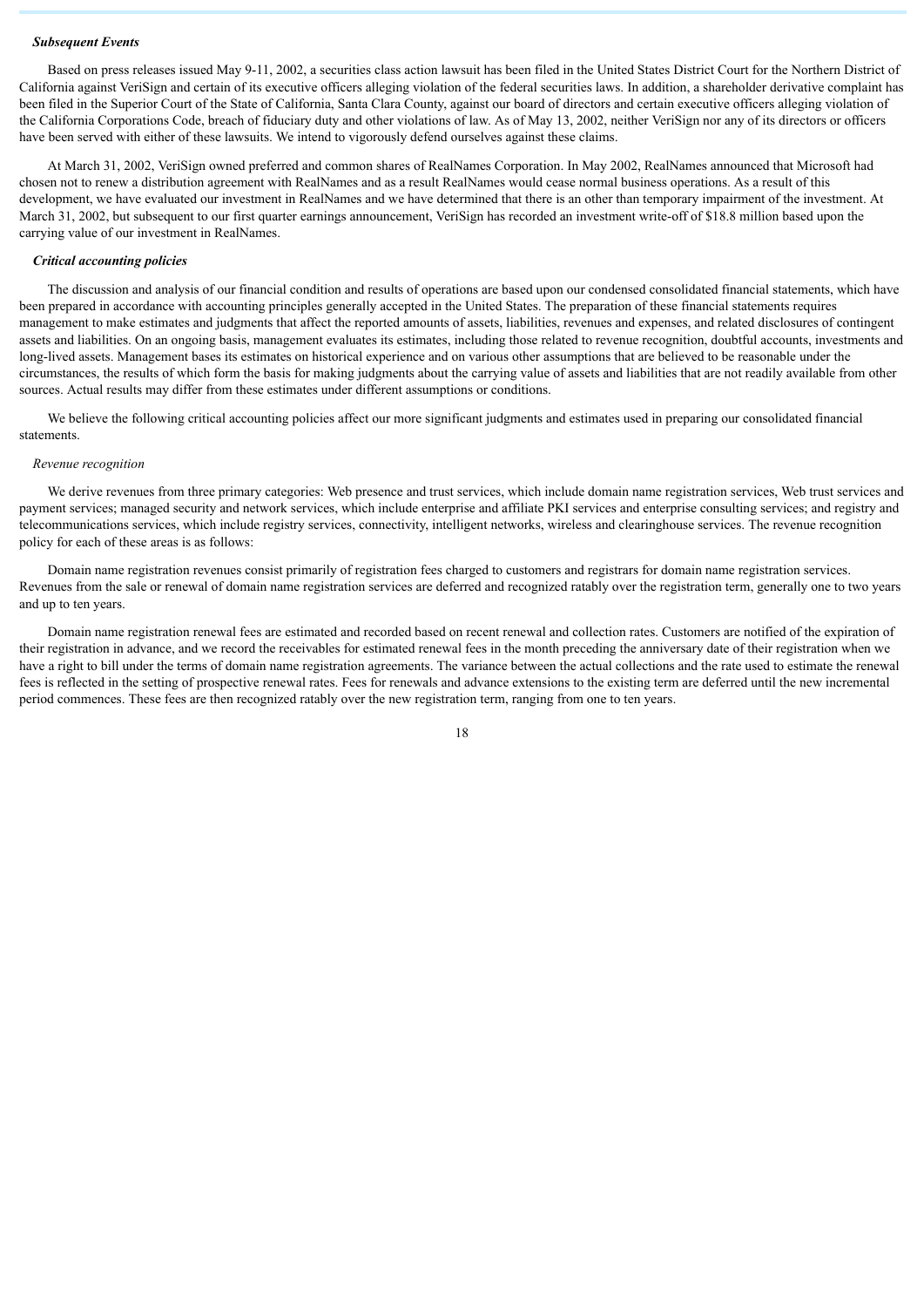Revenues from the licensing of digital certificate technology and business process technology are derived from arrangements involving multiple elements including post-contract customer support, training and other services. These licenses, which do not provide for right of return, are primarily perpetual licenses for which revenues are recognized up front once all criteria for revenue recognition have been met.

Revenues from the sale or renewal of digital certificates are deferred and recognized ratably over the life of the digital certificate, generally 12 months. Revenues from the sale of OnSite managed services are deferred and recognized ratably over the term of the license, generally 12 to 36 months. Maintenance is bundled with OnSite licenses over the license term.

We recognize revenues from issuances of digital certificates and business process licensing to VeriSign Affiliates in accordance with SOP 97-2, "Software Revenue Recognition," as amended by SOP 98-9, and generally recognize revenues when all of the following criteria are met as set forth in paragraph 8 of SOP 97-2: (1) persuasive evidence of an arrangement exists, (2) delivery has occurred, (3) the fee is fixed or determinable and (4) collectibility is probable. We define each of these four criteria as follows:

*Persuasive evidence of an arrangement exists.* It is our customary practice to have a written contract, which is signed by both the customer and us, or a purchase order from those customers who have previously negotiated a standard license arrangement with us.

*Delivery has occurred.* Our software may be either physically or electronically delivered to the customer. Electronic delivery is deemed to have occurred upon download by the customer from an FTP server. If an arrangement includes undelivered products or services that are essential to the functionality of the delivered product, delivery is not considered to have occurred until these products or services are delivered.

*The fee is fixed or determinable.* It is our policy to not provide customers the right to a refund of any portion of its license fees paid. We may agree to extended payment terms with a foreign customer based on local customs. Generally, at least 80% of the arrangement fees are due within one year or less. Arrangements with payment terms extending beyond these customary payment terms are considered not to be fixed or determinable, and revenues from such arrangements are recognized as payments become due and payable.

*Collectibility is probable.* Collectibility is assessed on a customer-by-customer basis. We typically sell to customers for whom there is a history of successful collection. New customers are subjected to a credit review process that evaluates the customers' financial position and ultimately their ability to pay. If we determine from the outset of an arrangement that collectibility is not probable based upon our credit review process, revenues are recognized as cash is collected.

We allocate revenues on software arrangements involving multiple elements to each element based on the relative fair values of each element. Our determination of fair value of each element in multiple element arrangements is based on vendor-specific objective evidence, or VSOE. We limit our assessment of VSOE for each element to the price charged when the same element is sold separately. We have analyzed all of the elements included in our multiple-element arrangements and determined that we have sufficient VSOE to allocate revenues to maintenance and support service, professional services and training components of our perpetual license arrangements. We sell our professional services and training separately, and have established VSOE on this basis. VSOE for maintenance and support is determined based upon the customer's annual renewal rates for these elements. Accordingly, assuming all other revenue recognition criteria are met, revenues from perpetual licenses are recognized upon delivery using the residual method in accordance with SOP 98-9. We recognize revenues from licenses in which maintenance is bundled with the software license, such as for digital certificates, digital certificate provisioning and OnSite managed services ratably over the license term of one to three years.

Our consulting services generally are not essential to the functionality of the software. Our software products are fully functional upon delivery and implementation and do not require any significant modification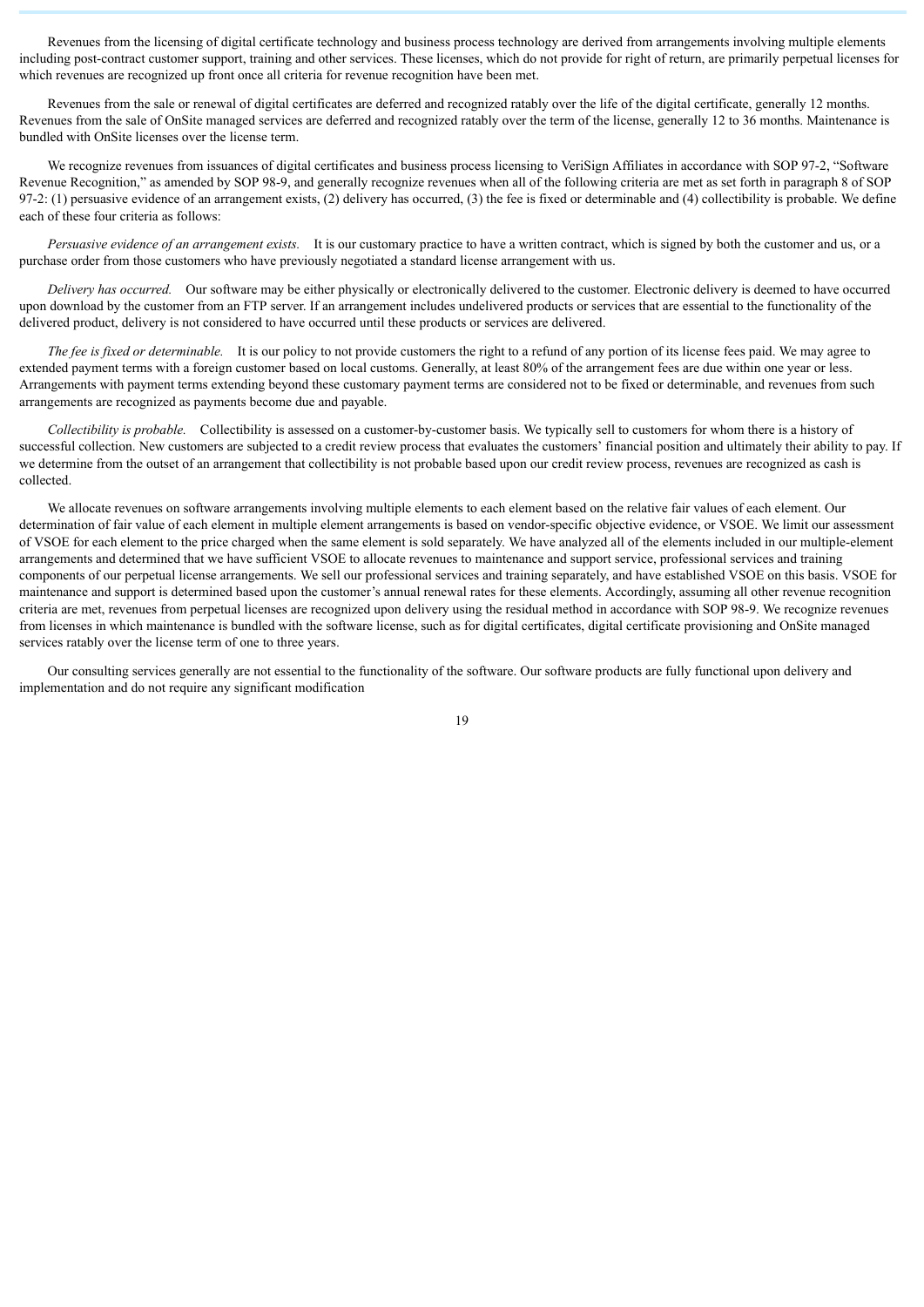or alteration. Customers purchase these consulting services to facilitate the adoption of our technology and dedicate personnel to participate in the services being performed, but they may also decide to use their own resources or appoint other consulting service organizations to provide these services. Software products are billed separately and independently from consulting services, which are generally billed on a time-and-materials or milestone-achieved basis. We generally recognize revenues from consulting services as the services are performed.

Revenues from consulting and training services are recognized using the percentage-of-completion method for fixed-fee development arrangements or as the services are provided for time-and-materials arrangements. Revenues from third-party product sales are recognized when title to the products sold passes to the customer. Our shipping terms generally dictate that the passage of title occurs upon shipment of the products to the customer.

Revenues from payment services primarily consist of a set-up fee and a monthly service fee for the transaction processing services. In accordance with SEC Staff Accounting Bulletin ("SAB") No. 101, "Revenue Recognition in Financial Statements," revenues from the set-up fee are deferred and recognized ratably over the period that the fees are earned. Revenues from the service fees are recognized ratably over the periods in which the services are provided. Advance customer deposits received are deferred and allocated ratably to revenue over the periods the services are provided.

Revenues from telecommunications services are comprised of network connectivity revenues and intelligent network services revenues, and wireless billing and customer care services. Network connectivity revenues are derived from establishing and maintaining connection to our SS7 network and trunk signaling services. Revenues from network connectivity consist primarily of monthly recurring fees, and trunk signaling service revenues are charged monthly based on the number of switches to which a customer signals. The initial connection fee and related costs are deferred and recognized over the term of the arrangement. Intelligent network services, which include calling card validation, local number portability, wireless services, toll-free database access and caller identification are derived primarily from database administration and database query services and are charged on a per-use or per-query basis. Revenues from prepaid wireless account management services and unregistered wireless roaming services are based on the revenue we retain and recognized in the period in which we process such calls on a per-minute or per-call basis. Wireless billing and customer care services revenue represents a monthly recurring fee for every subscriber activated by our wireless carrier customer.

Clearinghouse services revenues are derived primarily from serving as a distribution and collection point for billing information and payment collection for services provided by one carrier to customers billed by another. Clearinghouse revenues are earned based on the number of messages processed. Included in prepaid expenses and other current assets are amounts from customers that are related to our telecommunications services for third-party network access, data base charges and clearinghouse toll amounts that have been invoiced but are not recognized as revenue.

On occasion, we have purchased goods or services for our operations from various organizations at or about the same time that we licensed our software to these organizations. These transactions are recorded at terms we consider to be fair value. For these reciprocal arrangements, we consider Accounting Principles Board ("APB") Opinion No. 29, "Accounting for Nonmonetary Transactions," and Emerging Issues Task Force ("EITF") Issue No. 01-02, "Interpretation of APB Opinion No. 29," to determine whether the arrangement is a monetary or nonmonetary transaction. Transactions involving the exchange of boot representing 25% or greater of the fair value of the reciprocal arrangement are considered monetary transactions within the context of APB Opinion No. 29 and EITF Issue No. 01- 02. Monetary transactions and nonmonetary transactions that represent the culmination of an earnings process are recorded at the fair value of the products delivered or products or services received, whichever is more readily determinable, providing the fair values are determinable within reasonable limits. In determining the fair values, we consider the recent history of cash sales of the same products or services in similar sized transactions. Revenues from such transactions may be recognized over a period of time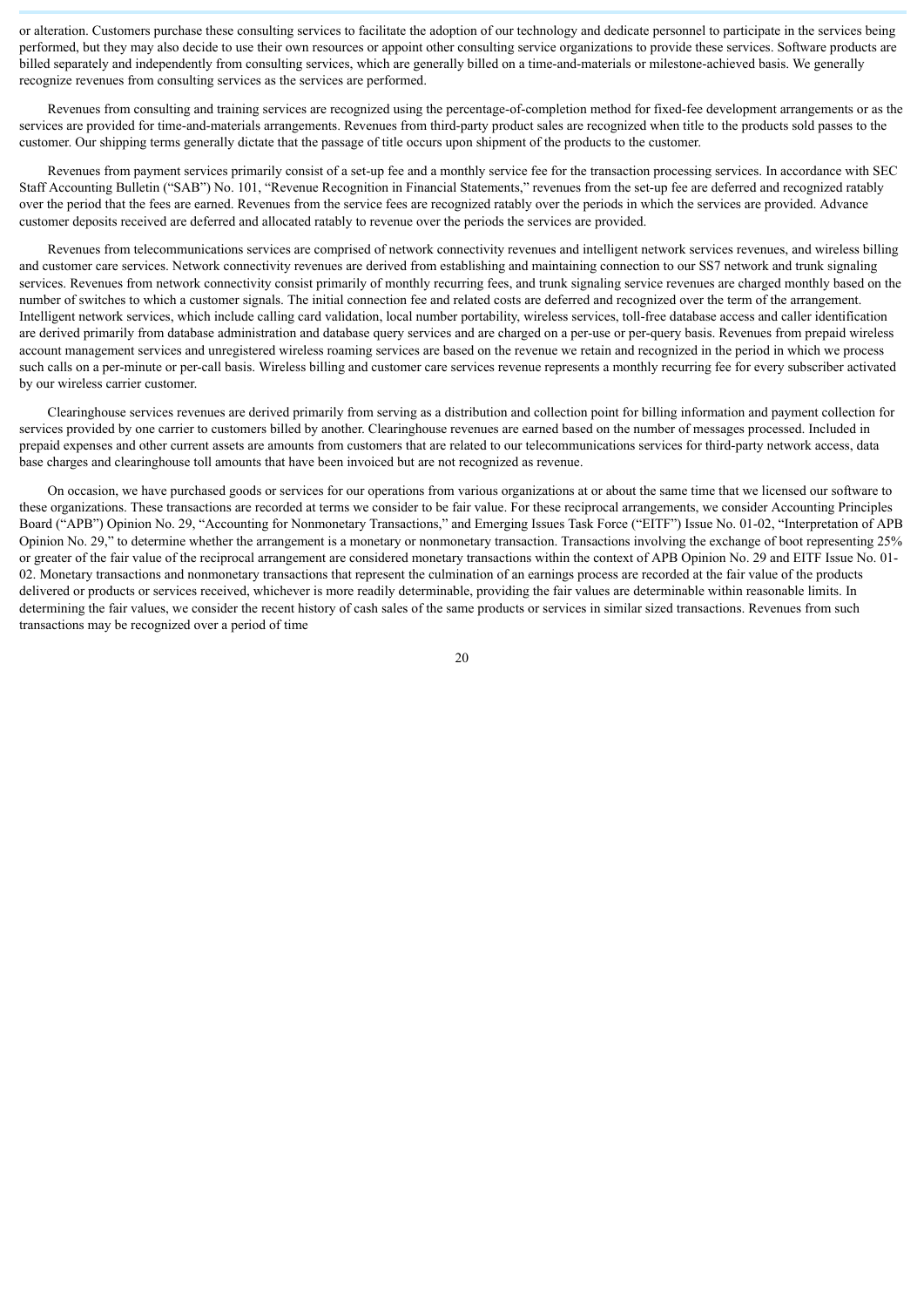as the products or services are received. For nonmonetary reciprocal arrangements that do not represent the culmination of the earnings process, the exchange is recorded based on the carrying value of the products delivered, which is generally zero.

Reciprocal transactions entered into during the quarter ended March 31, 2002, generated approximately \$6.9 million of revenues of which \$4.4 million was non-monetary, as defined above. An additional \$2.6 million of revenues was recognized during the quarter ended March 31, 2002, which related to reciprocal transactions entered into in prior periods. In the three months ended March 31, 2001, we recognized revenues under reciprocal arrangements of approximately \$1.7 million, of which all involved nonmonetary transactions, as defined above.

#### *Allowance for doubtful accounts*

We maintain allowances for doubtful accounts for estimated losses resulting from the inability of our customers to make required payments. We regularly review the adequacy of our accounts receivable allowance after considering the size of the accounts receivable balance, each customer's expected ability to pay and our collection history with each customer. We review significant invoices that are past due to determine if an allowance is appropriate based on the risk category using the factors described above. In addition, we maintain a general reserve for all invoices by applying a percentage based on the age category. We also monitor our accounts receivable for any build up of concentration to any one customer, industry or geographic region. To date, our receivables have not had any particular concentrations that, if not collected, would have a significant impact on our operating income. We require all acquired companies to adopt our credit policies. The allowance for doubtful accounts represents our best estimate, but changes in circumstances relating to accounts receivable may result in a requirement for additional allowances in the future.

#### *Investments*

We invest in debt and equity securities of technology companies for business and strategic purposes. Some of these companies are publicly traded and have highly volatile share prices. However, in most instances, these investments are in the form of equity and debt securities of private companies for which there is no public market. These companies are typically in the early stage of development and may be expected to incur substantial losses. Therefore, these companies may never become publicly traded companies. Even if they do, an active trading market for their securities may never develop and we may never realize any return on these investments. Further, if these companies are not successful, we could incur charges related to write-downs or write-offs of these types of assets.

We review our marketable equity holdings in publicly-traded companies on a regular basis to determine if any security has experienced an other-thantemporary decline in fair value. We consider the investee company's cash position, earnings and revenue outlook, stock price performance over the past six months, liquidity and management, among other factors, in our review. If we determine that an other-than-temporary decline exists in a marketable equity security, we write down the investment to its market value and record the related write-down as an investment loss in our consolidated statements of operations. For non-public companies, we regularly review the assumptions underlying the operating performance and cash flow forecasts based on information requested from these privately held companies. Generally, this information may be more limited, may not be as timely and may be less accurate than information available from publicly traded companies. Assessing each investment's carrying value requires significant judgment by management. If we determine that an other-thantemporary decline exists in a non-public equity security, we write down the investment to its fair value and record the related write-down as an investment loss in our consolidated statements of operations. Generally, if cash balances are insufficient to sustain the company's operations for a six-month period and there are no current prospects of future funding for the investee, we consider the decline in fair value to be other than temporary. During the three month periods ended March 31, 2002 and 2001, we determined that the decline in value of certain of our public and non-public equity investments was other than temporary and recorded write-downs of these investments totaling \$18.8 million and \$74.7 million, respectively.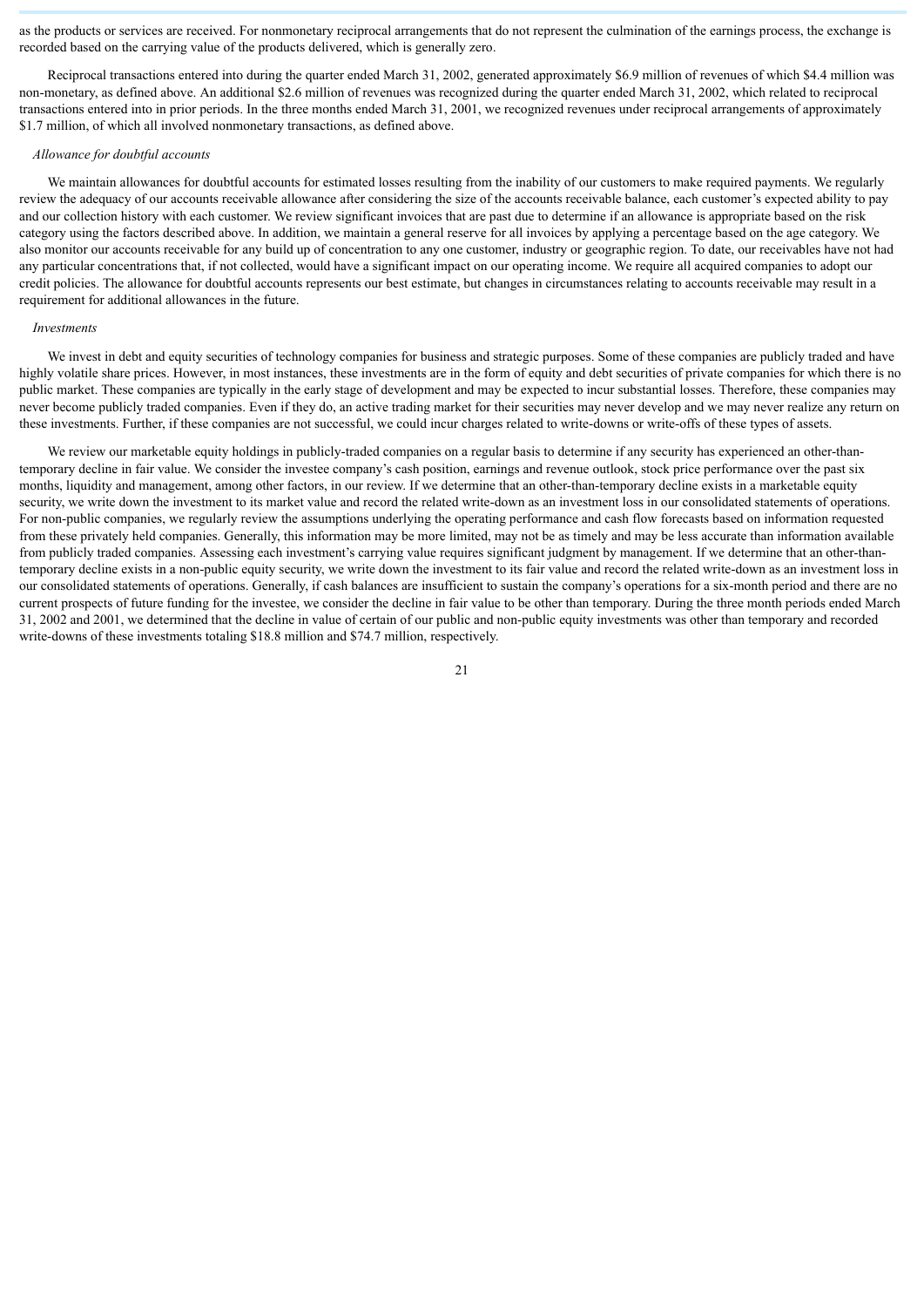#### *Long-lived assets*

Our long-lived assets consist primarily of goodwill and other intangible assets and property and equipment. We review long-lived assets for impairment whenever events or changes in circumstances indicate that the carrying amount of such an asset may not be recoverable. Such events or circumstances include, but are not limited to, a significant decrease in the fair value of the underlying business, a significant decrease in the benefits realized from the acquired business, difficulty and delays in integrating the business or a significant change in the operations of the acquired business.

Recoverability of long-lived assets is measured by comparison of the carrying amount to estimated future undiscounted net cash flows the assets are expected to generate. Those cash flows include an estimated terminal value based on a hypothetical sale of an acquisition at the end of its amortization period. Estimating these cash flows and terminal values requires management to make judgments about the growth in demand for our services, sustainability of gross margins, our ability to integrate acquired companies and achieve economies of scale, and valuation multiples required by investors or buyers. Changes in these estimates could require us to further write down the carrying amount of our long-lived assets. If assets are considered to be impaired, the impairment to be recognized is measured by the amount by which the carrying amount of the long-lived asset exceeds its fair value.

Effective January 1, 2002, we assess impairment of goodwill in accordance with the provisions of Statement of Financial Accounting Standards ("SFAS") No. 142. SFAS No. 142 requires that a two-step test be performed. First, the fair value of each of our reporting units is compared to its carrying value. If the fair value exceeds the carrying value, goodwill is not impaired and no further testing is performed. If the carrying value exceeds the fair value, then the implied fair value of the reporting unit's goodwill must be determined and compared to the carrying value of the goodwill. If the carrying value of a reporting unit's goodwill exceeds its implied fair value, then an impairment loss equal to the difference will be recorded.

#### *Pro forma financial information*

We prepare and release quarterly unaudited financial statements prepared in accordance with generally accepted accounting principles ("GAAP"). We also disclose and discuss certain pro forma financial information in the related earnings release and investor conference call. Our pro forma financial information does not include the amortization and write-down of goodwill and intangible assets related to acquisitions, stock-based compensation charges related to acquisitions, write-down of investments and benefit for income taxes. We believe the disclosure of the pro forma financial information helps investors more meaningfully evaluate the results of our ongoing operations. However, we urge investors to carefully review the GAAP financial information included as part of our Quarterly Reports on Form 10-Q, our Annual Reports on Form 10-K, and our quarterly earnings releases and compare that GAAP financial information with the pro forma financial results disclosed in our quarterly earning releases and investor calls. Subsequent to our first quarter earnings release, but effective March 31, 2002, VeriSign recorded an investment write-off of \$18.8 million based upon the carrying value of our investment in RealNames Corporation. This adjustment had no impact on the pro forma results and only impacted our GAAP results.

#### **Results of Operations**

We have experienced substantial net losses in the past and we expect to continue to report losses due to the charges we incur for the amortization of acquired intangible assets related to our acquisitions. As of March 31, 2002, we had an accumulated deficit of approximately \$16.6 billion, primarily due to \$16.8 billion of goodwill and other intangible asset write-downs and amortization related to our acquisitions.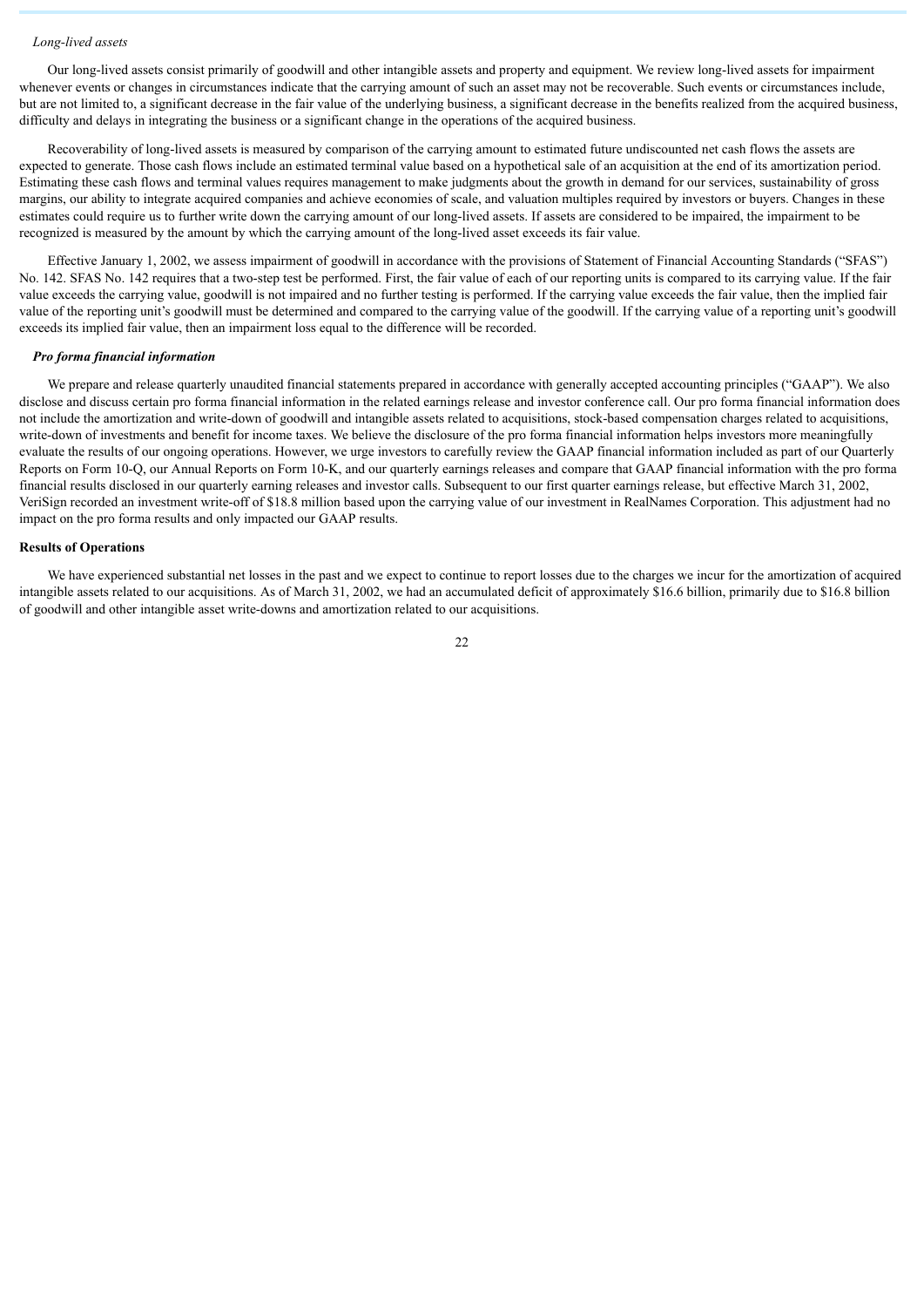#### *Revenues*

A comparison of revenues for the three-month periods ended March 31, 2002 and 2001 is presented below.

|                                                   |    | 2002    |    | 2001                   |       |  | Change |
|---------------------------------------------------|----|---------|----|------------------------|-------|--|--------|
|                                                   |    |         |    | (Dollars in thousands) |       |  |        |
| First quarter period:                             |    |         |    |                        |       |  |        |
| Web presence and trust services                   | \$ | 112,892 | \$ | 136,677                | (17)% |  |        |
| Subtotal—Mass Markets Division                    |    | 112,892 |    | 136,677                |       |  |        |
|                                                   |    |         |    |                        |       |  |        |
| Managed security and network services             |    | 97,170  |    | 51,978                 | 87%   |  |        |
| Registry and telecommunications services          |    | 117,754 |    | 24,758                 | 376%  |  |        |
|                                                   |    |         |    |                        |       |  |        |
| Subtotal—Enterprise and Service Provider Division |    | 214,924 |    | 76,736                 |       |  |        |
|                                                   |    |         |    |                        |       |  |        |
| Total revenues                                    |    | 327,816 | \$ | 213,413                | 54%   |  |        |
|                                                   |    |         |    |                        |       |  |        |

Total revenues increased 54% in the three months ended March 31, 2002 from the three months ended March 31, 2001. Revenues for our Mass Markets Division decreased 17% due to the reduction in registrations for new and renewed domain names. Revenues for our Enterprise and Service Provider Division increased 180% due to the acquisitions of Illuminet Holdings and H.O. Systems in December 2001 and February 2002, respectively, and due to increased demand for our third party products. Sales of authentication services, particularly Web site digital certificates and enterprise and affiliate PKI services, increased from the same quarter a year ago. In addition, we expanded the VeriSign Trust Network of worldwide affiliates to include a total of 51 affiliates, up from 37 in the first quarter of 2001.

Reciprocal transactions entered into during the quarter ended March 31, 2002, generated approximately \$6.9 million of revenues of which \$4.4 million was non-monetary. An additional \$2.6 million of revenues was recognized during the quarter ended March 31, 2002, which related to reciprocal transactions entered into in prior periods. Revenues recognized under reciprocal arrangements were approximately \$1.7 million in the three months ended March 31, 2001, of which all involved nonmonetary transactions.

We derived 3.4% in the three months ended March 31, 2002 and 1.9% in the three months ended March 31, 2001 of our total revenues from customers with whom we have previously participated in a private equity round of financing, including several of the VeriSign Affiliates as well as various technology companies in a variety of related market areas. Typically in these relationships, under separate agreements, we sell our products and services to a company and, under a separate agreement, participate with other investors in a private equity round financing of the company. We typically make our investments with others where our investment is less than 50% of the total financing round. Our policy is not to recognize revenue in excess of other investors' financing of the company. These arrangements are independent relationships and are not terminable unless the terms of the agreements are violated.

#### *Mass Markets Division*

During the first three months of 2002, we registered approximately 600,000 new domain names and renewed or extended an additional 1.0 million domain names bringing the total active domain names under management by the Registrar to approximately 12.0 million at March 31, 2002. Due to the extremely competitive market in domain names, we have experienced moderate price declines in sales prices for domain names. We expect that this trend will continue.

Our Mass Markets Division and our Enterprise and Service Provider Division issued approximately 101,000 new and renewed Web site digital certificates in the first quarter of 2002 compared to 90,000 in the first quarter of 2001. The total installed base was over 385,000 certificates at March 31, 2002. In particular, the Mass Markets Division Web site certificate base increased by 10,000 installed certificates in the first three months of 2002 to a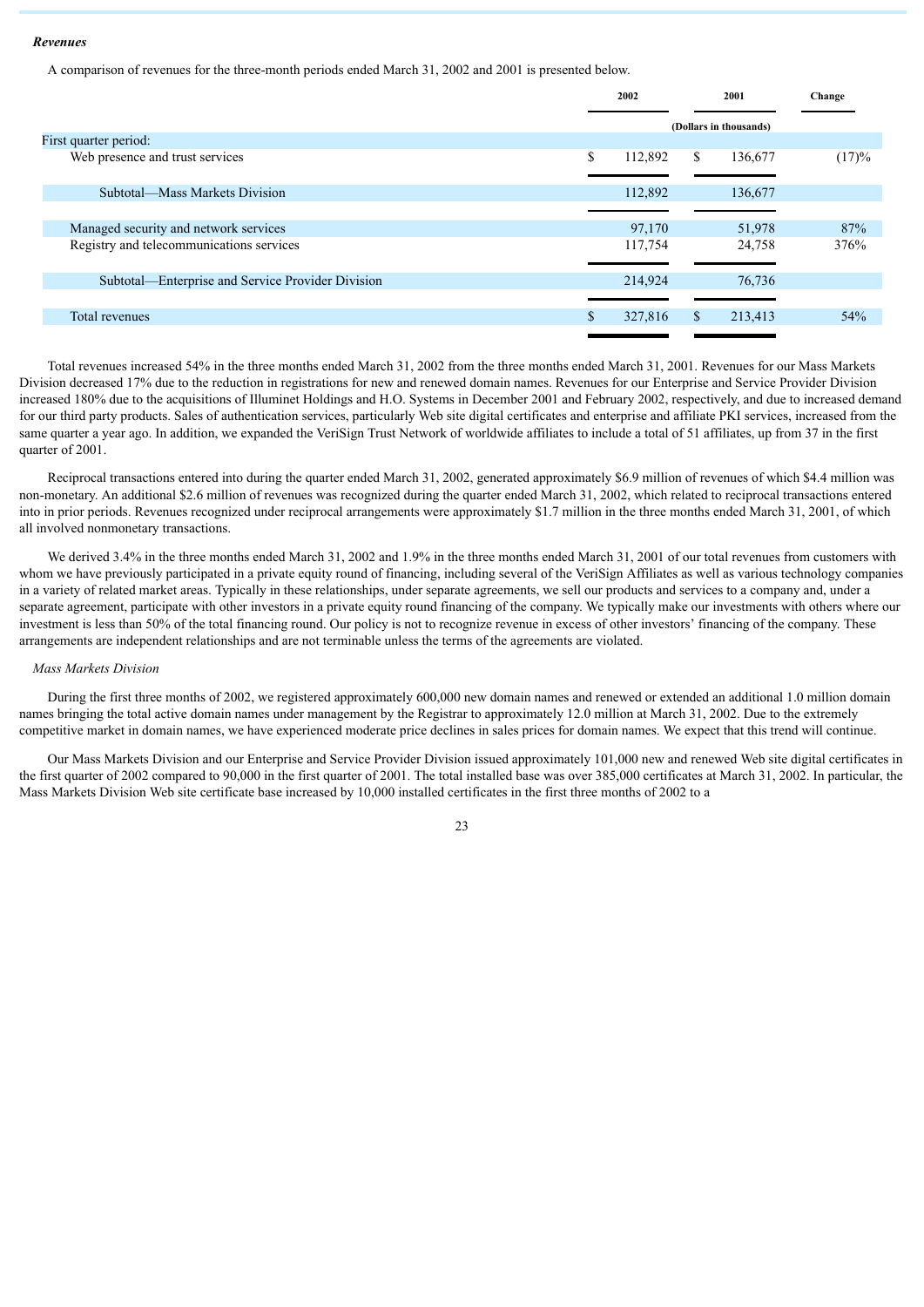total of 270,000 certificates at March 31, 2002. In addition, due to increased competition in the Web trust services market, we have experienced moderate pricing pressure for our services. We expect that this pricing pressure will continue.

#### *Enterprise and Service Provider Division*

In the three months ended March 31, 2002, revenues from the managed security and network services product line increased 87% over the comparable period in 2001. The revenue increase was primarily due to increases in OnSite services sold, an increase in royalties earned from existing affiliates and an overall increase in the volume of consulting services that included the resale of third party products.

Revenues from registry and telecommunications services increased 376% in the first three months of 2002 compared to the first three months of 2001 due to our acquisitions of Illuminet and H.O. Systems in December 2001, and February 2002, respectively, which are included in telecommunication services. The VeriSign Global Registry Services group managed approximately 27.3 million domain names at March 31, 2002 in the active zone file for all domain names ending in *.com*, *.net* and *.org*. The Global Registry Services group also processed the renewal, extension or transfer of 3.5 million domain names during the first three months of 2002, bringing the total number of paid domain name transactions during the three months ended March 31, 2002 to 6.1 million. VeriSign's Illuminet subsidiary added 36 new signaling points in the first quarter, bringing its total number of signaling points to 975, up from 939 the prior quarter. In addition. Illuminet saw the number of queries on its database increase to 6.6 billion during the quarter, up from 6.2 billion last quarter. VeriSign's first quarter revenue also included slightly less than two months revenue from newly acquired H.O. Systems, a leading provider of billing and customer care solutions to the wireless carriers.

#### *International revenues*

Revenues from international subsidiaries and affiliates accounted for 9% of revenues in the first quarter of 2002 and 10% of revenues in the first quarter of 2001. The percentage decrease in revenues from international subsidiaries and affiliates was primarily related to the acquisitions of Illuminet Holdings in December 2001 and H.O. Systems in February 2002 whose revenues are attributable to the United States.

In 1998, we began our international affiliate program under which we signed agreements with local telecommunications companies, financial institutions and others to promote, sell and distribute our PKI services in international markets around the world. These VeriSign Affiliates typically require significant capital development, the cost of which is borne by the affiliate. Our strategy from time to time also includes investing in certain affiliates in strategic markets that represent advantageous economic opportunities for a minority interest of less than 20%. As a result, we have invested in several international affiliates. Revenues from VeriSign Affiliates in which we have invested accounted for approximately 2% of total revenues in the three months ended March 31, 2002 and less than 1% in the three months ended March 31, 2001.

#### *Costs and Expenses*

#### *Cost of revenues*

Cost of revenues consists primarily of costs related to providing digital certificate enrollment and issuance services, payment services, domain name registration services, SS7 network and database services, wireless billing and customer care services, customer support and training, consulting and development services and costs of facilities and computer equipment used in these activities. In addition, with respect to our digital certificate services and telecommunications services, cost of revenues also includes fees paid to third parties to verify certificate applicants' identities, telecom network infrastructure and billing services, insurance premiums for our service warranty plan, errors and omission insurance and the cost of software and hardware resold to customers.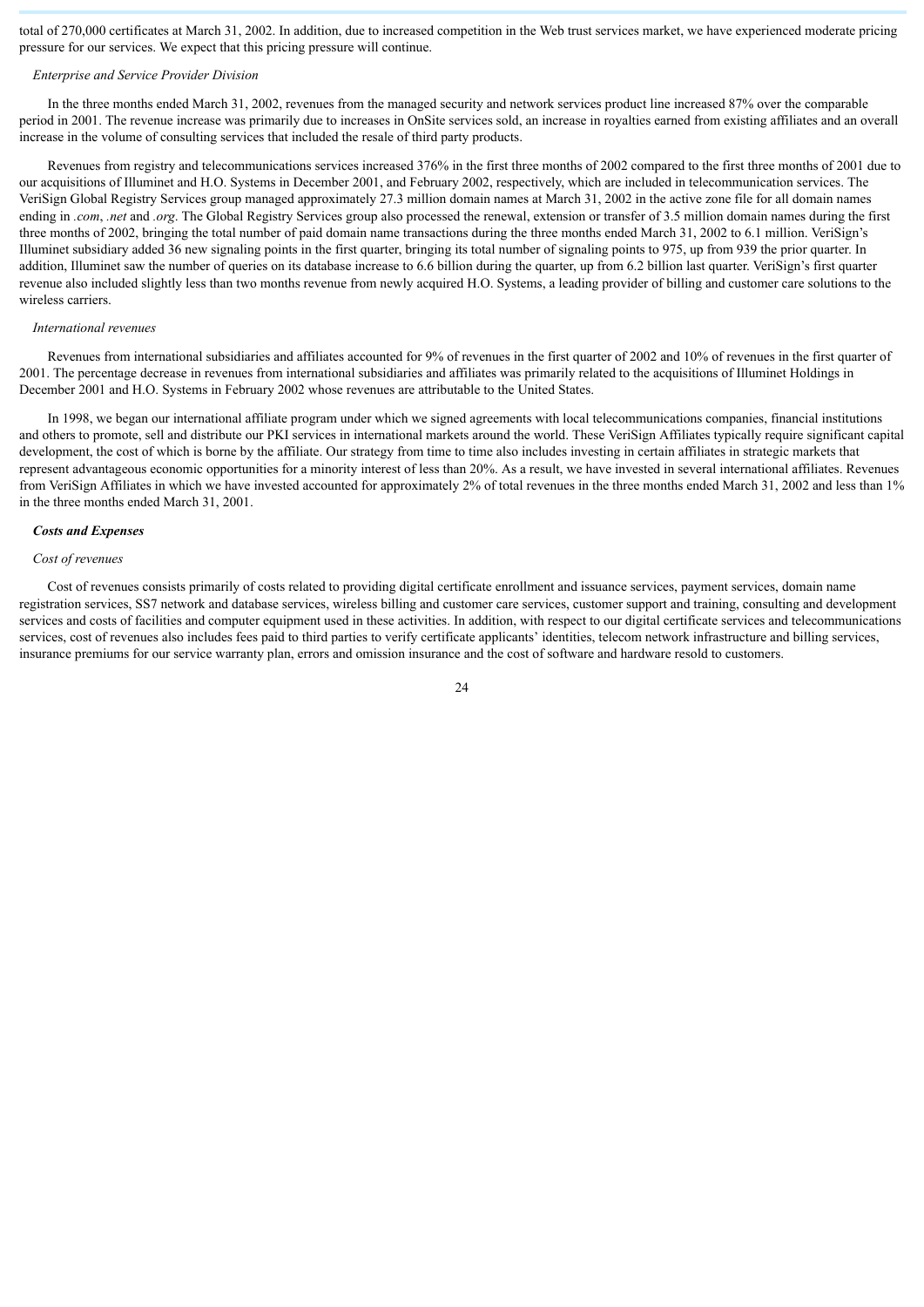#### A comparison of cost of revenues for the three-month periods ended March 31, 2002 and 2001 is presented below.

|                        | 2002 |         | 2001                   | Change  |
|------------------------|------|---------|------------------------|---------|
|                        |      |         | (Dollars in thousands) |         |
| First quarter period:  |      |         |                        |         |
| Cost of revenues       |      | 149.702 | 74.340                 | $101\%$ |
| Percentage of revenues |      | 46%     | 35%                    |         |

Growth of revenues was the primary factor in the increase of cost of revenues in the first quarter of 2002 compared to the first quarter of 2001. We hired more employees to support the growth of demand for our products and services and to support the growth of our consulting and training services. We incurred increased expenses for access to third-party databases to verify digital certificate applicants' identities, increased customer service costs related to our larger customer base and increased expenses related to the cost of hardware and software products resold to customers as part of our consulting business. We anticipate that cost of revenues will continue to increase in absolute dollars as a result of continued growth in all of our lines of business. Our acquisitions of Illuminet Holdings and H.O. Systems have resulted in an increase in our cost of revenues as a percentage of revenues since their acquisitions. Future acquisitions, further expansion into international markets and introductions of additional products will result in further increases in cost of revenues, due to additional personnel and related expenses and other factors.

Cost of revenues as a percentage of revenues increased in the first quarter of 2002 compared to the first quarter of 2001 primarily due to the acquisitions of Illuminet Holdings and H.O. Systems which have different cost structures than our domain name and authentication services. We also realized substantial growth in our sales of third party software and hardware products which are generally made at lower margins than our other enterprise and mass market sales.

Certain of our services, such as consulting and training, require greater initial personnel involvement and therefore have higher costs than other types of services. In addition, revenues derived from our authentication services, domain name registration services, registry services, payment services and our telecommunications services as a result of our recent acquisitions of Illuminet Holdings and H.O. Systems each have different cost structures.

#### *Sales and marketing*

Sales and marketing expenses consist primarily of costs related to sales and marketing, and policy activities. These expenses include salaries, sales commissions and other personnel-related expenses, travel and related expenses, trade shows, costs of lead generation, costs of computer and communications equipment and support services, facilities costs, consulting fees and costs of marketing programs, such as Internet, television, radio and print advertising.

A comparison of sales and marketing expenses for the three-month periods ended March 31, 2002 and 2001 is presented below.

|                        | 2002   |  | 2001                   | Change |
|------------------------|--------|--|------------------------|--------|
|                        |        |  | (Dollars in thousands) |        |
| First quarter period:  |        |  |                        |        |
| Sales and marketing    | 67.319 |  | 64.451                 | $4\%$  |
| Percentage of revenues | 21%    |  | 30%                    |        |

The Mass Markets Division continues to incur expenses promoting the value of the *.com*, *.net* and *.org* Web addresses as well as value-added services including web site design tools and other enhanced service offerings.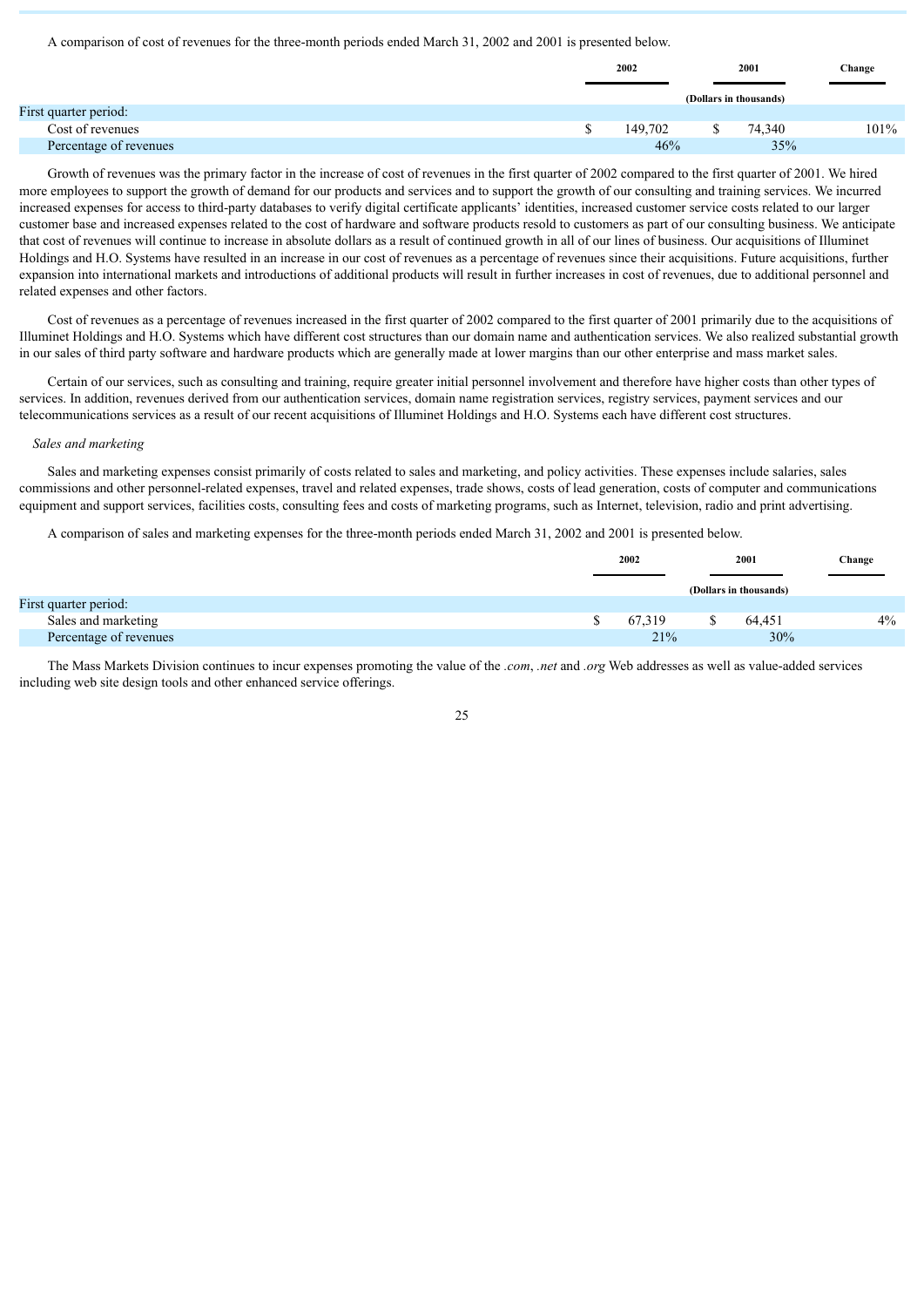The remainder of the increase during the first quarter of 2002 was driven by lead and demand generation activities in our authentication businesses, expansion of our sales force and an increase in international sales expenses.

While the absolute dollar spending increased for sales and marketing expenses, we continue to realize a decline in sales and marketing expenses as a percentage of revenues. This is primarily due to the increase in recurring revenues from existing customers, which tend to have lower acquisition costs and the increase in the productivity of the direct and inside sales forces.

#### *Research and development*

Research and development expenses consist primarily of costs related to research and development personnel, including salaries and other personnel-related expenses, consulting fees and the costs of facilities, computer and communications equipment and support services used in service and technology development.

A comparison of research and development expenses for the three-month periods ended March 31, 2002 and 2001 is presented below.

|                          | 2002   |  | 2001                   | Change   |  |  |
|--------------------------|--------|--|------------------------|----------|--|--|
|                          |        |  | (Dollars in thousands) |          |  |  |
| First quarter period:    |        |  |                        |          |  |  |
| Research and development | 14.780 |  | 19.887                 | $(26)\%$ |  |  |
| Percentage of revenues   | 5%     |  | 9%                     |          |  |  |

Research and development expenses decreased in the first quarter of 2002 compared to the first quarter of 2001 in absolute dollars and as a percentage of revenues. The absolute dollar decrease is related to a substantial decrease in allocated lease expenses resulting from the purchase of our headquarters complex in Mountain View, California, in October 2001. Additionally, we incurred higher expenses for the design, testing and deployment of our Internet trust service offerings in the first quarter of 2001 compared to the first quarter of 2002. The decrease in research and development expenses as a percentage of revenues in the first quarter of 2002 is largely due to the decrease in absolute dollars spent for research and development in the first quarter of 2002 and the different cost structures related to our acquisitions of Illuminet Holdings and H.O. Systems.

We believe that timely development of new and enhanced enterprise services, payment services, Web presence services and other technologies are necessary to maintain our position in the marketplace. Accordingly, we intend to continue to recruit experienced research and development personnel and to make other investments in research and development. To date, we have expensed all research and development expenditures as incurred.

#### *General and administrative*

General and administrative expenses consist primarily of salaries and other personnel-related expenses for our executive, administrative, legal, finance and human resources personnel, facilities and computer and communications equipment, management information systems, support services, professional services fees and bad debt expense

A comparison of general and administrative expenses for the three-month periods ended March 31, 2002 and 2001 is presented below.

|                            |  | 2002   |  |                        |     | 2001 | Change |  |
|----------------------------|--|--------|--|------------------------|-----|------|--------|--|
|                            |  |        |  | (Dollars in thousands) |     |      |        |  |
| First quarter period:      |  |        |  |                        |     |      |        |  |
| General and administrative |  | 38.467 |  | 31.166                 | 23% |      |        |  |
| Percentage of revenues     |  | 12%    |  | 15%                    |     |      |        |  |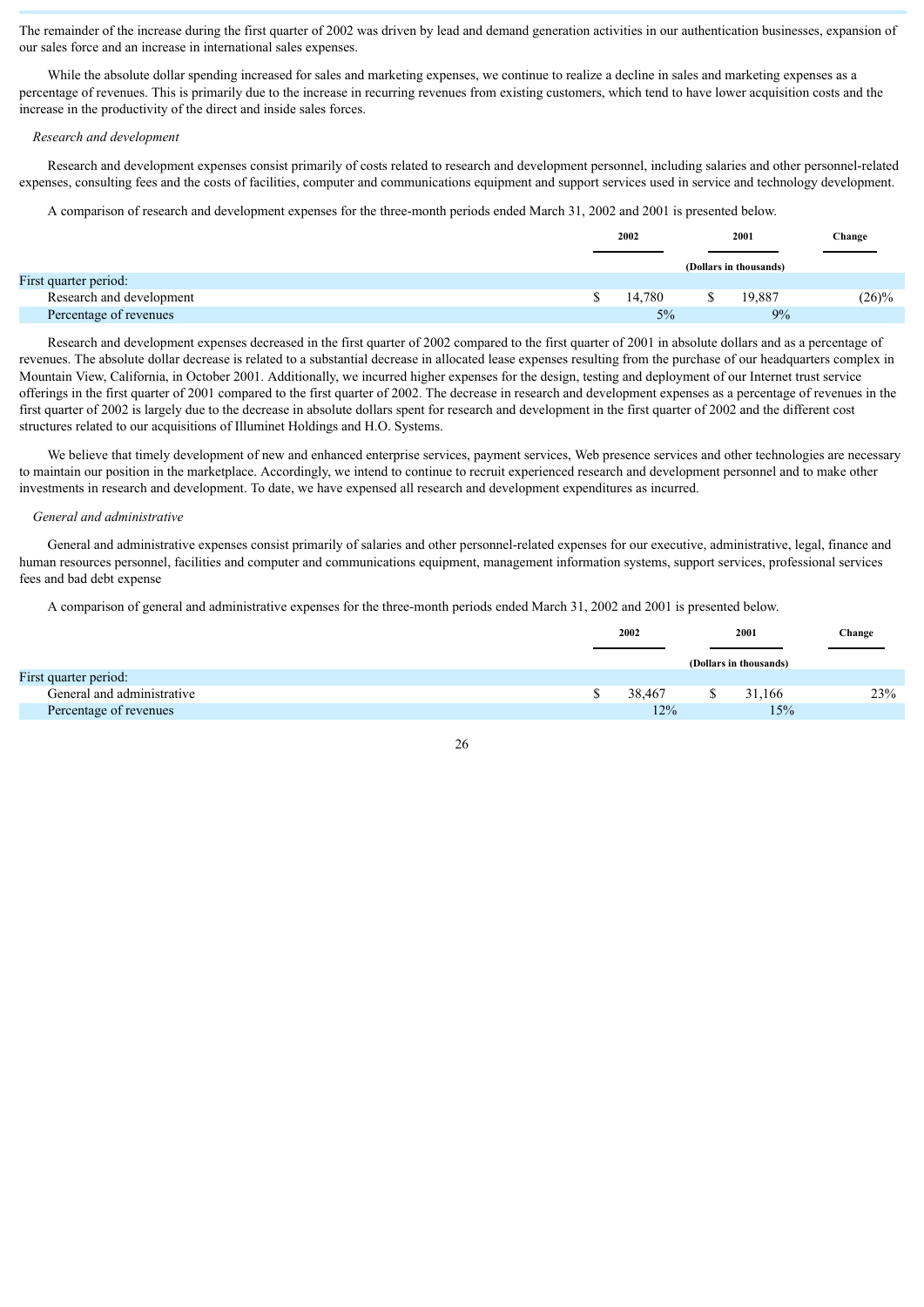General and administrative expense increased in the first quarter of 2002 from the comparable period in 2001 due to additional staffing levels required to manage and support our expanded operations and the implementation of additional management information systems. In addition, our bad debt expense increased to \$7.0 million in the first three months of 2002 from \$4.5 million in the first three months of 2001, primarily as a result of increased revenues and the continued deterioration in the overall economy.

#### *Amortization of goodwill and other intangible assets*

Amortization of goodwill and other intangible assets was \$85 million in the first three months of 2002 compared to \$1.4 billion in the first three months of 2001. The first three months of 2001 includes \$1.3 billion of amortization of goodwill. In accordance with SFAS No. 142, beginning January 1, 2002, goodwill in no longer amortized.

#### *Other Expense*

Other expense consists primarily of interest earned on our cash, cash equivalents and short-term and long-term investments, gains or losses on sales or writedowns of equity investments, the net effect of foreign currency transaction gains and losses, and other miscellaneous expenses.

A comparison of other expense for the three-month periods ended March 31, 2002 and 2001 is presented below.

|                        |  | 2002      |  |                        |     | 2001 | Change |
|------------------------|--|-----------|--|------------------------|-----|------|--------|
|                        |  |           |  | (Dollars in thousands) |     |      |        |
| First quarter period:  |  |           |  |                        |     |      |        |
| Other expense          |  | (12, 170) |  | (53, 163)              | 77% |      |        |
| Percentage of revenues |  | (4)%      |  | (25)%                  |     |      |        |

Other expense in the first quarter of 2002 consisted of an investment write-down of \$18.8 million offset by \$6.6 million of interest income on our cash, cash equivalents and investments. Other expense in the first quarter of 2001 consisted of the write-down of investments totaling \$74.7 million on certain public and non-public equity security investments offset by \$21.5 million of interest income. As of March 31, 2002 and 2001, we determined that the decline in value of certain of our public and non-public equity securities investments was other than temporary. We may from time to time recognize gains or losses from the sales, write-downs or write-offs of our equity investments.

#### *Deferred Income Taxes*

For the three months ended March 31, 2002, VeriSign recorded no tax benefit. This is due to the uncertainty of the realization of current net operating losses and certain deferred tax assets.

Our accounting for deferred taxes under SFAS No. 109, "Accounting for Income Taxes," involves the evaluation of a number of factors concerning the realizability of our deferred tax assets. In concluding that a valuation allowance was required to be applied to certain deferred tax assets, we considered such factors as our history of operating losses, our uncertainty as to the projected long-term operating results, and the nature of our deferred tax assets. Although our operating plans assume taxable and operating income in future periods, our evaluation of all of the available evidence in assessing the realizability of the deferred tax assets indicated that such plans were not considered sufficient to overcome the available negative evidence. The possible future reversal of the valuation allowance will result in future income statement benefit to the extent the valuation allowance was applied to deferred tax assets generated through ongoing operations. To the extent the valuation allowance relates to deferred tax assets generated through stock compensation deductions, the possible future reversal of such valuation allowance will result in a benefit to additional paid in capital and will not result in future income statement benefit.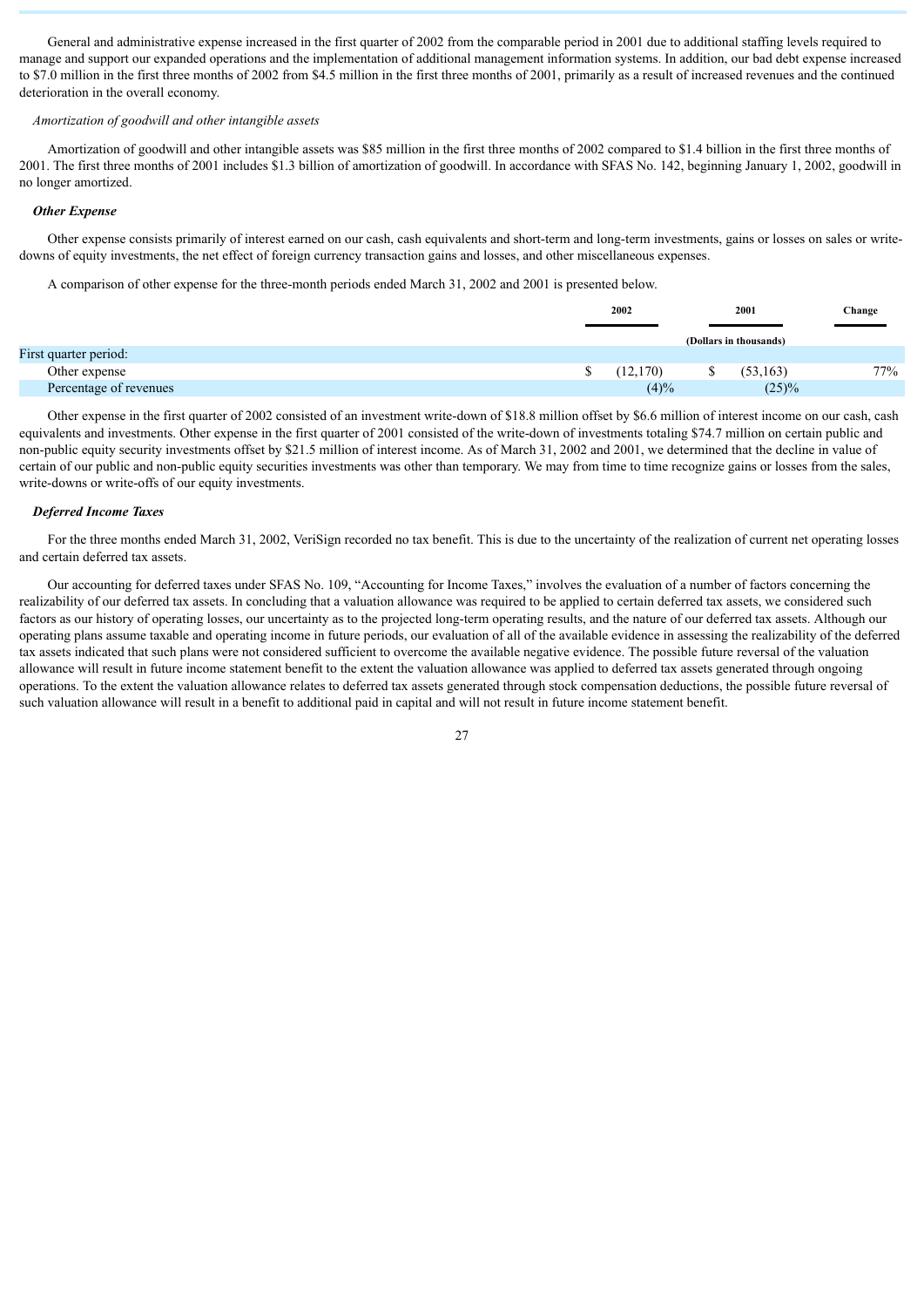#### *Minority Interest in Net Income of Subsidiary*

Minority interest in the net income of VeriSign Japan K.K. was \$165,000 in the first three months of 2002 and \$210,000 in the first three months of 2001. The change is primarily due to a decrease in VeriSign Japan's gross margin as a result of pricing pressures as compared to the first quarter of 2001. As the VeriSign Japan business continues to develop and evolve, we expect that the minority interest in net income of subsidiary will fluctuate.

#### *Recent Developments*

On April 25, 2002 VeriSign announced plans to restructure its operations to fully rationalize, integrate and align the resources of the company, including recently acquired Illuminet Holdings and H.O. Systems. The realignment and integration measures are currently taking place and have resulted in a reduction of our workforce by approximately 350 employees, or 10 percent. As a result of the restructuring we expect to incur charges of approximately \$70 to \$80 million. These charges will include employee severance, lease and contract terminations and write-downs of certain property and equipment, including leasehold improvements as well as other related costs.

#### **Factors That May Affect Future Results of Operations**

*In addition to other information in this Form 10-Q, the following risk factors should be carefully considered in evaluating us and our business because these factors currently have a significant impact or may have a significant impact on our business, operating results or financial condition. Actual results could differ materially from those projected in the forward-looking statements contained in this Form 10-Q as a result of the risk factors discussed below and elsewhere in this Form 10-Q.*

# **Our limited operating history under our current business structure may result in significant fluctuations of our financial results.**

We were incorporated in April 1995, and began introducing our digital trust services in June 1995. In addition, we completed several acquisitions in 2000 and 2001, including our acquisitions of Network Solutions and Illuminet, both of which companies operated in different businesses from our then current business. Therefore, we have only a limited operating history on which to base an evaluation of our consolidated business and prospects. Our success will depend on many factors, including, but not limited to, the following:

- the successful integration of the acquired companies:
- the rate and timing of the growth and use of Internet protocol, or IP, networks for electronic commerce and communications;
- the timing and execution of individual customer contracts, particularly large contracts;
- the extent to which digital certificates and domain names are used for electronic commerce or communications;
- the continued growth in the number of Web sites;
- the growth in demand for our services;
- the continued evolution of electronic commerce as a viable means of conducting business;
- the competition for any of our services;
- the perceived security of electronic commerce and communications over IP networks;
- the perceived security of our services, technology, infrastructure and practices;
- the significant lead times before a product or service begins generating revenues;
- the varying rates at which telecommunications companies, telephony resellers and Internet service providers use our services;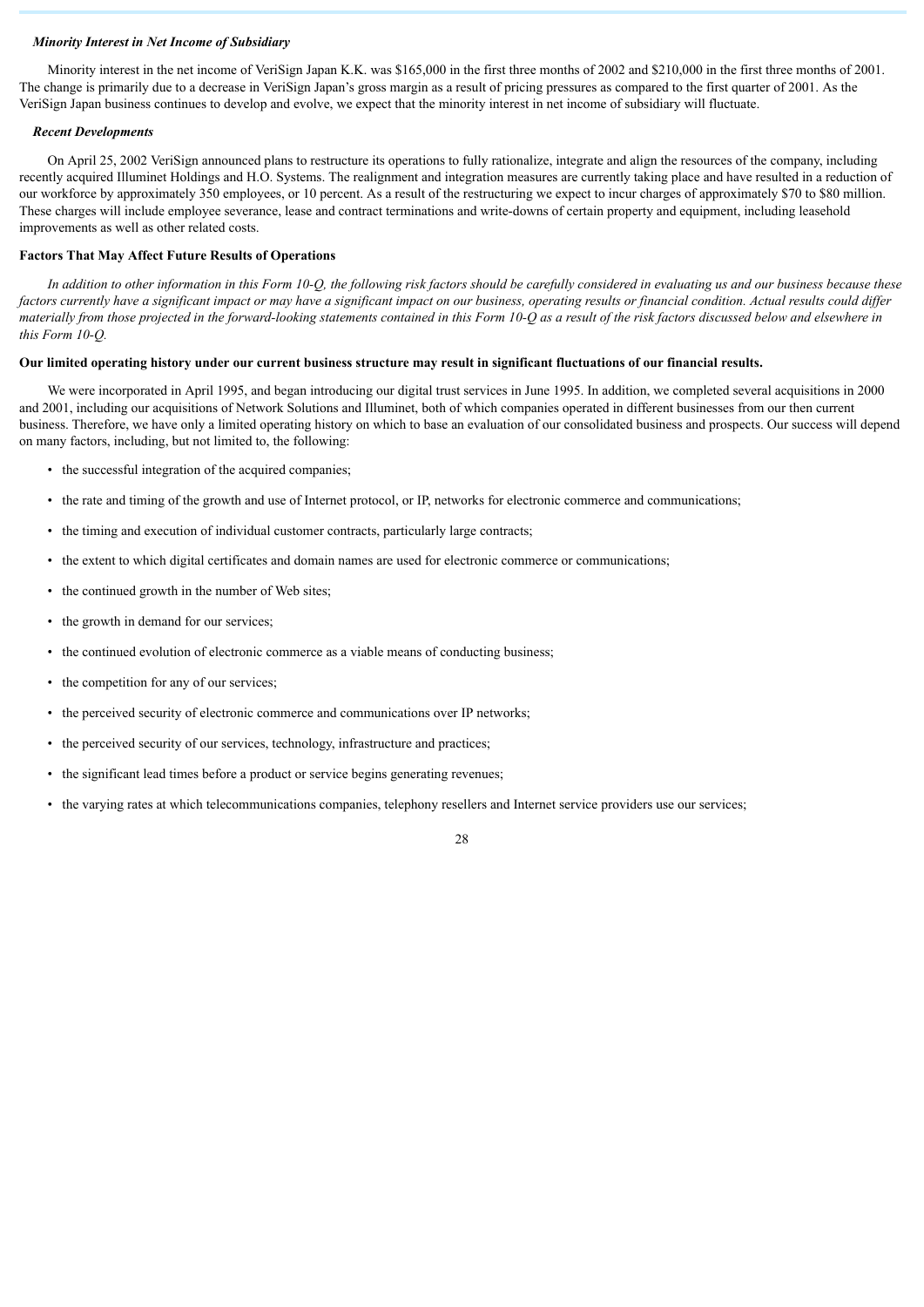- the loss of customers through industry consolidation, or customer decisions to deploy in-house technology; and
- our continued ability to maintain our current, and enter into additional, strategic relationships.

To address these risks we must, among other things:

- successfully market our digital trust services to new and existing customers;
- attract, integrate, train, retain and motivate qualified personnel;
- respond to competitive developments;
- successfully introduce new digital trust services; and
- successfully introduce enhancements to our digital trust services to address new technologies and standards and changing market conditions.

# **Our business depends on the future growth of the Internet and adoption and continued use of IP networks.**

Our future success substantially depends on the continued growth in the use of the Internet and IP networks. If the use of and interest in the Internet and IP networks does not continue to grow, our business would be harmed. To date, many businesses and consumers have been deterred from utilizing the Internet and IP networks for a number of reasons, including, but not limited to:

- potentially inadequate development of network infrastructure;
- security concerns, particularly for online payments, including the potential for merchant or user impersonation and fraud or theft of stored data and information communicated over IP networks;
- privacy concerns, including the potential for third parties to obtain personally identifiable information about users or to disclose or sell data without notice to or the consent of such users;
- other security concerns such as attacks on popular Web sites by "hackers;"
- inconsistent quality of service:
- lack of availability of cost-effective, high-speed systems and services;
- limited number of local access points for corporate users;
- inability to integrate business applications on IP networks;
- the need to operate with multiple and frequently incompatible products;
- government regulation; and
- a lack of tools to simplify access to and use of IP networks.

The widespread acceptance of the Internet and IP networks will require a broad acceptance of new methods of conducting business and exchanging information. Organizations that already have invested substantial resources in other methods of conducting business may be reluctant to adopt new methods. Also, individuals with established patterns of purchasing goods and services and effecting payments may be reluctant to change.

# **We have sold our products to companies as part of broader business relationships and revenues from these contracts may not be indicative of future revenues.**

We have purchased products and services from companies and participated in financings of companies with whom we have entered into separate contractual arrangements for the distribution and sale of our products and services. We derived approximately 3% of our total revenues in the first three months of 2002 and approximately 1% of our total revenues in the first three months of 2001 from reciprocal arrangements. Typically in these relationships, under separate agreements, we sell our products and services to a company and that company sells to us their products and services or we, under a separate agreement, participate with other investors in a private equity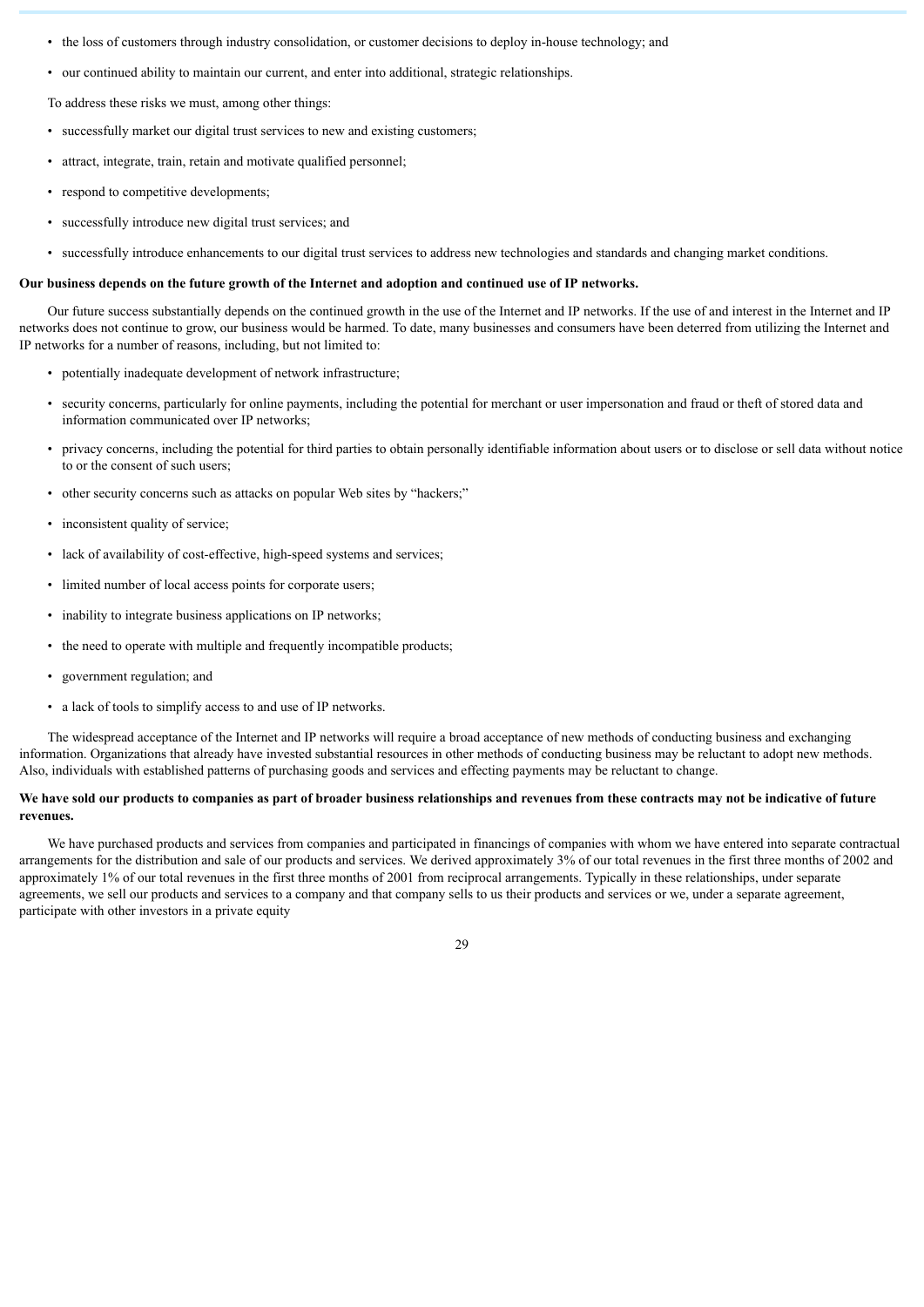round financing of the company. We also derived approximately 3.4% of our total revenues in the first three months of 2002 and approximately 1.9% of our total revenues in the first three months of 2001 from customers with whom we have participated in a private equity round of financing, including several of the VeriSign Affiliates, as well as various technology companies in a variety of related market areas. We may not be able to sustain the revenue growth we have experienced in recent periods if we do not continue to participate in business relationships of this nature. In addition, past revenue growth may not be indicative of future operating results.

# **We may not be able to sustain the revenue growth we have experienced in the past from our Web presence services, which depends in part upon our ability to renew domain name registrations.**

In 2000, the demand for new domain name registrations in our Web presence business increased substantially as a result of our promotional programs, in which we accepted domain name registrations at significant discounts, and from registrations by entities who registered domain names with the hopes of reselling them. Many of those domain names have not been renewed as of their two-year anniversary date. Further, many of the entrepreneurial and start-up businesses, begun in 2000, have declined. The future success of our Web presence services business will depend, among other things, upon our customers' renewal of their domain name registrations and upon our ability to obtain new domain name registrations and to successfully market our value-added product and services to our domain mane registrants. Registrants may choose to renew their domain names with other registrars or they may choose not to renew and pay for renewal of their domain names. Since we deactivate and delete domain name registrations that are not paid for, our inability to obtain domain name registration renewals from our customers could have an adverse effect on our revenue growth and our business.

# **Our failure to achieve or sustain market acceptance of our signaling and intelligent network services at desired pricing levels could impact our ability to maintain profitability or positive cash flow.**

The telecommunications industry is characterized by significant price competition. Competition and industry consolidation in our telecommunications services could result in significant pricing pressure and an erosion in our market share. Pricing pressure from competition could cause large reductions in the selling price of our services. For example, our competitors may provide customers with reduced communications costs for Internet access or private network services, reducing the overall cost of services and significantly increasing pricing pressures on us. We may not be able to offset the effects of any price reductions by increasing the number of our customers, generating higher revenues from enhanced services or reducing our costs. We believe that the business of providing network connectivity and related network services will likely see increased consolidation in the future. Consolidation could decrease selling prices and increase competition in these industries, which could erode our market share, revenues and operating margins.

#### **Issues arising from implementing agreements with ICANN and the Department of Commerce could harm our domain name registration business.**

The Department of Commerce, or DOC, has adopted a plan for a phased transition of the DOC's responsibilities for the domain name system to the Internet Corporation for Assigned Names and Numbers, or ICANN. We face risks from this transition, including the following:

- ICANN could adopt or promote policies, procedures or programs that are unfavorable to our role in the registration of domain names or that are inconsistent with our current or future plans;
- the DOC or ICANN could terminate our agreements to be the registry or a registrar in the *.com*, *.net* and *.org* top-level domains if they find that we are in violation of our agreements with them;
- if our agreements to be the registry for the *.com*, *.org* or *.net* top-level domains, or a registrar for existing and new top-level domains are terminated, we may not be able to sustain the revenue growth we experienced in recent periods;
- the terms of the registrar accreditation contract could change, as a result of an ICANN-adopted policy, in a manner that is unfavorable to us;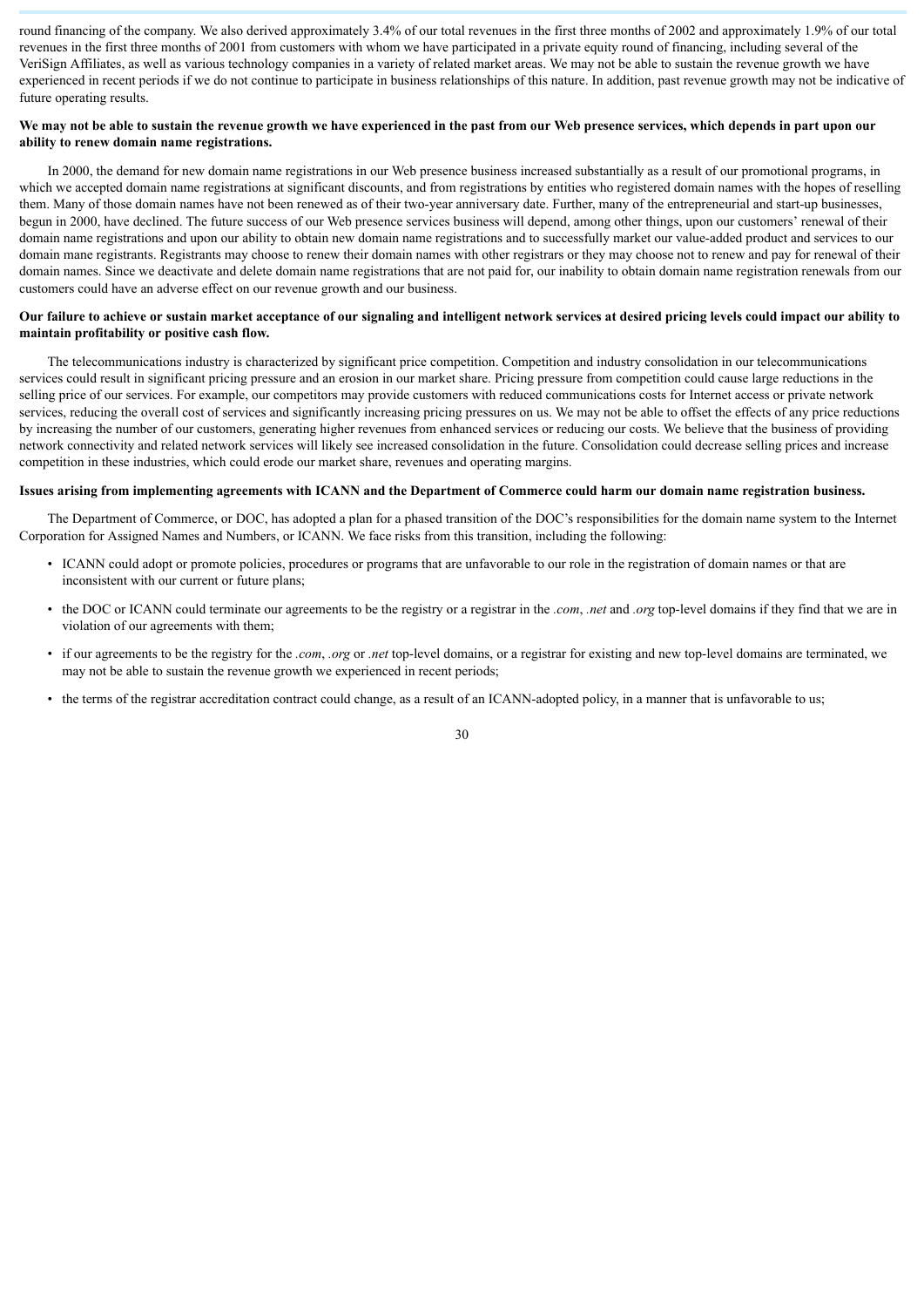- the DOC's or ICANN's interpretation of provisions of our agreements with either of them could differ from ours;
- the DOC could revoke its recognition of ICANN, as a result of which the DOC would take the place of ICANN for purposes of the various agreements described above, and could take actions that are harmful to us;
- ICANN has approved new top-level domains and we may not be permitted to act as a registrar with respect to some of those top-level domains;
- the U.S. Government could refuse to transfer certain responsibilities for domain name system administration to ICANN due to security, stability or other reasons, resulting in fragmentation or other instability in domain name system administration; and
- our registry business could face legal or other challenges resulting from the activities of registrars.

#### **Challenges to ongoing privatization of Internet administration could harm our Web presence services business.**

Risks we face from challenges by third parties, including other domestic and foreign governmental authorities, to our role in the ongoing privatization of the Internet include:

- legal, regulatory or other challenges could be brought, including challenges to the agreements governing our relationship with the DOC or ICANN, or to the legal authority underlying the roles and actions of the DOC, ICANN or us;
- Congress has held several hearings in which various issues about the domain name system and ICANN's practices have been raised and Congress could take action that is unfavorable to us;
- ICANN could fail to maintain its role, potentially resulting in instability in domain name system administration; and
- some foreign governments and governmental authorities have in the past disagreed with, and may in the future disagree with, the actions, policies or programs of ICANN, the U.S. Government and us relating to the domain name system. These foreign governments or governmental authorities may take actions or adopt policies or programs that are harmful to our business.

#### **Our quarterly operating results may fluctuate and our future revenues and profitability are uncertain.**

Our quarterly operating results have varied and may fluctuate significantly in the future as a result of a variety of factors, many of which are outside our control. These factors include the following:

- the long sales and implementation cycles for, and potentially large order sizes of, some of our digital trust services and the timing and execution of individual customer contracts;
- volume of domain name registrations and customer renewal rates through our Web presence services business and our Global Registry Service business;
- competition in the domain name registration services business from competing registrars and registries;
- the mix of all our offered services sold during a quarter;
- our success in marketing and market acceptance of our enterprise services, network services, Web presence services and Web trust services by our existing customers and by new customers;

- continued development of our direct and indirect distribution channels, both in the U.S. and abroad;
- a decrease in the level of spending for information technology related products and services by enterprise customers;
- our success in assimilating the operations and personnel of any acquired businesses;
- the seasonal fluctuations in consumer use of telecommunications services;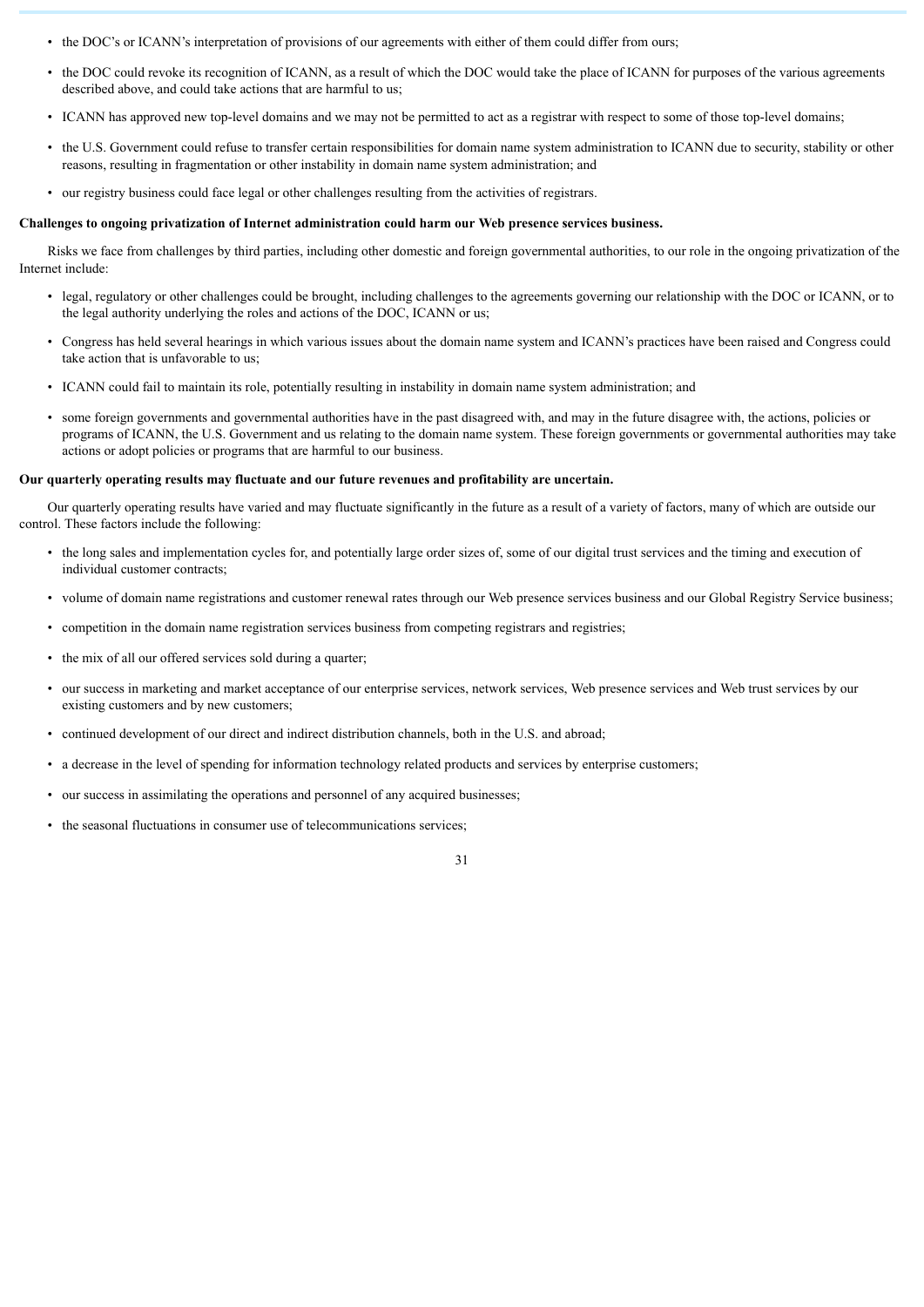- the impact of price changes in our enterprise services, network services, Web presence services, Web trust services or our competitors' products and services: and
- general economic and market conditions as well as economic and market conditions specific to IP network, telecommunications and Internet industries.

We expect an increase in our operating expenses. If the increase in our expenses is not accompanied by a corresponding increase in our revenues, our operating results will suffer, particularly as revenues from many of our services are recognized ratably over the term of the service, rather than immediately when the customer pays for them, unlike our sales and marketing expenditures, which are expensed in full when incurred.

Due to all of the above factors, our quarterly revenues and operating results are difficult to forecast. Therefore, we believe that period-to-period comparisons of our operating results will not necessarily be meaningful, and you should not rely upon them as an indication of future performance. Also, operating results may fall below our expectations and the expectations of securities analysts or investors in one or more future quarters. If this were to occur, the market price of our common stock would likely decline.

In addition, the terrorist acts of September 11, 2001 have created an uncertain economic environment and we cannot predict the impact of these events, any subsequent terrorist acts or of any related military action, on our customers or business. We believe that, in light of these events, some businesses may curtail spending on information technology, which could also affect our quarterly results in the future.

#### **Our industry is highly competitive and, if we do not compete effectively, we may suffer price reductions, reduced gross margins and loss of market share.**

We anticipate that the market for services that enable trusted and secure electronic commerce and communications over IP networks will remain intensely competitive. We compete with larger and smaller companies that provide products and services that are similar to some aspects of our digital trust services. Our competitors may develop new technologies in the future that are perceived as being more secure, effective or cost efficient than the technology underlying our digital trust services. We expect that competition will increase in the near term, and that our primary long-term competitors may not yet have entered the market.

Increased competition could result in pricing pressures, reduced margins or the failure of our digital trust services to achieve or maintain market acceptance, any of which could harm our business. Several of our current and potential competitors have longer operating histories and significantly greater financial, technical, marketing and other resources. As a result, we may not be able to compete effectively.

We face competition from large, well-funded regional providers of SS7 network services and related products, such as regional Bell operating companies, TSI and Southern New England Telephone, a unit of SBC Communication. The prepaid wireless account management and unregistered user services of National Telemanagement Corporation, a subsidiary of ours, faces competition from Boston Communications Group, Priority Call, InterVoice-Brite and TSI. We are also aware of major Internet service providers, software developers and smaller entrepreneurial companies that are focusing significant resources on developing and marketing products and services that will compete directly with ours.

In connection with our first round of financing, RSA contributed certain technology to us and entered into a non-competition agreement with us under which RSA agreed that it would not compete with our certificate authority business for a period of five years. This non-competition agreement expired in April 2000. RSA has recently entered the digital certificate market and our business could be materially harmed.

Seven new global top-level domain registries, *.aero, .biz, .coop, .info, .museum, .name* and *.pro*, have begun or are expected to begin accepting domain name registrations in the near future. Since we will not serve as a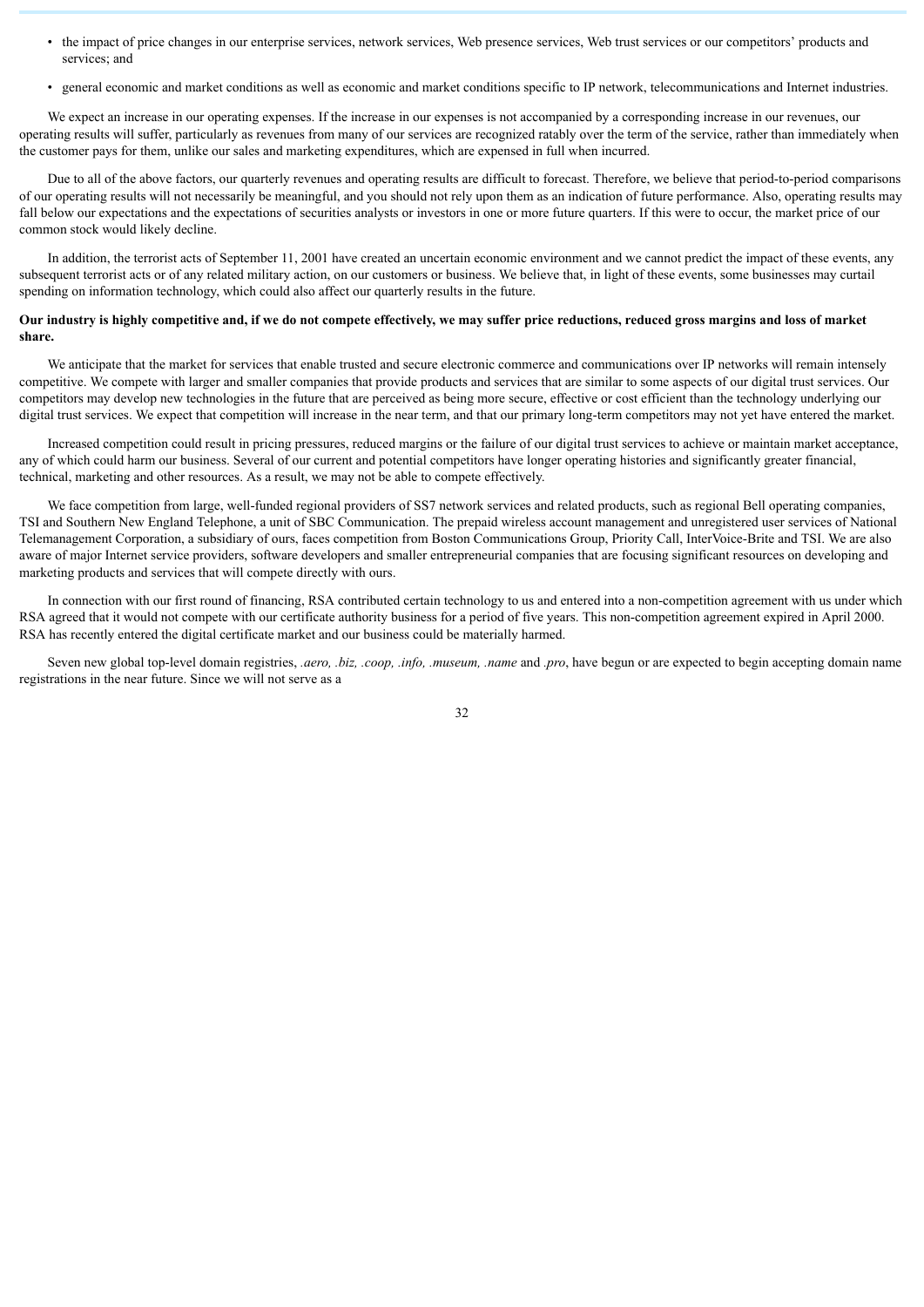registry for these new top-level domains, we will not receive the annual registry fee for domain name registrations under these top-level domains. The commencement of registrations in these new top-level domains could have the effect of reduced demand for *.com* and *.net* domain name registrations. If the new top-level domains reduce the demand for domain name registrations in *.com* and *.net*, our business could be materially harmed.

The agreements among ICANN, the DOC, us and other registrars permit flexibility in pricing for and term of registrations. Our revenues, therefore, could be reduced due to pricing pressures, bundled service offerings and variable terms from our competitors. Some registrars and resellers in the *.com*, *.net* and *.org* toplevel domains are already charging lower prices for registration services in those domains. In addition, other entities are bundling, and may in the future bundle, domain name registrations with other products or services at reduced rates or for free.

# **We may face difficulties assimilating and may incur costs associated with our acquisition of Illuminet Holdings, Inc. and any other future acquisitions.**

We made several acquisitions in 2000 and 2001. We recently acquired Illuminet Holdings, Inc., which recently completed several acquisitions of its own, and in February 2002 we completed our acquisition of H.O. Systems, Inc. We could experience difficulty in integrating the personnel, products, technologies or operations of these companies. Assimilating acquired businesses involves a number of other risks, including, but not limited to:

- the potential disruption of our ongoing business;
- the potential impairment of relationships with our employees, customers and strategic partners;
- unanticipated costs or the incurrence of unknown liabilities;
- the need to manage more geographically-dispersed operations, such as our offices in Virginia, North Carolina, Washington, Kansas, South Carolina, South Africa and Europe;
- greater than expected costs and the diversion of management's resources from other business concerns involved in identifying, completing and integrating acquisitions:
- the inability to retain the employees of the acquired businesses;
- adverse effects on the existing customer relationships of acquired companies;
- the difficulty of assimilating the operations and personnel of the acquired businesses;
- the potential incompatibility of business cultures;
- any perceived adverse changes in business focus;
- entering into markets and acquiring technologies in areas in which we have little experience;
- our inability to incorporate acquired technologies successfully into our operations infrastructure;
- the need to incur debt, which may reduce our cash available for operations and other uses, or issue equity securities, which may dilute the ownership interests of our existing stockholders; and
- the inability to maintain uniform standards, controls, procedures and policies.

If we are unable to successfully address any of these risks for future acquisitions, our business could be harmed.

Additionally, there is risk that we may incur additional expenses associated with a write-off of a portion of goodwill and other intangible assets, as was the case when we recorded a non-cash charge of \$9.9 billion in the second quarter of 2001 related to write downs of goodwill due to changes in market conditions for acquisitions made with our common stock. Under generally accepted accounting principles, we are required to evaluate goodwill for impairment on an annual basis and to evaluate other intangible assets as events or circumstances indicate that such assets may be impaired. These evaluations could result in further write downs of goodwill or other intangible assets.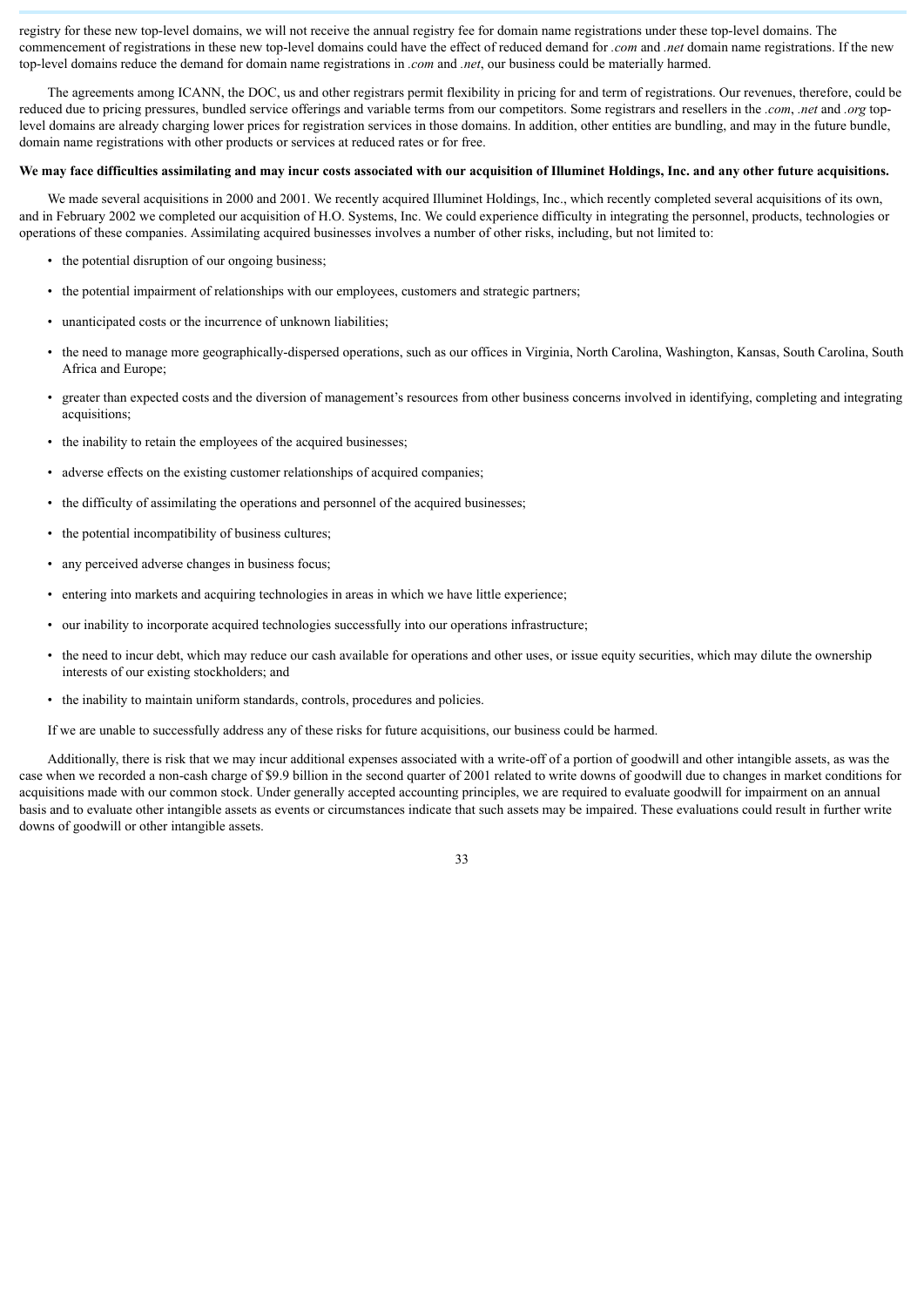# **Our telecommunications services business depends on the acceptance of our SS7 network and the telecommunications market's continuing use of SS7 technology.**

Our future growth depends, in part, on the commercial success and reliability of our SS7 network, which we recently acquired through our merger with Illuminet Holdings, Inc. Our SS7 network is a vital component of our intelligent network services, which had been an increasing source of revenues for Illuminet. Our network services business will suffer if our target customers do not use our SS7 network. Our future financial performance will also depend on the successful development, introduction and customer acceptance of new and enhanced SS7-based services. We are not certain that our target customers will choose our particular SS7 network solution or continue to use our SS7 network. In the future, we may not be successful in marketing our SS7 network or any new or enhanced services.

# **Our industry markets are evolving, and if these markets fail to develop or if our products are not widely accepted in these markets, our business could suffer.**

We target our digital trust services at the market for trusted and secure electronic commerce and communications over IP networks. This is a rapidly evolving market that may not continue to grow.

Accordingly, the demand for our digital trust services is very uncertain. Even if the market for electronic commerce and communications over IP networks grows, our digital trust services may not be widely accepted. The factors that may affect the level of market acceptance of digital certificates and, consequently, our digital trust services include the following:

- market acceptance of products and services based upon authentication technologies other than those we use;
- public perception of the security of digital certificates and IP networks;
- the ability of the Internet infrastructure to accommodate increased levels of usage; and
- government regulations affecting electronic commerce and communications over IP networks.

Even if digital certificates achieve market acceptance, our digital trust services may fail to address the market's requirements adequately. If digital certificates do not sustain or increase their acceptance, or if our digital trust services in particular do not achieve or sustain market acceptance, our business would be materially harmed.

The telecommunications network services industry is also characterized by rapid technological change and frequent new product and service announcements. Significant technological changes could make our technology obsolete. We must adapt to our rapidly changing market by continually improving the responsiveness, reliability and features of our network and by developing new network features, services and applications to meet changing customer needs. We cannot assure that we will be able to adapt to these challenges or respond successfully or in a cost-effective way to adequately meet them. Our failure to do so would adversely affect our ability to compete and retain customers or market share. We sell our SS7 network services primarily to traditional telecommunications companies that rely on traditional voice networks. Many emerging companies are providing convergent Internet protocol-based network services. Our future revenues and profits, if any, could depend upon our ability to provide products and services to these Internet protocol-based telephony providers.

### **If we encounter system interruptions or security breaches, we could be exposed to liability and our reputation and business could suffer.**

We depend on the uninterrupted operation of our various domain name registration systems, secure data centers and other computer and communication networks. Our systems and operations are vulnerable to damage or interruption from:

• power loss, transmission cable cuts and other telecommunications failures;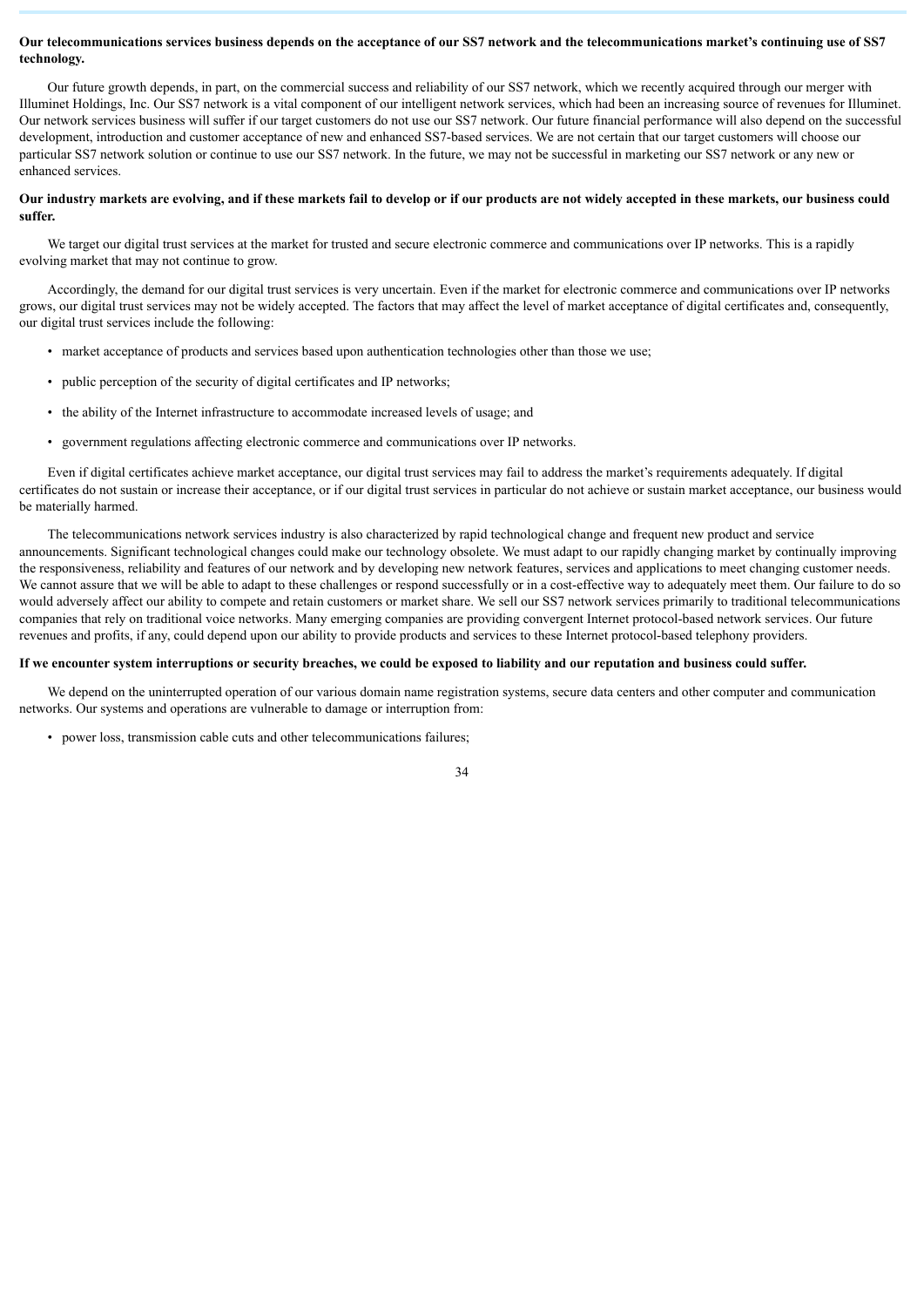- damage or interruption caused by fire, earthquake, and other natural disasters;
- computer viruses or software defects; and
- physical or electronic break-ins, sabotage, intentional acts of vandalism, terrorist attacks and other events beyond our control.

Most of our systems are located at, and most of our customer information is stored in, our facilities in Mountain View, California and Kawasaki, Japan, both of which are susceptible to earthquakes, Dulles and Herndon, Virginia, Lacey, Washington and Overland Park, Kansas. Though we have back-up power resources, our California locations are susceptible to electric power shortages similar to those experienced during 2001. All of our domain name registration services systems, including those used in our domain name registry and registrar business are located at our Dulles and Herndon, Virginia facilities. Any damage or failure that causes interruptions in any of these facilities or our other computer and communications systems could materially harm our business.

In addition, our ability to issue digital certificates and register domain names depends on the efficient operation of the Internet connections from customers to our secure data centers and our various registration systems as well as from customers to our registrar and from our registrar and other registrars to the shared registration system. These connections depend upon the efficient operation of Web browsers, Internet service providers and Internet backbone service providers, all of which have had periodic operational problems or experienced outages in the past. Any of these problems or outages could decrease customer satisfaction, which could harm our business.

A failure in the operation of our various registration systems, our domain name zone servers, the domain name root servers or other events could result in the deletion of one or more domain names from the Internet for a period of time. A failure in the operation of our shared registration system could result in the inability of one or more other registrars to register and maintain domain names for a period of time. A failure in the operation or update of the master database that we maintain could result in the deletion of one or more top-level domains from the Internet and the discontinuation of second-level domain names in those top-level domains for a period of time. The inability of our registrar systems, including our back office billing and collections infrastructure, and telecommunications systems to meet the demands of a large number of domain name registration requests and corresponding customer e-mails and telephone calls, including speculative, otherwise abusive and repetitive e-mail domain name registration and modification requests, could result in substantial degradation in our customer support service and our ability to process, bill and collect registration requests in a timely manner.

We retain certain confidential customer information in our secure data centers and various registration systems. It is critical to our business strategy that our facilities and infrastructure remain secure and are perceived by the marketplace to be secure. Our domain name registry operations also depend on our ability to maintain our computer and telecommunications equipment in effective working order and to reasonably protect our systems against interruption and potentially depends on protection by other registrars in the shared registration system. The root zone servers and top-level domain name zone servers that we operate are critical hardware to our registry services operations. Therefore, we may have to expend significant time and money to maintain or increase the security of our facilities and infrastructure.

Despite our security measures, our infrastructure may be vulnerable to physical break-ins, computer viruses, and attacks by hackers or similar disruptive problems. It is possible that we may have to expend additional financial and other resources to address such problems. Any physical or electronic break-in or other security breach or compromise of the information stored at our secure data centers and domain name registration systems may jeopardize the security of information stored on our premises or in the computer systems and networks of our customers. In such an event, we could face significant liability and customers could be reluctant to use our digital trust services. Such an occurrence could also result in adverse publicity and therefore adversely affect the market's perception of the security of electronic commerce and communications over IP networks as well as of the security or reliability of our services.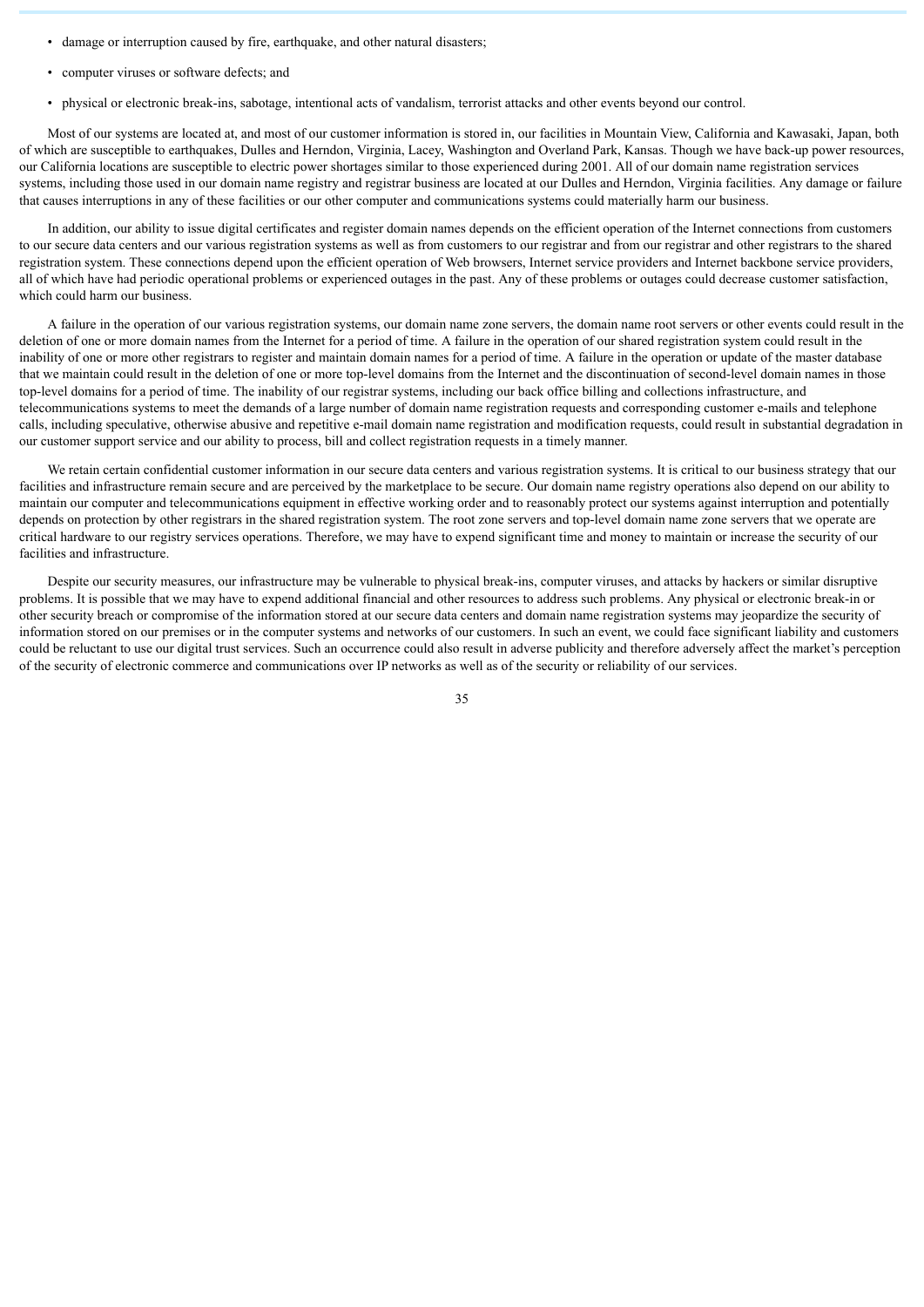# **We rely on a continuous power supply to conduct our operations, and California's recent energy crisis could disrupt our operations and increase our expenses.**

One of our secure data centers and one of our customer support call centers are located in Mountain View, California. In the summer of 2001, California experienced an energy crisis and could again face an energy crisis that could disrupt our operations and increase our expenses. In the event of an acute power shortage, that is, when power reserves for the State of California fall below 1.5%, California has on some occasions implemented, and may in the future continue to implement, rolling blackouts throughout the state. If blackouts interrupt our power supply, we may be temporarily unable to operate. Any such interruption in our ability to continue operations could delay the development of our products. Future interruptions could damage our reputation, harm our ability to retain existing customers and to obtain new customers, and could result in lost revenue, any of which could substantially harm our business and results of operations.

Furthermore, the deregulation of the energy industry instituted in 1996 by the California government and shortages in wholesale electricity supplies have caused power prices to increase. If wholesale prices continue to increase, our operating expenses will likely increase, as our headquarters and many of our employees are based in California.

# **Some of our investments in other companies have resulted in losses and may result in losses in the future.**

We have investments in a number of companies. In most instances, these investments are in the form of equity and debt securities of private companies for which there is no public market. These companies are typically in the early stage of development and may be expected to incur substantial losses. Therefore, these companies may never become publicly traded companies. Even if they do, an active trading market for their securities may never develop and we may never realize any return on these investments. Further, if these companies are not successful, we could incur charges related to write-downs or write-offs of these types of assets. Due to the recent volatility in the stock market in general, and the market prices of securities of technology companies in particular, during 2001 we determined that the decline in value of some of our public and private equity security investments was other than temporary and recognized a loss of \$89.1 million related to the decline in value of these investments, \$74.7 of which was recognized in the first quarter of 2001. During the first quarter of 2002 we wroteoff an additional \$18.8 million. Due to the inherent risk associated with some of our investments, and in light of current stock market conditions, we may incur future losses on the sales, write-downs or write-offs of our investments.

#### **The inability of our customers to successfully implement our signaling and network services with their existing systems could adversely affect our business.**

Significant technical challenges exist in our signaling and network services business because many of our customers:

- purchase and implement SS7 network services in phases;
- deploy SS7 connectivity across a variety of telecommunication switches and routes; and
- integrate our SS7 network with a number of legacy systems, third-party software applications and engineering tools.

Customer implementation currently requires participation by our order management and our engineering and operations groups, each of which has limited resources. Some customers may also require us to develop costly customized features or capabilities, which increase our costs and consume a disproportionate share of our limited customer service and support resources. Also, we typically charge one-time flat rate fees for initially connecting a customer to our SS7 network and a monthly recurring flat rate fee after the connection is established. If new or existing customers have difficulty deploying our products or require significant amounts of our engineering service support, we may experience reduced operating margins. Our customers' ability to deploy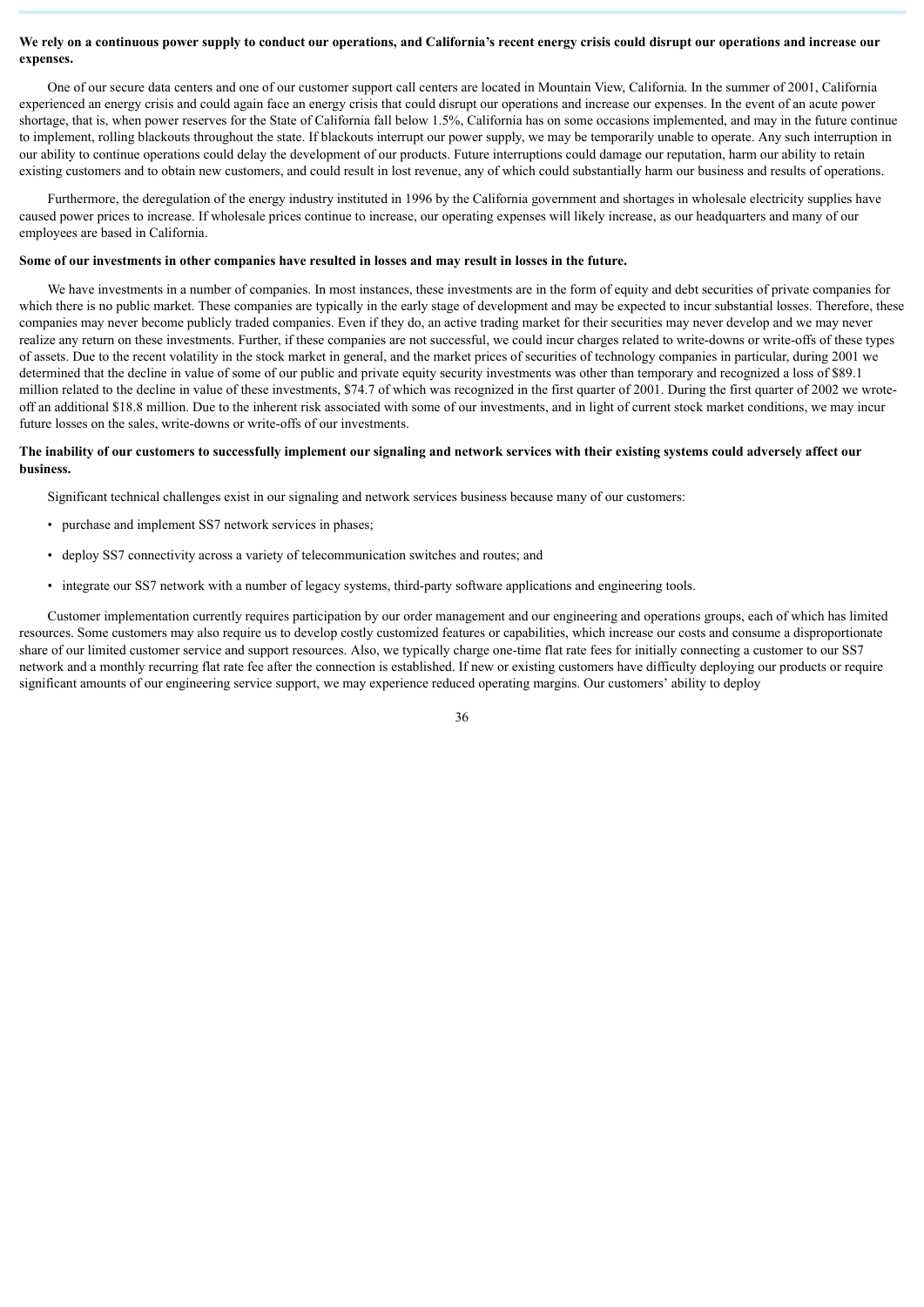our network services to their own customers and integrate them successfully within their systems depends on our customers' capabilities and the complexity involved. Difficulty in deploying those services could reduce our operating margins due to increased customer support and could cause potential delays in recognizing revenues until the services are implemented.

# **Our inability to introduce and implement technological changes in our industry could harm our business.**

The emerging nature of the Internet, digital certificate business, the domain name registration business and payment services business, and their rapid evolution, require us continually to improve the performance, features and reliability of our digital trust services, particularly in response to competitive offerings. We must also introduce any new digital trust services, as quickly as possible. The success of new digital trust services depends on several factors, including proper new service definition and timely completion, introduction and market acceptance. We may not succeed in developing and marketing new digital trust services that respond to competitive and technological developments and changing customer needs. This could harm our business.

# **Capacity limits on our technology and network hardware and software may be difficult to project and we may not be able to expand and upgrade our systems to meet increased use.**

As traffic from our telecommunication customers through our network increases, we will need to expand and upgrade our technology and network hardware and software. We may not be able to accurately project the rate of increase in usage on our network. In addition, we may not be able to expand and upgrade, in a timely manner, our systems and network hardware and software capabilities to accommodate increased traffic on our network. If we do not appropriately expand and upgrade our systems and network hardware and software, we may lose customers and revenues.

# **We have experienced significant growth in our business and our failure to manage this growth or any future growth could harm our business.**

Our historical growth has placed, and any further growth is likely to continue to place, a significant strain on our resources. We have grown from 26 employees at December 31, 1995 to over 3,500 employees at March 31, 2002. In addition to internal growth, our employee base grew through acquisitions. We have also opened additional sales offices and have significantly expanded our operations, both in the U.S. and abroad, during this time period. To be successful, we will need to implement additional management information systems, continue the development of our operating, administrative, financial and accounting systems and controls and maintain close coordination among our executive, engineering, accounting, finance, marketing, sales and operations organizations. Any failure to manage growth effectively could harm our business.

#### **We depend on key personnel to manage our business effectively.**

We depend on the performance of our senior management team and other key employees. Our success will also depend on our ability to attract, integrate, train, retain and motivate these individuals and additional highly skilled technical and sales and marketing personnel, both in the U.S. and abroad. In addition, our stringent hiring practices for some of our key personnel, which consist of background checks into prospective employees' criminal and financial histories, further limit the number of qualified persons for these positions.

We have no employment agreements with any of our key executives that prevent them from leaving VeriSign at any time. In addition, we do not maintain key person life insurance for any of our officers or key employees. The loss of the services of any of our senior management team or other key employees or failure to attract, integrate, train, retain and motivate additional key employees could harm our business.

#### **We rely on third parties who maintain and control root zone servers and route Internet communications.**

We currently administer and operate only two of the 13 root zone servers. The others are administered and operated by independent operators on a volunteer basis. Because of the importance to the functioning of the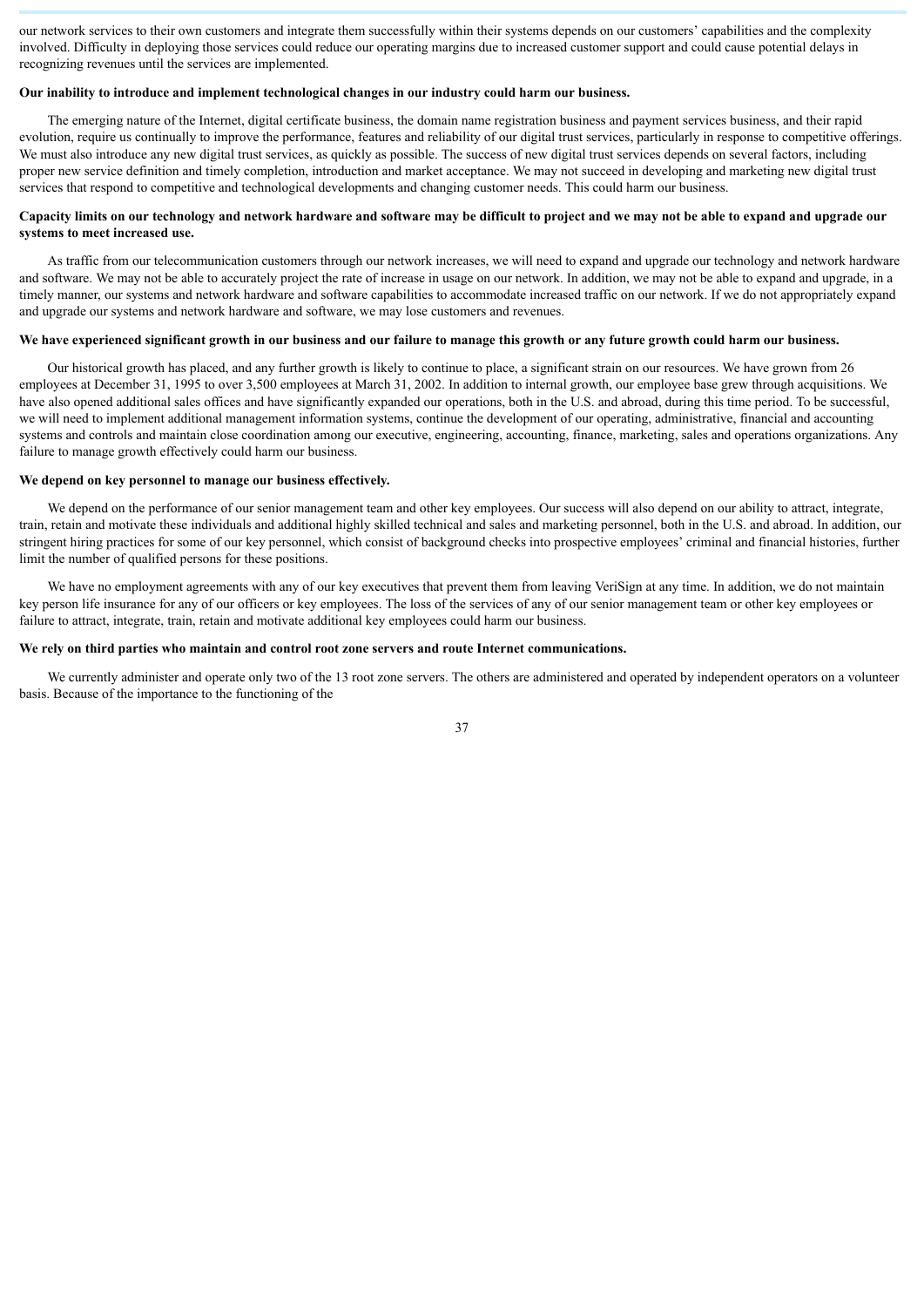Internet of these root zone servers, our global registry services business could be harmed if these volunteer operators fail to maintain these servers properly or abandon these servers, which would place additional capacity demands on the two root zone servers we operate.

Further, our global registry services business could be harmed if any of these volunteer operators fails to include or provide accessibility to the data that it maintains in the root zone servers that it controls. In the event and to the extent that ICANN is authorized to set policy with regard to an authoritative root server system, as provided in our registry agreement with ICANN, it is required to ensure that the authoritative root will point to the top-level domain zone servers designated by us. If ICANN does not do this, our business could be harmed.

Our Web presence services and registry services businesses also could be harmed if a significant number of Internet service providers decided not to route Internet communications to or from domain names registered by us or if a significant number of Internet service providers decided to provide routing to a set of domain name servers that did not point to our domain name zone servers.

# **Our signaling and network services reliance on third party communications infrastructure, hardware and software exposes us to a variety of risks we cannot control.**

Our signaling and network services success will depend on our network infrastructure, including the capacity leased from telecommunications suppliers. In particular, we rely on AT&T, WorldCom, Sprint and other telecommunications providers for leased long-haul and local loop transmission capacity. These companies provide the dedicated links that connect our network components to each other and to our customers. Our business also depends upon the capacity, reliability and security of the infrastructure owned by third parties that is used to connect telephone calls. Specifically, we currently lease capacity from regional partners on seven of the fourteen mated pairs of SS7 signal transfer points that comprise our network. We have no control over the operation, quality or maintenance of a significant portion of that infrastructure or whether or not those third parties will upgrade or improve their equipment. We depend on these companies to maintain the operational integrity of our connections. If one or more of these companies is unable or unwilling to supply or expand its levels of service to us in the future, our operations could be severely interrupted. In addition, rapid changes in the telecommunications industry have led to the merging of many companies. These mergers may cause the availability, pricing and quality of the services we use to vary and could cause the length of time it takes to deliver the services that we use to increase significantly. We rely on links, equipment and software provided to us from our vendors, the most important of which are gateway equipment and software from Tekelec and Agilent Technologies, Inc. We cannot assure you that we will be able to continue to purchase equipment from these vendors on acceptable terms, if at all. If we are unable to maintain current purchasing terms or ensure product availability with these vendors, we may lose customers and experience an increase in costs in seeking alternative suppliers of products and services.

#### **We must establish and maintain strategic and other relationships.**

One of our significant business strategies has been to enter into strategic or other similar collaborative relationships in order to reach a larger customer base than we could reach through our direct sales and marketing efforts. We may need to enter into additional relationships to execute our business plan. We may not be able to enter into additional, or maintain our existing, strategic relationships on commercially reasonable terms. If we fail to enter into additional relationships, we would have to devote substantially more resources to the distribution, sale and marketing of our enterprise services, telecommunications services and Web presence services than we would otherwise.

Our success in obtaining results from these relationships will depend both on the ultimate success of the other parties to these relationships, particularly in the use and promotion of IP networks for trusted and secure electronic commerce and communications, and on the ability of these parties to market our enterprise services successfully.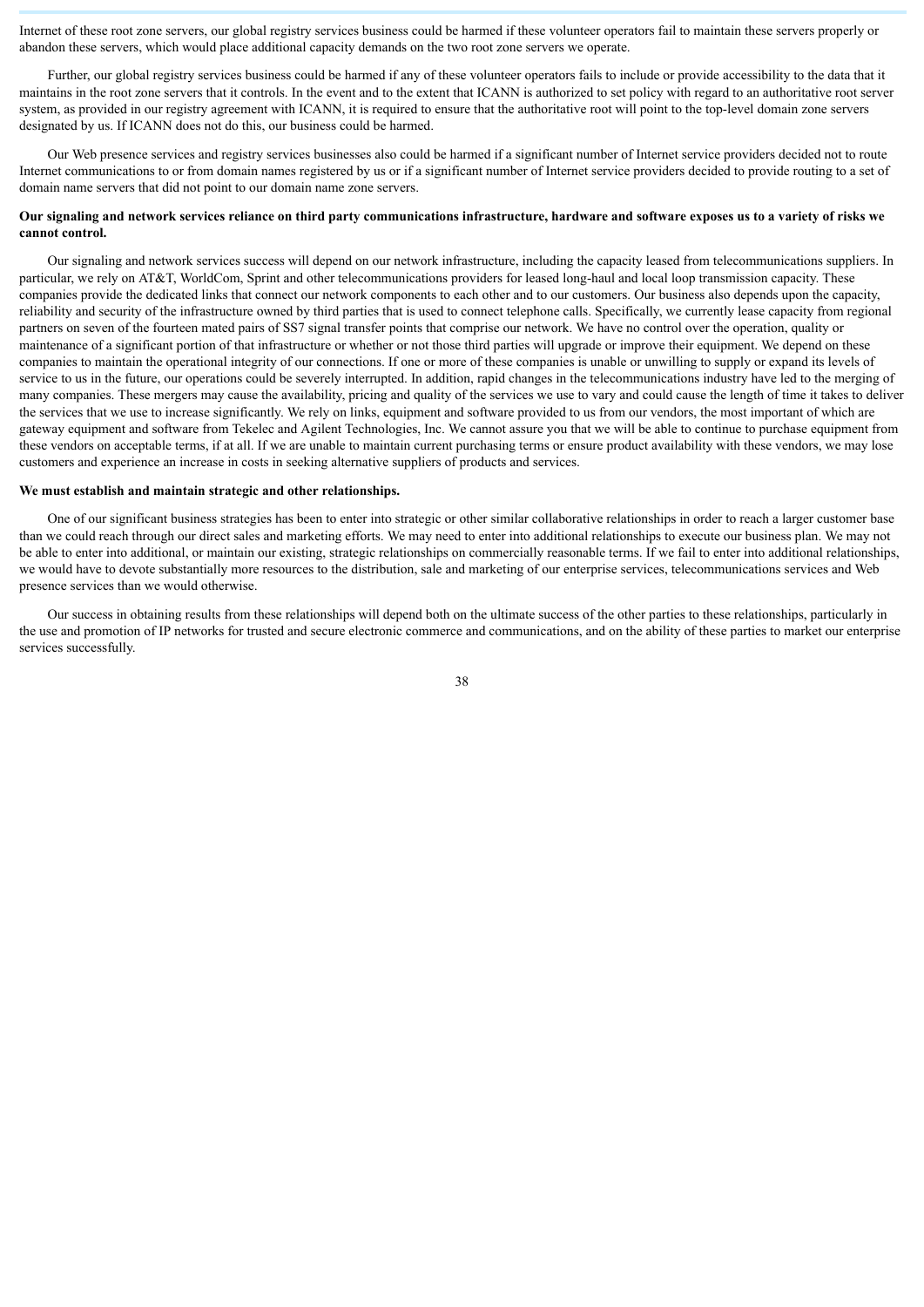Furthermore, our ability to achieve future growth will also depend on our ability to continue to establish direct seller channels and to develop multiple distribution channels, particularly with respect to our Web presence services business. To do this we must maintain relationships with Internet access providers and other third parties. Failure of one or more of our strategic relationships to result in the development and maintenance of a market for our Web presence services could harm our business. Many of our existing relationships do not, and any future relationships may not, afford us any exclusive marketing or distribution rights. In addition, the other parties may not view their relationships with us as significant for their own businesses. Therefore, they could reduce their commitment to us at any time in the future. These parties could also pursue alternative technologies or develop alternative products and services either on their own or in collaboration with others, including our competitors. If we are unable to maintain our relationships or to enter into additional relationships, this could harm our business.

#### **Some of our enterprise services have lengthy sales and implementation cycles.**

We market many of our enterprise services directly to large companies and government agencies. The sale and implementation of our services to these entities typically involves a lengthy education process and a significant technical evaluation and commitment of capital and other resources. This process is also subject to the risk of delays associated with customers' internal budgeting and other procedures for approving large capital expenditures, deploying new technologies within their networks and testing and accepting new technologies that affect key operations. As a result, the sales and implementation cycles associated with certain of our enterprise services can be lengthy, potentially lasting from three to six months. Our quarterly and annual operating results could be materially harmed if orders forecasted for a specific customer for a particular quarter are not realized.

#### **Undetected or unknown defects in our services could harm our business and future operating results.**

Services as complex as those we offer or develop frequently contain undetected defects or errors. Despite testing, defects or errors may occur in our existing or new services, which could result in loss of or delay in revenues, loss of market share, failure to achieve market acceptance, diversion of development resources, injury to our reputation, tort or warranty claims, increased insurance costs or increased service and warranty costs, any of which could harm our business. Furthermore, we often provide implementation, customization, consulting and other technical services in connection with the implementation and ongoing maintenance of our services, which typically involves working with sophisticated software, computing and communications systems. Our failure or inability to meet customer expectations in a timely manner could also result in loss of or delay in revenues, loss of market share, failure to achieve market acceptance, injury to our reputation and increased costs.

### **Our enterprise and affiliate PKI services and Web trust services rely on public key cryptography technology that may compromise our system's security.**

Our enterprise and affiliate PKI services depend on public key cryptography technology. With public key cryptography technology, a user is given a public key and a private key, both of which are required to perform encryption and decryption operations. The security afforded by this technology depends on the integrity of a user's private key and that it is not lost, stolen or otherwise compromised. The integrity of private keys also depends in part on the application of specific mathematical principles known as "factoring." This integrity is predicated on the assumption that the factoring of large numbers into their prime number components is difficult. Should an easy factoring method be developed, the security of encryption products utilizing public key cryptography technology would be reduced or eliminated. Furthermore, any significant advance in techniques for attacking cryptographic systems could also render some or all of our existing PKI services obsolete or unmarketable. If improved techniques for attacking cryptographic systems were ever developed, we would likely have to reissue digital certificates to some or all of our customers, which could damage our reputation and brand or otherwise harm our business. In the past there have been public announcements of the successful attack upon cryptographic keys of certain kinds and lengths and of the potential misappropriation of private keys and other activation data. This type of publicity could also hurt the public perception as to the safety of the public key cryptography technology included in our digital certificates. This negative public perception could harm our business.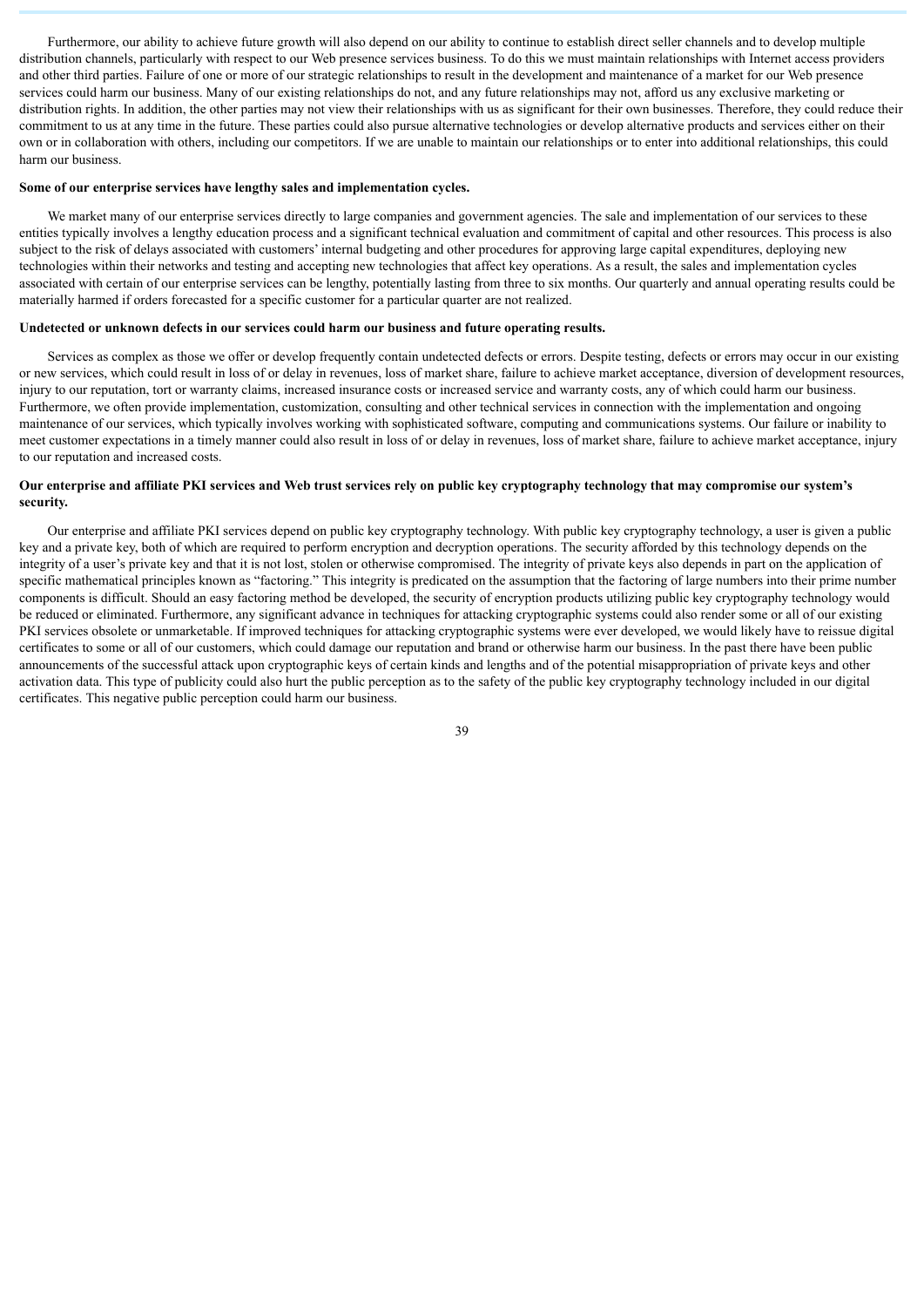# **The expansion of our international operations subjects our business to additional economic risks that could have an adverse impact on our revenues and business.**

Revenues from international subsidiaries and affiliates accounted for approximately 9% of our revenues in the first three months of 2002 and 10% in the first three months of 2001. We intend to expand our international operations and international sales and marketing activities. For example, in addition to our past acquisitions of THAWTE with operations in South Africa, Network Solutions with operations in Asia and Europe, we have continued to focus on expanding our operations and marketing activities throughout Asia, Europe and Latin America. Expansion into these markets has required and will continue to require significant management attention and resources. We may also need to tailor our digital trust services for a particular market and to enter into international distribution and operating relationships. We have limited experience in localizing our services and in developing international distribution or operating relationships. We may not succeed in expanding our services into international markets. Failure to do so could harm our business. In addition, there are risks inherent in doing business on an international basis, including, among others:

- competition with foreign companies or other domestic companies entering the foreign markets in which we operate;
- regulatory requirements;
- legal uncertainty regarding liability and compliance with foreign laws;
- export and import restrictions on cryptographic technology and products incorporating that technology;
- tariffs and other trade barriers and restrictions;
- difficulties in staffing and managing foreign operations;
- longer sales and payment cycles;
- problems in collecting accounts receivable;
- currency fluctuations, as all of our international revenues from VeriSign Japan, K.K. our wholly owned subsidiaries in South Africa and Europe are not denominated in U.S. dollars;
- difficulty of authenticating customer information;
- political instability;
- failure of foreign laws to protect our U.S. proprietary rights adequately;
- more stringent privacy policies in foreign countries;
- additional vulnerability from terrorist groups targeting American interests abroad;
- seasonal reductions in business activity; and
- potentially adverse tax consequences.

We have licensed to VeriSign Affiliates our Processing Center platform, which is designed to replicate our own secure data centers and allows the affiliate to offer back-end processing of enterprise PKI services. The VeriSign Processing Center platform provides a VeriSign Affiliate with the knowledge and technology to offer enterprise PKI services similar to those offered by us. It is critical to our business strategy that the facilities and infrastructure used in issuing and marketing digital certificates remain secure and we are perceived by the marketplace to be secure. Although we provide the VeriSign Affiliate with training in security and trust practices, network management and customer service and support, these practices are performed by the affiliate and are outside of our control.

Any failure of a VeriSign Affiliate to maintain the privacy or security of confidential customer information could result in negative publicity and therefore adversely affect the market's perception of the security of our services as well as the security of electronic commerce and communication over IP networks generally.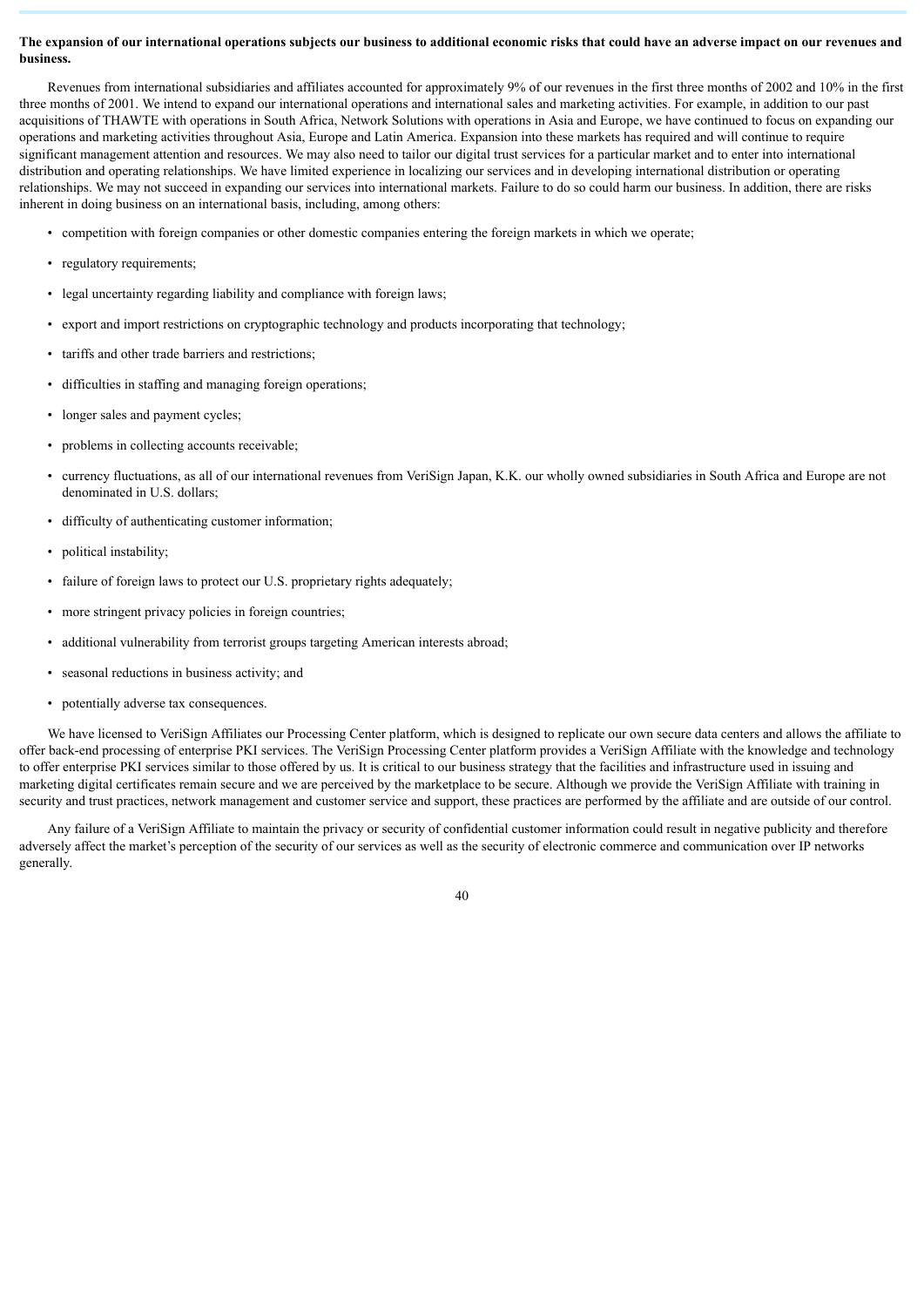In July 2001, we enhanced our managed public key infrastructure services processes in order to satisfy the European Union's directive on digital signatures, which we hope will stimulate the acceptance of digital signatures in Europe. We cannot guarantee that our enhancements will be accepted by, or introduced and marketed successfully in, the European markets. In addition, we cannot predict whether the European Union Commission will amend or alter the directive or introduce new legislation, nor can we predict the impact such a change in legislation could have on our international business and operations.

#### **We rely on our intellectual property, and any failure by us to protect, or any misappropriation of, our intellectual property could harm our business.**

Our success depends on our internally developed technologies and other intellectual property. Despite our precautions, it may be possible for a third party to copy or otherwise obtain and use our trade secrets or other forms of our intellectual property without authorization. Furthermore, the laws of foreign countries may not protect our proprietary rights in those countries to the same extent U.S. law protects these rights in the United States. In addition, it is possible that others may independently develop substantially equivalent intellectual property. If we do not effectively protect our intellectual property, our business could suffer. In the future, we may have to resort to litigation to enforce our intellectual property rights, to protect our trade secrets or to determine the validity and scope of the proprietary rights of others. This type of litigation, regardless of its outcome, could result in substantial costs and diversion of management and technical resources.

We also license third-party technology, such as public key cryptography technology licensed from RSA and other technology that is used in our products, to perform key functions. These third-party technology licenses may not continue to be available to us on commercially reasonable terms or at all. Our business could suffer if we lost the rights to use these technologies. A third party could claim that the licensed software infringes a patent or other proprietary right. Litigation between the licensor and a third party or between us and a third party could lead to royalty obligations for which we are not indemnified or for which indemnification is insufficient, or we may not be able to obtain any additional license on commercially reasonable terms or at all. The loss of, or our inability to obtain or maintain, any of these technology licenses could delay the introduction of our Internet infrastructure services until equivalent technology, if available, is identified, licensed and integrated. This could harm our business.

# **Our services employ technology that may infringe the proprietary rights of others, and we may be liable for significant damages as a result.**

Infringement or other claims could be made against us in the future. Any claims, with or without merit, could be time-consuming, result in costly litigation and diversion of technical and management personnel, cause delays or require us to develop non-infringing technology or enter into royalty or licensing agreements. Royalty or licensing agreements, if required, may not be available on acceptable terms or at all. If a successful claim of infringement were made against us and we could not develop non-infringing technology or license the infringed or similar technology on a timely and cost-effective basis, our business could be harmed.

In addition, legal standards relating to the validity, enforceability, and scope of protection of intellectual property rights in Internet-related businesses are uncertain and still evolving. Because of the growth of the Internet and Internet-related businesses, patent applications are continuously and simultaneously being filed in connection with Internet-related technology. There are a significant number of U.S. and foreign patents and patent applications in our areas of interest, and we believe that there has been, and is likely to continue to be, significant litigation in the industry regarding patent and other intellectual property rights. For example, we have had two complaints filed against us in February 2001 and February 2002 alleging patent infringement. (See Part II, Item 1, "Legal Proceedings.")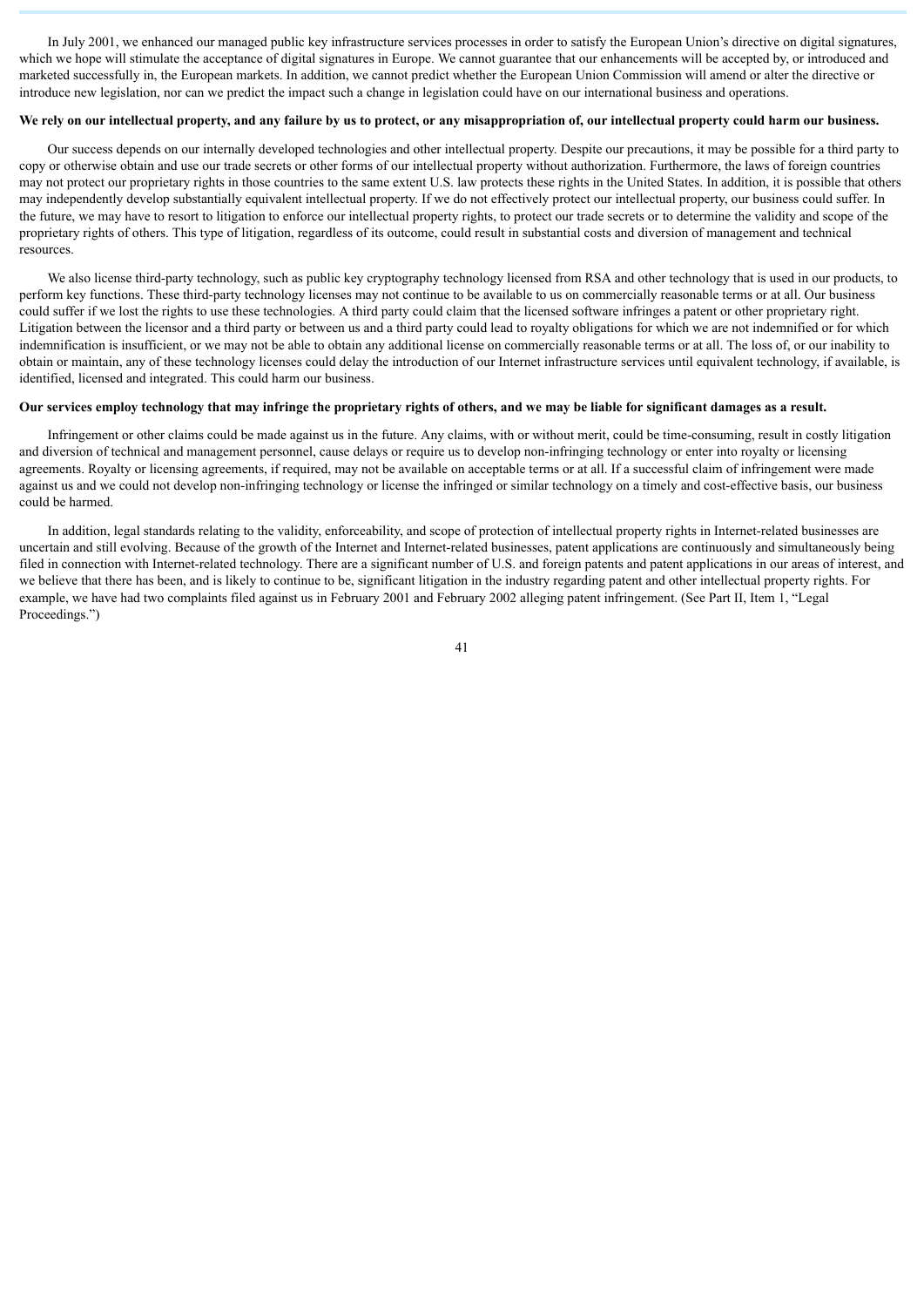#### **We have anti-takeover protections that may delay or prevent a change in control that could benefit our stockholders.**

Our amended and restated certificate of incorporation and bylaws contain provisions that could make it more difficult for a third party to acquire us without the consent of our board of directors. These provisions include:

- our stockholders may take action only at a meeting and not by written consent;
- our board must be given advance notice regarding stockholder-sponsored proposals for consideration at annual meetings and for stockholder nominations for the election of directors;
- we have a classified board of directors, with the board being divided into three classes that serve staggered three-year terms;
- vacancies on our board may be filled until the next annual meeting of stockholders only by majority vote of the directors then in office; and
- special meetings of our stockholders may be called only by the chairman of the board, the president or the board, not by our stockholders.

#### **Liquidity and Capital Resources**

|                                                   | <b>March 31, 2002</b> | ресенноег эт,<br>2001  | Change |
|---------------------------------------------------|-----------------------|------------------------|--------|
|                                                   |                       | (Dollars in thousands) |        |
| Cash, cash equivalents and short-term investments | 305.755               | 726.697                | (58)%  |
| Working capital                                   | (120.839)             | 256,714                | (147)% |
| Stockholders' equity                              | 6.481.293             | \$6,506,074            | $0\%$  |

**December 31,**

At March 31, 2002, our principal source of liquidity was \$305.8 million of cash, cash equivalents and short-term investments, consisting principally of commercial paper, medium term corporate notes, corporate bonds and notes, market auction securities, U.S. government and agency securities and money market funds. In addition, we hold \$198 million of long-term investments, consisting primarily of debt and equity securities of non-public companies, which have no ready market.

Net cash provided by operating activities was \$24.2 million in the first three months of 2002 compared to \$66.0 million in the first three months of 2001. The decrease was primarily due to a decrease in our deferred revenue balance in which we receive payment in advance for many of our products and services. The decrease in cash provided by operating activities was partially offset by a decrease in accounts receivable during the first quarter of 2002.

As part of the restructuring announced on April 25, 2002, VeriSign will pay cash for severance of employees, lease terminations and other related costs. The total cash outlays for the next nine months related to the restructuring is estimated to be between \$11 and \$14 million.

Net cash used in investing activities was \$158.1 million in the first three months of 2002, primarily as a result of \$341.8 million used for the acquisition of H.O. Systems and \$25.6 million used in acquisition related costs. Additionally, we used \$41.9 million for purchases of short and long-term investments and \$73.6 million for purchases of property and equipment. These purchases were partially offset by proceeds of \$323.9 million from maturities and sales of short and longterm investments. Net cash used in investing activities was \$187.2 million in the first three months of 2001, primarily as a result of \$589.5 million used for purchases of short and long-term investments and \$20.3 million used for purchases of property and equipment partially offset by proceeds of \$423.7 million from sales and maturities of short and long-term investments.

Net cash provided by financing activities was \$13.3 million in first three months of 2002 and \$26.0 million in the first three months of 2001. The primary source of cash provided by financing activities in both periods was from the issuance of common stock resulting from stock option exercises.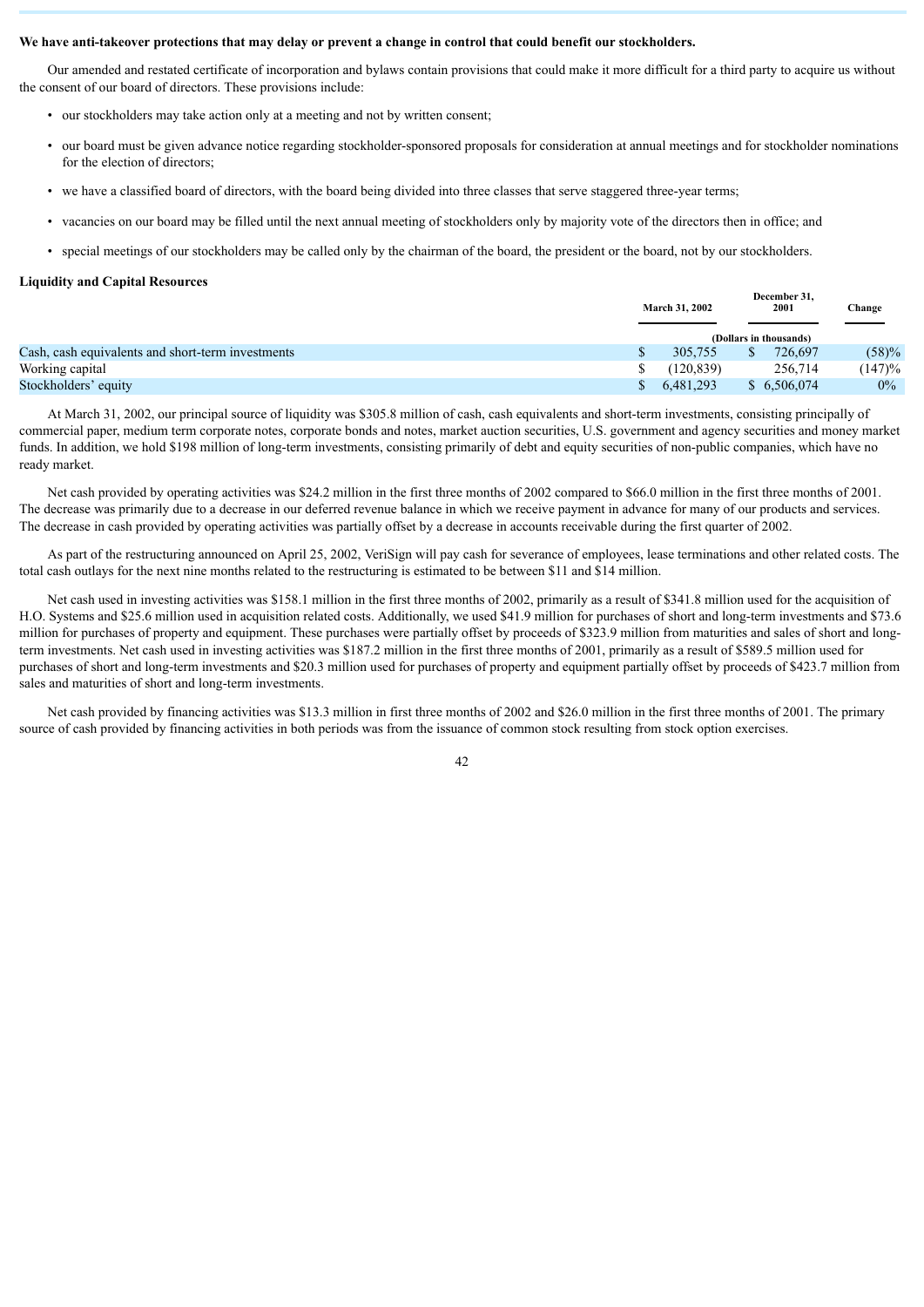As of March 31, 2002, we had commitments under noncancelable operating leases for our facilities for various terms through 2011.

We believe our existing cash, cash equivalents and short-term investments and operating cash flows, will be sufficient to meet our working capital and capital expenditure requirements for at least the next 12 months. An increase in the number of significant acquisitions or investments to be funded with cash may require us to raise additional funds through public or private financing, strategic relationships or other arrangements. This additional funding, if needed, might not be available on terms attractive to us, or at all. Failure to raise capital when needed could materially harm our business. If we raise additional funds through the issuance of equity securities, the percentage of our stock owned by our then-current stockholders will be reduced. Furthermore, these equity securities might have rights, preferences or privileges senior to those of our common stock.

Our Illuminet subsidiary entered into an agreement with Bank of America effective June 1, 2000 to provide a line of credit and a capital expenditure loan facility. The line of credit is a \$10.0 million unsecured loan that expires June 1, 2002. We are currently negotiating an extension of the line of credit. The capital expenditure loan facility is a \$15 million unsecured loan with a five-year term. No amounts were outstanding under the line of credit and \$800,000 was outstanding under the capital expenditure facility at March 31, 2002. Amounts drawn under these agreements must be made by Illuminet. We currently have no plans to make any borrowings under this agreement.

In October 2001, we filed a shelf registration statement with the Securities and Exchange Commission to offer an indeterminate number of shares of common stock that may be issued at various times and at indeterminate prices, with a total public offering price not to exceed \$750 million. To date, no shares have been issued under this registration statement.

### <span id="page-42-0"></span>**ITEM 3. QUANTITATIVE AND QUALITATIVE DISCLOSURES ABOUT MARKET RISK**

#### **Interest rate sensitivity**

The primary objective of VeriSign's investment activities is to preserve principal while at the same time maximizing the income we receive from our investments without significantly increasing risk. Some of the securities that we have invested in may be subject to market risk. This means that a change in prevailing interest rates may cause the principal amount of the investment to fluctuate. For example, if we hold a security that was issued with a fixed interest rate at the then-prevailing rate and the prevailing interest rate later rises, the principal amount of our investment will probably decline in value. If market interest rates were to increase immediately and uniformly by 10 percent from levels at March 31, 2002, this would not materially change the fair market value of our portfolio. To minimize this risk, we maintain our portfolio of cash equivalents and short-term investments in a variety of securities, including commercial paper, mediumterm notes, corporate bonds and notes, market auction securities, U.S. government and agency securities and money market funds. In general, money market funds are not subject to interest rate risk because the interest paid on such funds fluctuates with the prevailing interest rate. In addition, we generally invest in relatively short-term securities. As of March 31, 2002, 65% of our non-strategic investments mature in less than one year.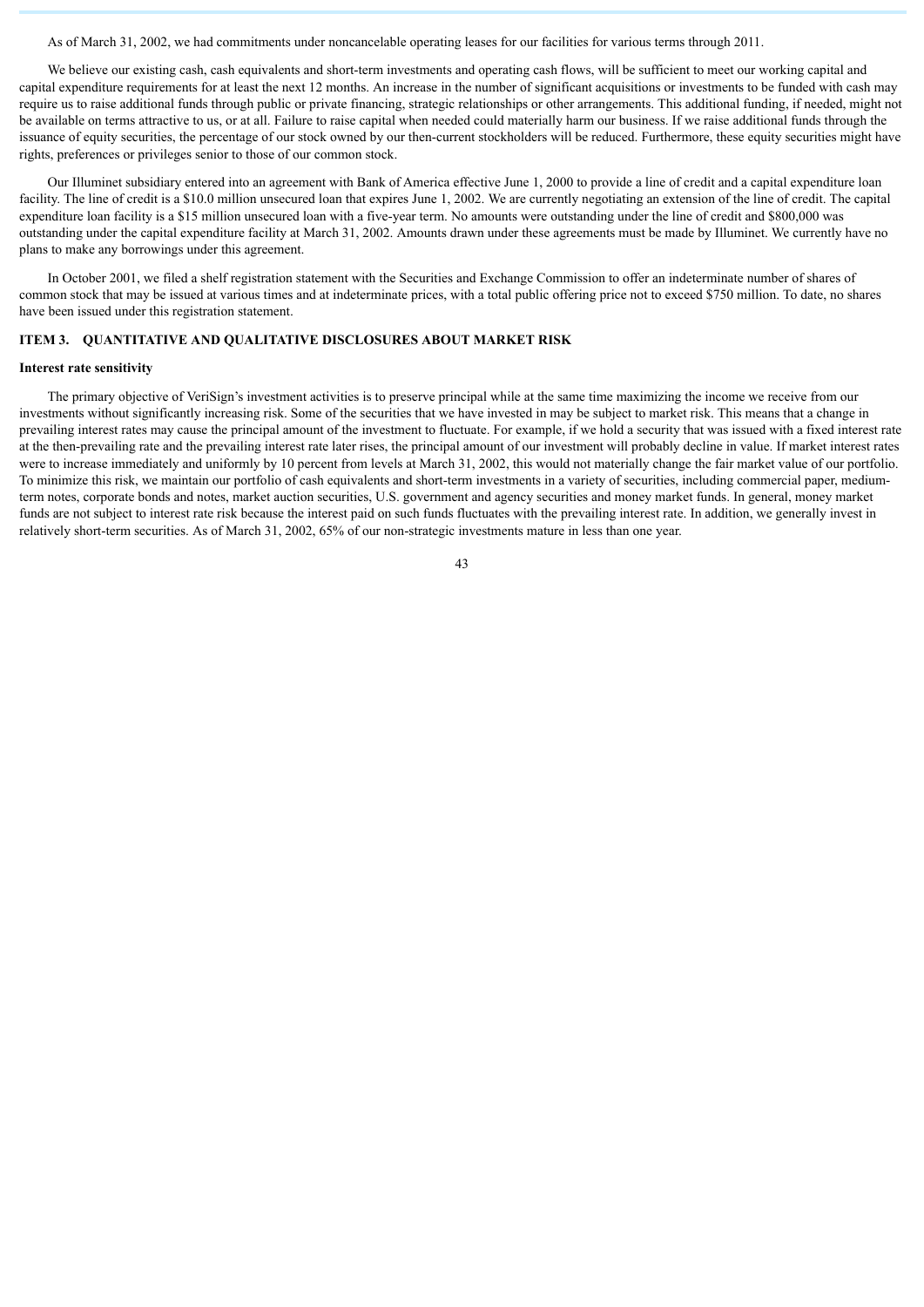The following table presents the amounts of our cash equivalents and investments that are subject to market risk by range of expected maturity and weighted-average interest rates as of March 31, 2002. This table does not include money market funds because those funds are not subject to market risk.

|                                       | <b>Maturing in</b> |                              |    |                                  |   |                          |              |                                       |
|---------------------------------------|--------------------|------------------------------|----|----------------------------------|---|--------------------------|--------------|---------------------------------------|
|                                       |                    | Six Months or<br><b>Less</b> |    | <b>Six Months to One</b><br>Year |   | More than One<br>Year    | <b>Total</b> | <b>Estimated</b><br><b>Fair Value</b> |
|                                       |                    |                              |    |                                  |   | (Dollars in thousands)   |              |                                       |
| Included in cash and cash equivalents |                    | 36,862                       | \$ |                                  |   | $\overline{\phantom{a}}$ | \$36,862     | 36,860                                |
| Weighted-average interest rate        |                    | 2.50%                        |    |                                  |   |                          |              |                                       |
| Included in short-term investments    |                    | 19.987                       | S  | 29,187                           | S | 46,839                   | \$96,013     | 96,428                                |
| Weighted-average interest rate        |                    | 3.70%                        |    | 4.30%                            |   | 4.93%                    |              |                                       |

# **Exchange rate risk**

We consider our exposure to foreign currency exchange rate fluctuations to be minimal. All revenues derived from operations other than our operations in Japan, South Africa, Europe and the United Kingdom are denominated in United States dollars and, therefore, are not subject to exchange rate fluctuations.

Both the revenues and expenses of our majority-owned subsidiary in Japan as well as our wholly owned subsidiaries and sales offices in South Africa, Europe, Hong Kong, and Canada are denominated in local currencies. In these regions, we believe this serves as a natural hedge against exchange rate fluctuations because although an unfavorable change in the exchange rate of the foreign currency against the United States dollar will result in lower revenues when translated to United States Dollars, operating expenses will also be lower in these circumstances. Because of our minimal exposure to foreign currencies, we have not engaged in any hedging activities, although if future events or changes in circumstances indicate that hedging activities would be beneficial, we may consider such activities.

# **Equity price risk**

We own shares of common stock of several public companies. We value these investments using the closing market value for the last day of each month. These investments are subject to market price volatility. We reflect these investments on our balance sheet at their market value, with the unrealized gains and losses excluded from earnings and reported in the "Accumulated other comprehensive income" component of stockholders' equity. We have also invested in equity instruments of several privately held companies, many of which can still be considered in the startup or development stages, and therefore, carry a high level of risk. Due to the inherent risk associated with some of our investments, and in light of current stock market conditions, we may incur future losses on the sales, write-downs or write-offs of our investments. We do not currently hedge against equity price changes.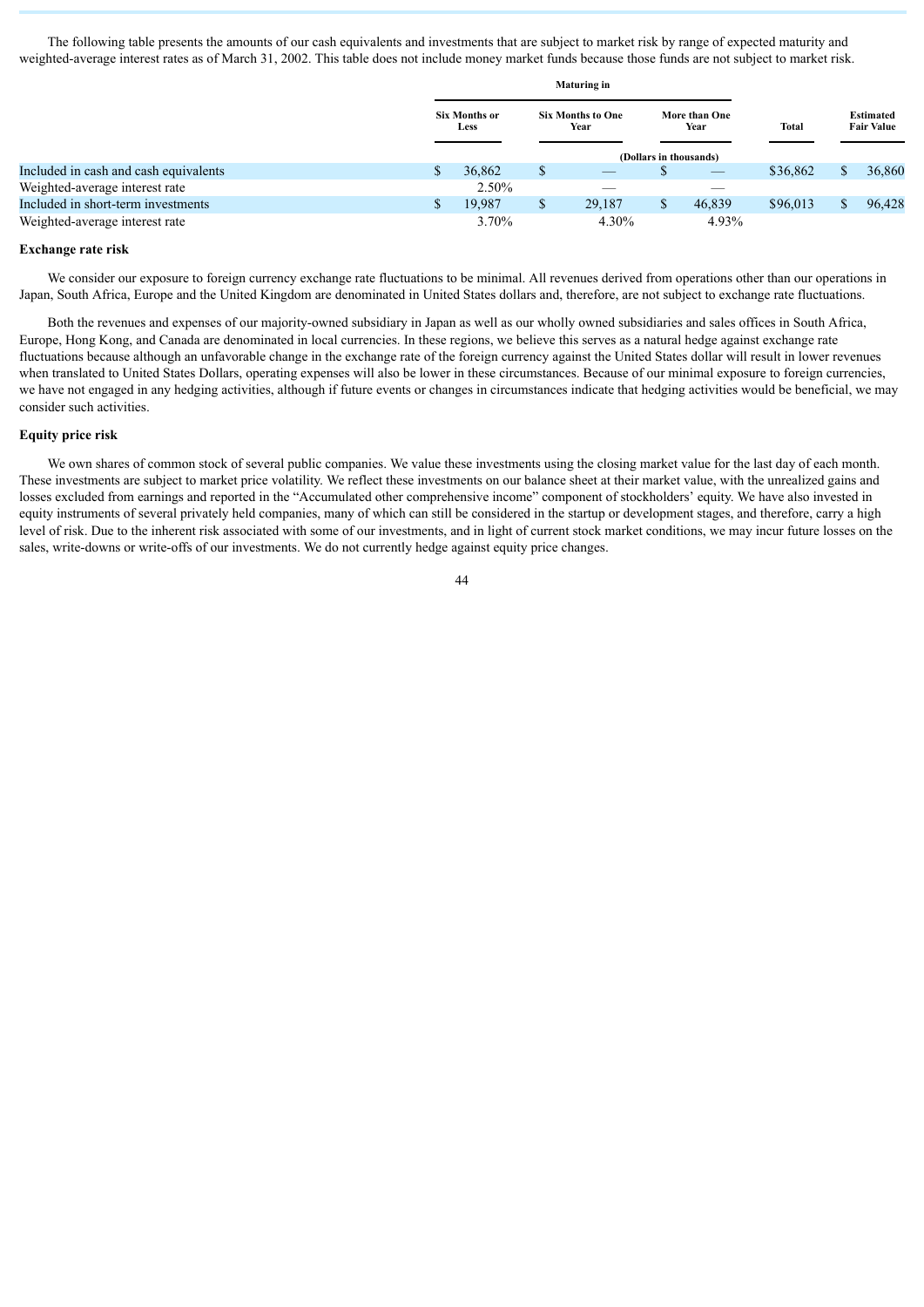# **PART II—OTHER INFORMATION**

# <span id="page-44-0"></span>**ITEM 1. LEGAL PROCEEDINGS**

As of April 19, 2002, through our Network Solutions subsidiary, we were a defendant in eleven active lawsuits involving domain name disputes between trademark owners and domain name holders. We are drawn into such disputes, in part, as a result of claims by trademark owners that we are legally required, upon request by a trademark owner, to terminate the contractual right we granted to a domain name holder to register a domain name which is alleged to be similar to the trademark in question. On October 25, 1999, however, the Ninth Circuit Court of Appeals ruled in our favor and against Lockheed Corporation, holding that our services do not make us liable for contributory infringement to trademark owners. Since that time, the frequency of this type of suit has continued to decline. The holders of the domain name registrations in dispute have, in turn, questioned our right, absent a court order, to take any action that affects their contractual rights to the domain names in question. Although 87 of these kinds of situations have resulted in suits actually naming Network Solutions as a defendant, as of April 19, 2002, no adverse judgment has been rendered and no award of damages has ever been made. We believe that we have meritorious defenses and we intend to vigorously defend ourselves against these claims.

On February 2, 2001, Leon Stambler filed a complaint against us alleging patent infringement in the United States District Court for the District of Delaware. The other co-defendants named in the complaint were RSA Security Inc., First Data Corporation, Openwave Systems Inc., and Omnisky Corporation. The complaint alleges that our Secure Site service infringes claim 12 of Mr. Stambler's U.S. Patent No. 5,793,302 and that our Payflow products infringe claims 1, 28 and 34 of Mr. Stambler's U.S. Patent No. 5,974,148. The complaint seeks judgment declaring that the defendants have infringed the asserted claims of the patents-in-suit, preliminary and permanent injunctions against the defendants from infringing the asserted claims, an order requiring the defendants to pay damages to compensate Mr. Stambler for the alleged infringement, and an order awarding Mr. Stambler treble damages for any willful infringement, as well as attorney fees and costs. On September 24, 2001, Mr. Stambler amended his complaint, adding Certicom Corporation as a defendant and asserting that our Payflow products also infringe claims 25 and 27 of Mr. Stambler's U.S. Patent No. 5,936,541. Subsequently, the parties to the litigation engaged in extensive discovery.

On December 21, 2001, Mr. Stambler supplemented his discovery responses, significantly expanding his allegations. Through these supplemental responses, Mr. Stambler contends that we infringe claims 12 and 34 of the '302 patent, claims 1, 16, 28 and 35 of the '148 patent, and claims 25 and 27 of the '541 patent. Additionally, Mr. Stambler significantly expanded the list of accused products to include the following products, services and protocols: Authentication Service Bureau, B2B Payment Services, Certificate Validation, Cybercash Products and Services, Enterprise Service Center, GO Secure!, Healthcare Personal Trust Agent, Payment Net, SoftTerminal, Onsite, CommerSite, Processing Center, Secure Site, 128-bit SSL Global Server, 40 bit SSL Secure Server, Authentic Document ID, Digital Ids for Securing Email, Code Signing Digital Ids, WebTrust, WAP related products, Electronic Data Interchange and Financial Server Ids. Mr. Stambler also contends that our use of products in connection with certain third party technology infringes his patents, including Intershop Cartridges and QualysGuard SSL. While we cannot predict the outcome of this matter presently, we believe that the claims against us are without merit and we intend to vigorously defend ourselves against these claims.

On September 7, 2001, NetMoneyIN, an Arizona corporation, filed a complaint alleging patent infringement against us in the United States District Court for the District of Arizona. NetMoneyIN named thirty-two other defendants, including Mellon Financial Corporation, Bankcard Center Inc., FMT Corp., American Express Financial Advisors, Inc., Bank One Corp., Citibank, N.A. and Wells Fargo & Co. The complaint alleges that our "activities related to credit card approval for purchases made on the Internet at an Internet Web site operated by a merchant" infringe claim 13 of NetMoneyIN's U.S. Patent No. 5,822,737 and claim 1 of NetMoneyIN's U.S. Patent No. 5,963,917. The complaint requests the Court to enter judgment in favor of NetMoneyIN, a permanent injunction against the defendants from infringing the asserted claims, an order requiring the defendants to provide an accounting for NetMoneyIN's damages, to pay NetMoneyIN such damages and three times that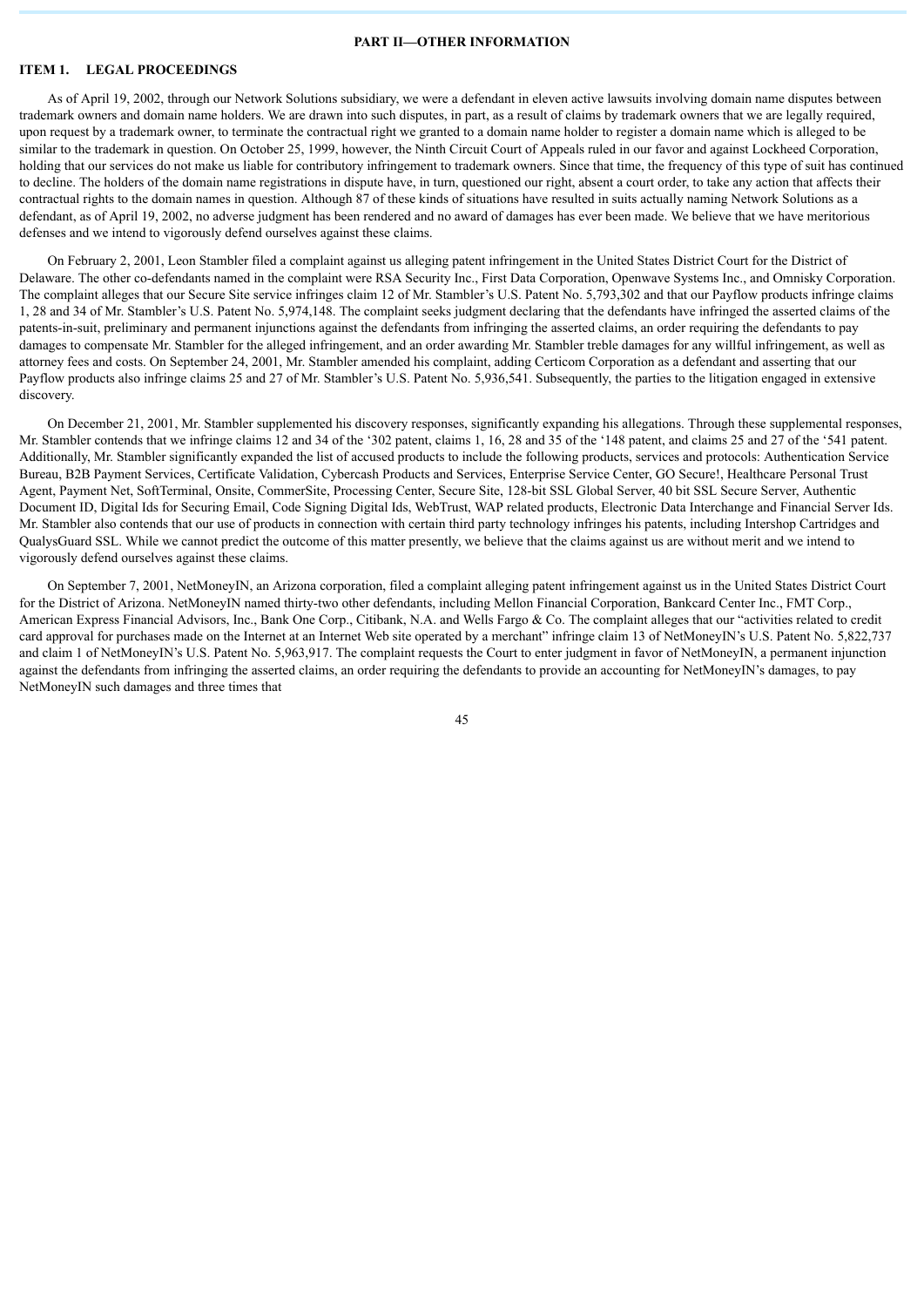amount, and an order awarding NetMoneyIN attorney fees and costs. NetMoneyIN did not properly serve the complaint on VeriSign. However, NetMoneyIN filed an amended complaint adding International Business Machines Corporation as a defendant and served it on VeriSign in February 2002. While we cannot predict the outcome of this matter presently, we believe that the claims against us are without merit and we intend to vigorously defend ourselves against these claims.

On March 15, 2000, a group of eight plaintiffs filed suit against the U.S. Department of Commerce, the National Science Foundation and us in the United States District Court for the Northern District of California. The case, entitled William Hoefer et al. v. U.S. Department of Commerce, et al., Civil Action No. 000918-VRW, challenges the lawfulness of the registration fees that we were authorized to charge for domain name registrations from September 1995 to November 1999. The suit purports to be brought on behalf of all domain name registrants who paid registration fees during that period and seeks approximately \$1.7 billion in damages. On June 19, 2000, the plaintiffs filed their first amended complaint, adding two additional plaintiffs.

All of the defendants filed motions to transfer the suit to Federal District Court in the District of Columbia and the court granted those motions on June 28, 2000. The same attorney who unsuccessfully challenged us in a similar action, known *as Thomas, et al. v. Network Solutions, et al*., has filed this new action on behalf of eight former and current domain name registrants. The suit contains eight causes of action against the defendants based on alleged violations of Art. I, § 8 and the Fifth Amendment of the U.S. Constitution, the Independent Offices Appropriations Act (31 U.S.C. § 9701), the Administrative Procedures Act, the Sherman Act, and the California Unfair Competition Act, § 17200. The case was docketed with the Federal District Court in the District of Columbia on July 28, 2000 and on August 4, 2000 the plaintiffs dismissed the case. Four days later, the same attorney refiled the same case in the United States District Court for the Eastern District of Virginia. We filed a motion to dismiss the case and the plaintiffs responded by filing a First Amended Complaint on September 7, 2000. The current suit contains fourteen causes of action alleging violations of the Appropriations Act (31 U.S.C. 9701), the Administrative Procedures Act, the Sherman Act, and the Chief Financial Officer's Act (31 U.S.C. 902). On October 10, 2000, we filed another motion to dismiss the case. On October 24, 2000, the National Science Foundation filed a motion to transfer the case back to the Federal District Court in the District of Columbia. A hearing on the motion to transfer the case back to the Federal District Court for the District of Columbia was held on November 17, 2000. The Court ruled from the bench that the case should be transferred back to the District of Columbia. Our pending motion to dismiss the complaint also was transferred under the Order. At the time, no judge was appointed to the matter, and no hearing date was set on our motion to dismiss. On April 4, 2002, without previous notice to us, the Court issued a Memorandum Opinion granting our motion to dismiss in total all counts against us. This decision ends the case against us.

We are involved in various other investigations, claims and lawsuits arising in the normal conduct of our business, none of which, in our opinion will harm our business. We cannot assure that we will prevail in any litigation. Regardless of the outcome, any litigation may require us to incur significant litigation expense and may result in significant diversion of management attention.

# <span id="page-45-0"></span>**ITEM 6. EXHIBITS AND REPORTS ON FORM 8-K**

(b) Reports on Form 8-K

No reports on Form 8-K were filed in the quarter ended March 31, 2002.